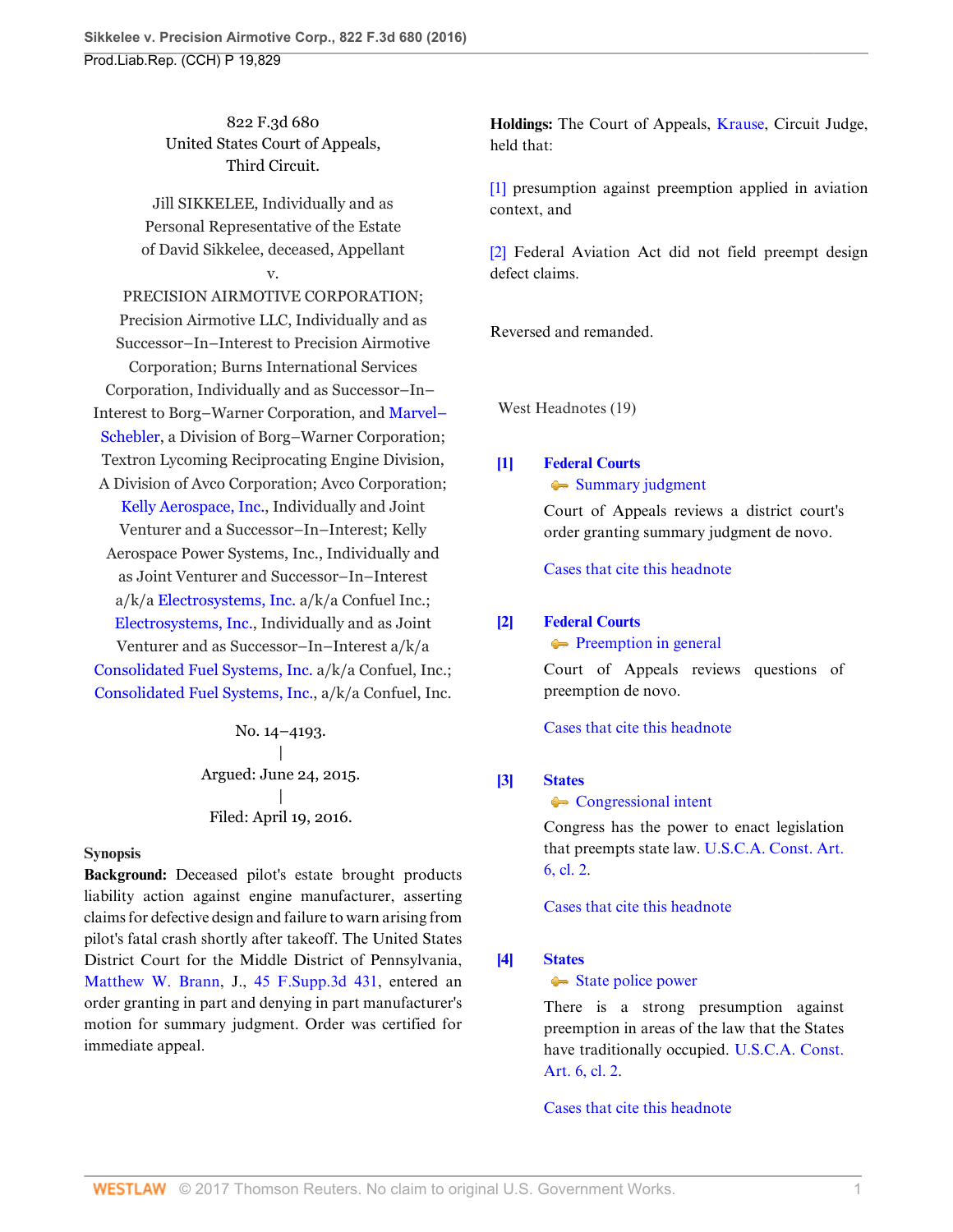#### <span id="page-1-1"></span>**[\[5\]](#page-5-4) [States](http://www.westlaw.com/Browse/Home/KeyNumber/360/View.html?docGuid=I3ec47967064211e6b4bafa136b480ad2&originationContext=document&vr=3.0&rs=cblt1.0&transitionType=DocumentItem&contextData=(sc.Search))**

#### [State police power](http://www.westlaw.com/Browse/Home/KeyNumber/360k18.13/View.html?docGuid=I3ec47967064211e6b4bafa136b480ad2&originationContext=document&vr=3.0&rs=cblt1.0&transitionType=DocumentItem&contextData=(sc.Search))

All preemption cases start with the assumption that the historic police powers of the States are not to be superseded by a federal act unless that was the clear and manifest purpose of Congress. [U.S.C.A. Const. Art. 6,](http://www.westlaw.com/Link/Document/FullText?findType=L&pubNum=1000583&cite=USCOARTVICL2&originatingDoc=I3ec47967064211e6b4bafa136b480ad2&refType=LQ&originationContext=document&vr=3.0&rs=cblt1.0&transitionType=DocumentItem&contextData=(sc.Search)) [cl. 2.](http://www.westlaw.com/Link/Document/FullText?findType=L&pubNum=1000583&cite=USCOARTVICL2&originatingDoc=I3ec47967064211e6b4bafa136b480ad2&refType=LQ&originationContext=document&vr=3.0&rs=cblt1.0&transitionType=DocumentItem&contextData=(sc.Search))

## [1 Cases that cite this headnote](http://www.westlaw.com/Link/RelatedInformation/DocHeadnoteLink?docGuid=I3ec47967064211e6b4bafa136b480ad2&headnoteId=203869232100520160902003243&originationContext=document&vr=3.0&rs=cblt1.0&transitionType=CitingReferences&contextData=(sc.Search))

### <span id="page-1-2"></span>**[\[6\]](#page-5-5) [States](http://www.westlaw.com/Browse/Home/KeyNumber/360/View.html?docGuid=I3ec47967064211e6b4bafa136b480ad2&originationContext=document&vr=3.0&rs=cblt1.0&transitionType=DocumentItem&contextData=(sc.Search))**

### **[Congressional intent](http://www.westlaw.com/Browse/Home/KeyNumber/360k18.11/View.html?docGuid=I3ec47967064211e6b4bafa136b480ad2&originationContext=document&vr=3.0&rs=cblt1.0&transitionType=DocumentItem&contextData=(sc.Search))**

Congressional intent is the ultimate touchstone of a preemption analysis. [U.S.C.A. Const. Art. 6, cl. 2.](http://www.westlaw.com/Link/Document/FullText?findType=L&pubNum=1000583&cite=USCOARTVICL2&originatingDoc=I3ec47967064211e6b4bafa136b480ad2&refType=LQ&originationContext=document&vr=3.0&rs=cblt1.0&transitionType=DocumentItem&contextData=(sc.Search))

[Cases that cite this headnote](http://www.westlaw.com/Link/RelatedInformation/DocHeadnoteLink?docGuid=I3ec47967064211e6b4bafa136b480ad2&headnoteId=203869232100620160902003243&originationContext=document&vr=3.0&rs=cblt1.0&transitionType=CitingReferences&contextData=(sc.Search))

## <span id="page-1-3"></span>**[\[7\]](#page-5-6) [States](http://www.westlaw.com/Browse/Home/KeyNumber/360/View.html?docGuid=I3ec47967064211e6b4bafa136b480ad2&originationContext=document&vr=3.0&rs=cblt1.0&transitionType=DocumentItem&contextData=(sc.Search))**

### • [Congressional intent](http://www.westlaw.com/Browse/Home/KeyNumber/360k18.11/View.html?docGuid=I3ec47967064211e6b4bafa136b480ad2&originationContext=document&vr=3.0&rs=cblt1.0&transitionType=DocumentItem&contextData=(sc.Search))

When confronted with the question of whether state claims are preempted, a court looks to the language, structure, and purpose of the relevant statutory and regulatory scheme to develop a reasoned understanding of the way in which Congress intended the statute and its surrounding regulatory scheme to affect business, consumers, and the law. [U.S.C.A. Const. Art. 6, cl. 2.](http://www.westlaw.com/Link/Document/FullText?findType=L&pubNum=1000583&cite=USCOARTVICL2&originatingDoc=I3ec47967064211e6b4bafa136b480ad2&refType=LQ&originationContext=document&vr=3.0&rs=cblt1.0&transitionType=DocumentItem&contextData=(sc.Search))

## [Cases that cite this headnote](http://www.westlaw.com/Link/RelatedInformation/DocHeadnoteLink?docGuid=I3ec47967064211e6b4bafa136b480ad2&headnoteId=203869232100720160902003243&originationContext=document&vr=3.0&rs=cblt1.0&transitionType=CitingReferences&contextData=(sc.Search))

### <span id="page-1-4"></span>**[\[8\]](#page-6-0) [States](http://www.westlaw.com/Browse/Home/KeyNumber/360/View.html?docGuid=I3ec47967064211e6b4bafa136b480ad2&originationContext=document&vr=3.0&rs=cblt1.0&transitionType=DocumentItem&contextData=(sc.Search))**

• [Occupation of field](http://www.westlaw.com/Browse/Home/KeyNumber/360k18.7/View.html?docGuid=I3ec47967064211e6b4bafa136b480ad2&originationContext=document&vr=3.0&rs=cblt1.0&transitionType=DocumentItem&contextData=(sc.Search))

### **[States](http://www.westlaw.com/Browse/Home/KeyNumber/360/View.html?docGuid=I3ec47967064211e6b4bafa136b480ad2&originationContext=document&vr=3.0&rs=cblt1.0&transitionType=DocumentItem&contextData=(sc.Search))**

## **[Congressional intent](http://www.westlaw.com/Browse/Home/KeyNumber/360k18.11/View.html?docGuid=I3ec47967064211e6b4bafa136b480ad2&originationContext=document&vr=3.0&rs=cblt1.0&transitionType=DocumentItem&contextData=(sc.Search))**

Congress may exert its supremacy by expressly preempting state law, but it may also do so implicitly under the doctrine of field preemption. [U.S.C.A. Const. Art. 6, cl. 2.](http://www.westlaw.com/Link/Document/FullText?findType=L&pubNum=1000583&cite=USCOARTVICL2&originatingDoc=I3ec47967064211e6b4bafa136b480ad2&refType=LQ&originationContext=document&vr=3.0&rs=cblt1.0&transitionType=DocumentItem&contextData=(sc.Search))

## [Cases that cite this headnote](http://www.westlaw.com/Link/RelatedInformation/DocHeadnoteLink?docGuid=I3ec47967064211e6b4bafa136b480ad2&headnoteId=203869232100820160902003243&originationContext=document&vr=3.0&rs=cblt1.0&transitionType=CitingReferences&contextData=(sc.Search))

## <span id="page-1-5"></span>**[\[9\]](#page-6-1) [States](http://www.westlaw.com/Browse/Home/KeyNumber/360/View.html?docGuid=I3ec47967064211e6b4bafa136b480ad2&originationContext=document&vr=3.0&rs=cblt1.0&transitionType=DocumentItem&contextData=(sc.Search))**

**Compation of field** 

For the doctrine of field preemption to apply, a court must find that federal law leaves no room for state regulation and that Congress had a clear and manifest intent to supersede state law in that field. [U.S.C.A. Const. Art. 6,](http://www.westlaw.com/Link/Document/FullText?findType=L&pubNum=1000583&cite=USCOARTVICL2&originatingDoc=I3ec47967064211e6b4bafa136b480ad2&refType=LQ&originationContext=document&vr=3.0&rs=cblt1.0&transitionType=DocumentItem&contextData=(sc.Search)) [cl. 2.](http://www.westlaw.com/Link/Document/FullText?findType=L&pubNum=1000583&cite=USCOARTVICL2&originatingDoc=I3ec47967064211e6b4bafa136b480ad2&refType=LQ&originationContext=document&vr=3.0&rs=cblt1.0&transitionType=DocumentItem&contextData=(sc.Search))

[3 Cases that cite this headnote](http://www.westlaw.com/Link/RelatedInformation/DocHeadnoteLink?docGuid=I3ec47967064211e6b4bafa136b480ad2&headnoteId=203869232100920160902003243&originationContext=document&vr=3.0&rs=cblt1.0&transitionType=CitingReferences&contextData=(sc.Search))

# <span id="page-1-6"></span>**[\[10\]](#page-6-2) [States](http://www.westlaw.com/Browse/Home/KeyNumber/360/View.html?docGuid=I3ec47967064211e6b4bafa136b480ad2&originationContext=document&vr=3.0&rs=cblt1.0&transitionType=DocumentItem&contextData=(sc.Search))**

# • [Occupation of field](http://www.westlaw.com/Browse/Home/KeyNumber/360k18.7/View.html?docGuid=I3ec47967064211e6b4bafa136b480ad2&originationContext=document&vr=3.0&rs=cblt1.0&transitionType=DocumentItem&contextData=(sc.Search))

Where Congress expresses an intent to occupy an entire field, states are foreclosed from adopting any regulation in that area, regardless of whether that action is consistent with federal standards. [U.S.C.A. Const. Art.](http://www.westlaw.com/Link/Document/FullText?findType=L&pubNum=1000583&cite=USCOARTVICL2&originatingDoc=I3ec47967064211e6b4bafa136b480ad2&refType=LQ&originationContext=document&vr=3.0&rs=cblt1.0&transitionType=DocumentItem&contextData=(sc.Search)) [6, cl. 2](http://www.westlaw.com/Link/Document/FullText?findType=L&pubNum=1000583&cite=USCOARTVICL2&originatingDoc=I3ec47967064211e6b4bafa136b480ad2&refType=LQ&originationContext=document&vr=3.0&rs=cblt1.0&transitionType=DocumentItem&contextData=(sc.Search)).

[Cases that cite this headnote](http://www.westlaw.com/Link/RelatedInformation/DocHeadnoteLink?docGuid=I3ec47967064211e6b4bafa136b480ad2&headnoteId=203869232101020160902003243&originationContext=document&vr=3.0&rs=cblt1.0&transitionType=CitingReferences&contextData=(sc.Search))

## <span id="page-1-7"></span>**[\[11\]](#page-6-3) [States](http://www.westlaw.com/Browse/Home/KeyNumber/360/View.html?docGuid=I3ec47967064211e6b4bafa136b480ad2&originationContext=document&vr=3.0&rs=cblt1.0&transitionType=DocumentItem&contextData=(sc.Search))**

## $\leftarrow$  [Conflicting or conforming laws or](http://www.westlaw.com/Browse/Home/KeyNumber/360k18.5/View.html?docGuid=I3ec47967064211e6b4bafa136b480ad2&originationContext=document&vr=3.0&rs=cblt1.0&transitionType=DocumentItem&contextData=(sc.Search)) [regulations](http://www.westlaw.com/Browse/Home/KeyNumber/360k18.5/View.html?docGuid=I3ec47967064211e6b4bafa136b480ad2&originationContext=document&vr=3.0&rs=cblt1.0&transitionType=DocumentItem&contextData=(sc.Search))

Federal law may supersede state law through conflict preemption, which occurs when a state law conflicts with federal law such that compliance with both state and federal regulations is impossible, or when a challenged state law stands as an obstacle to the accomplishment and execution of the full purposes and objectives of a federal law. [U.S.C.A. Const. Art. 6, cl. 2.](http://www.westlaw.com/Link/Document/FullText?findType=L&pubNum=1000583&cite=USCOARTVICL2&originatingDoc=I3ec47967064211e6b4bafa136b480ad2&refType=LQ&originationContext=document&vr=3.0&rs=cblt1.0&transitionType=DocumentItem&contextData=(sc.Search))

[2 Cases that cite this headnote](http://www.westlaw.com/Link/RelatedInformation/DocHeadnoteLink?docGuid=I3ec47967064211e6b4bafa136b480ad2&headnoteId=203869232101120160902003243&originationContext=document&vr=3.0&rs=cblt1.0&transitionType=CitingReferences&contextData=(sc.Search))

## <span id="page-1-0"></span>**[\[12\]](#page-8-0) [Products Liability](http://www.westlaw.com/Browse/Home/KeyNumber/313A/View.html?docGuid=I3ec47967064211e6b4bafa136b480ad2&originationContext=document&vr=3.0&rs=cblt1.0&transitionType=DocumentItem&contextData=(sc.Search))**

**[Aircraft](http://www.westlaw.com/Browse/Home/KeyNumber/313Ak200/View.html?docGuid=I3ec47967064211e6b4bafa136b480ad2&originationContext=document&vr=3.0&rs=cblt1.0&transitionType=DocumentItem&contextData=(sc.Search))** 

### **[States](http://www.westlaw.com/Browse/Home/KeyNumber/360/View.html?docGuid=I3ec47967064211e6b4bafa136b480ad2&originationContext=document&vr=3.0&rs=cblt1.0&transitionType=DocumentItem&contextData=(sc.Search))**

## [Product safety; food and drug laws](http://www.westlaw.com/Browse/Home/KeyNumber/360k18.65/View.html?docGuid=I3ec47967064211e6b4bafa136b480ad2&originationContext=document&vr=3.0&rs=cblt1.0&transitionType=DocumentItem&contextData=(sc.Search))

Presumption against preemption applied in determining whether federal aviation law preempted state products liability claims against engine manufacturer arising from pilot's fatal crash shortly after takeoff, since aviation products liability cases were uniformly governed by state tort law. [U.S.C.A. Const. Art. 6, cl. 2.](http://www.westlaw.com/Link/Document/FullText?findType=L&pubNum=1000583&cite=USCOARTVICL2&originatingDoc=I3ec47967064211e6b4bafa136b480ad2&refType=LQ&originationContext=document&vr=3.0&rs=cblt1.0&transitionType=DocumentItem&contextData=(sc.Search))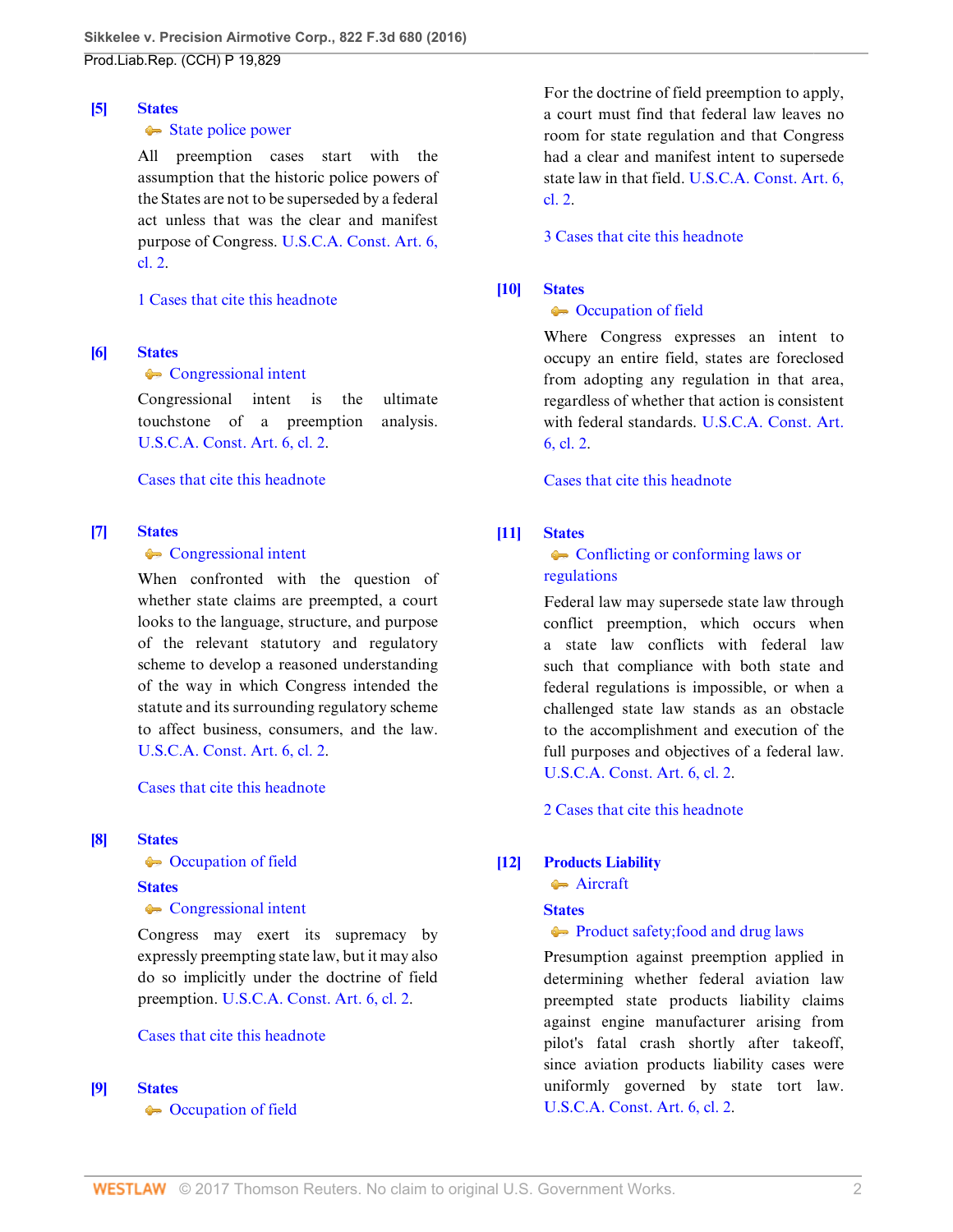## [2 Cases that cite this headnote](http://www.westlaw.com/Link/RelatedInformation/DocHeadnoteLink?docGuid=I3ec47967064211e6b4bafa136b480ad2&headnoteId=203869232101220160902003243&originationContext=document&vr=3.0&rs=cblt1.0&transitionType=CitingReferences&contextData=(sc.Search))

#### <span id="page-2-0"></span>**[\[13\]](#page-9-0) [Products Liability](http://www.westlaw.com/Browse/Home/KeyNumber/313A/View.html?docGuid=I3ec47967064211e6b4bafa136b480ad2&originationContext=document&vr=3.0&rs=cblt1.0&transitionType=DocumentItem&contextData=(sc.Search))**

 $\rightarrow$  [Design](http://www.westlaw.com/Browse/Home/KeyNumber/313Ak126/View.html?docGuid=I3ec47967064211e6b4bafa136b480ad2&originationContext=document&vr=3.0&rs=cblt1.0&transitionType=DocumentItem&contextData=(sc.Search))

## **[Products Liability](http://www.westlaw.com/Browse/Home/KeyNumber/313A/View.html?docGuid=I3ec47967064211e6b4bafa136b480ad2&originationContext=document&vr=3.0&rs=cblt1.0&transitionType=DocumentItem&contextData=(sc.Search))**

# **[Aircraft](http://www.westlaw.com/Browse/Home/KeyNumber/313Ak200/View.html?docGuid=I3ec47967064211e6b4bafa136b480ad2&originationContext=document&vr=3.0&rs=cblt1.0&transitionType=DocumentItem&contextData=(sc.Search))**

## **[States](http://www.westlaw.com/Browse/Home/KeyNumber/360/View.html?docGuid=I3ec47967064211e6b4bafa136b480ad2&originationContext=document&vr=3.0&rs=cblt1.0&transitionType=DocumentItem&contextData=(sc.Search))**

#### [Product safety; food and drug laws](http://www.westlaw.com/Browse/Home/KeyNumber/360k18.65/View.html?docGuid=I3ec47967064211e6b4bafa136b480ad2&originationContext=document&vr=3.0&rs=cblt1.0&transitionType=DocumentItem&contextData=(sc.Search))

Federal Aviation Act and its implementing regulations did not field-preempt state products liability claims for defective design against engine manufacturer arising from pilot's fatal crash shortly after takeoff, but claims remained subject to principles of conflict preemption; Act's manufacturing and design regulations did not govern manufacture or design of aircraft per se or establish a general standard of care, but set forth procedures for manufacturers to obtain approvals and type certificates from Federal Aviation Administration (FAA), and a type certificate only preempted a state tort claim when compliance with both certificate and a state standard of care was either a physical impossibility or would impose an obstacle to Congress's purposes and objectives. [U.S.C.A.](http://www.westlaw.com/Link/Document/FullText?findType=L&pubNum=1000583&cite=USCOARTVICL2&originatingDoc=I3ec47967064211e6b4bafa136b480ad2&refType=LQ&originationContext=document&vr=3.0&rs=cblt1.0&transitionType=DocumentItem&contextData=(sc.Search)) [Const. Art. 6, cl. 2](http://www.westlaw.com/Link/Document/FullText?findType=L&pubNum=1000583&cite=USCOARTVICL2&originatingDoc=I3ec47967064211e6b4bafa136b480ad2&refType=LQ&originationContext=document&vr=3.0&rs=cblt1.0&transitionType=DocumentItem&contextData=(sc.Search)); [49 U.S.C.A. § 44704\(a\);](http://www.westlaw.com/Link/Document/FullText?findType=L&pubNum=1000546&cite=49USCAS44704&originatingDoc=I3ec47967064211e6b4bafa136b480ad2&refType=RB&originationContext=document&vr=3.0&rs=cblt1.0&transitionType=DocumentItem&contextData=(sc.Search)#co_pp_8b3b0000958a4) [14](http://www.westlaw.com/Link/Document/FullText?findType=L&pubNum=1000547&cite=14CFRS21.31&originatingDoc=I3ec47967064211e6b4bafa136b480ad2&refType=LQ&originationContext=document&vr=3.0&rs=cblt1.0&transitionType=DocumentItem&contextData=(sc.Search)) [C.F.R. § 21.31.](http://www.westlaw.com/Link/Document/FullText?findType=L&pubNum=1000547&cite=14CFRS21.31&originatingDoc=I3ec47967064211e6b4bafa136b480ad2&refType=LQ&originationContext=document&vr=3.0&rs=cblt1.0&transitionType=DocumentItem&contextData=(sc.Search))

#### [3 Cases that cite this headnote](http://www.westlaw.com/Link/RelatedInformation/DocHeadnoteLink?docGuid=I3ec47967064211e6b4bafa136b480ad2&headnoteId=203869232101320160902003243&originationContext=document&vr=3.0&rs=cblt1.0&transitionType=CitingReferences&contextData=(sc.Search))

### <span id="page-2-1"></span>**[\[14\]](#page-9-1) [Federal Courts](http://www.westlaw.com/Browse/Home/KeyNumber/170B/View.html?docGuid=I3ec47967064211e6b4bafa136b480ad2&originationContext=document&vr=3.0&rs=cblt1.0&transitionType=DocumentItem&contextData=(sc.Search))**

#### **[Products liability](http://www.westlaw.com/Browse/Home/KeyNumber/170Bk3067(3)/View.html?docGuid=I3ec47967064211e6b4bafa136b480ad2&originationContext=document&vr=3.0&rs=cblt1.0&transitionType=DocumentItem&contextData=(sc.Search))**

State law provides remedies for products liability claims.

#### [1 Cases that cite this headnote](http://www.westlaw.com/Link/RelatedInformation/DocHeadnoteLink?docGuid=I3ec47967064211e6b4bafa136b480ad2&headnoteId=203869232101420160902003243&originationContext=document&vr=3.0&rs=cblt1.0&transitionType=CitingReferences&contextData=(sc.Search))

#### <span id="page-2-2"></span>**[\[15\]](#page-10-0) [States](http://www.westlaw.com/Browse/Home/KeyNumber/360/View.html?docGuid=I3ec47967064211e6b4bafa136b480ad2&originationContext=document&vr=3.0&rs=cblt1.0&transitionType=DocumentItem&contextData=(sc.Search))**

### G [Federal administrative regulations](http://www.westlaw.com/Browse/Home/KeyNumber/360k18.9/View.html?docGuid=I3ec47967064211e6b4bafa136b480ad2&originationContext=document&vr=3.0&rs=cblt1.0&transitionType=DocumentItem&contextData=(sc.Search))

A court does not defer to an agency's view that its regulations preempt state law, but the court does recognize that agencies are well equipped to understand the technical and complex nature of the subject matter over which they regulate and, thus, have a unique understanding of the statutes they administer and an attendant ability to make informed determinations about how state requirements may pose an obstacle to the accomplishment and execution of the full purposes and objectives of Congress. [U.S.C.A. Const. Art.](http://www.westlaw.com/Link/Document/FullText?findType=L&pubNum=1000583&cite=USCOARTVICL2&originatingDoc=I3ec47967064211e6b4bafa136b480ad2&refType=LQ&originationContext=document&vr=3.0&rs=cblt1.0&transitionType=DocumentItem&contextData=(sc.Search)) [6, cl. 2](http://www.westlaw.com/Link/Document/FullText?findType=L&pubNum=1000583&cite=USCOARTVICL2&originatingDoc=I3ec47967064211e6b4bafa136b480ad2&refType=LQ&originationContext=document&vr=3.0&rs=cblt1.0&transitionType=DocumentItem&contextData=(sc.Search)).

#### [Cases that cite this headnote](http://www.westlaw.com/Link/RelatedInformation/DocHeadnoteLink?docGuid=I3ec47967064211e6b4bafa136b480ad2&headnoteId=203869232101520160902003243&originationContext=document&vr=3.0&rs=cblt1.0&transitionType=CitingReferences&contextData=(sc.Search))

#### <span id="page-2-3"></span>**[\[16\]](#page-11-0) [Products Liability](http://www.westlaw.com/Browse/Home/KeyNumber/313A/View.html?docGuid=I3ec47967064211e6b4bafa136b480ad2&originationContext=document&vr=3.0&rs=cblt1.0&transitionType=DocumentItem&contextData=(sc.Search))**

**[Aircraft](http://www.westlaw.com/Browse/Home/KeyNumber/313Ak200/View.html?docGuid=I3ec47967064211e6b4bafa136b480ad2&originationContext=document&vr=3.0&rs=cblt1.0&transitionType=DocumentItem&contextData=(sc.Search))** 

#### **[States](http://www.westlaw.com/Browse/Home/KeyNumber/360/View.html?docGuid=I3ec47967064211e6b4bafa136b480ad2&originationContext=document&vr=3.0&rs=cblt1.0&transitionType=DocumentItem&contextData=(sc.Search))**

[Product safety; food and drug laws](http://www.westlaw.com/Browse/Home/KeyNumber/360k18.65/View.html?docGuid=I3ec47967064211e6b4bafa136b480ad2&originationContext=document&vr=3.0&rs=cblt1.0&transitionType=DocumentItem&contextData=(sc.Search))

State products liability suits using state standards of care may proceed in the aviation context subject only to traditional conflict preemption principles. [U.S.C.A. Const. Art.](http://www.westlaw.com/Link/Document/FullText?findType=L&pubNum=1000583&cite=USCOARTVICL2&originatingDoc=I3ec47967064211e6b4bafa136b480ad2&refType=LQ&originationContext=document&vr=3.0&rs=cblt1.0&transitionType=DocumentItem&contextData=(sc.Search)) [6, cl. 2](http://www.westlaw.com/Link/Document/FullText?findType=L&pubNum=1000583&cite=USCOARTVICL2&originatingDoc=I3ec47967064211e6b4bafa136b480ad2&refType=LQ&originationContext=document&vr=3.0&rs=cblt1.0&transitionType=DocumentItem&contextData=(sc.Search)).

[Cases that cite this headnote](http://www.westlaw.com/Link/RelatedInformation/DocHeadnoteLink?docGuid=I3ec47967064211e6b4bafa136b480ad2&headnoteId=203869232101620160902003243&originationContext=document&vr=3.0&rs=cblt1.0&transitionType=CitingReferences&contextData=(sc.Search))

#### <span id="page-2-4"></span>**[\[17\]](#page-12-0) [Statutes](http://www.westlaw.com/Browse/Home/KeyNumber/361/View.html?docGuid=I3ec47967064211e6b4bafa136b480ad2&originationContext=document&vr=3.0&rs=cblt1.0&transitionType=DocumentItem&contextData=(sc.Search))**

Statute as a Whole: Relation of Parts to [Whole and to One Another](http://www.westlaw.com/Browse/Home/KeyNumber/361III(E)/View.html?docGuid=I3ec47967064211e6b4bafa136b480ad2&originationContext=document&vr=3.0&rs=cblt1.0&transitionType=DocumentItem&contextData=(sc.Search))

A court must interpret a statute so as to give effect to every word of the statute wherever possible.

[Cases that cite this headnote](http://www.westlaw.com/Link/RelatedInformation/DocHeadnoteLink?docGuid=I3ec47967064211e6b4bafa136b480ad2&headnoteId=203869232101720160902003243&originationContext=document&vr=3.0&rs=cblt1.0&transitionType=CitingReferences&contextData=(sc.Search))

## <span id="page-2-5"></span>**[\[18\]](#page-12-1) [Statutes](http://www.westlaw.com/Browse/Home/KeyNumber/361/View.html?docGuid=I3ec47967064211e6b4bafa136b480ad2&originationContext=document&vr=3.0&rs=cblt1.0&transitionType=DocumentItem&contextData=(sc.Search))**

**■** [Extrinsic Aids to Construction](http://www.westlaw.com/Browse/Home/KeyNumber/361III(F)/View.html?docGuid=I3ec47967064211e6b4bafa136b480ad2&originationContext=document&vr=3.0&rs=cblt1.0&transitionType=DocumentItem&contextData=(sc.Search))

#### **[Statutes](http://www.westlaw.com/Browse/Home/KeyNumber/361/View.html?docGuid=I3ec47967064211e6b4bafa136b480ad2&originationContext=document&vr=3.0&rs=cblt1.0&transitionType=DocumentItem&contextData=(sc.Search))**

[Plain, literal, or clear meaning;](http://www.westlaw.com/Browse/Home/KeyNumber/361k1242/View.html?docGuid=I3ec47967064211e6b4bafa136b480ad2&originationContext=document&vr=3.0&rs=cblt1.0&transitionType=DocumentItem&contextData=(sc.Search))   [ambiguity](http://www.westlaw.com/Browse/Home/KeyNumber/361k1242/View.html?docGuid=I3ec47967064211e6b4bafa136b480ad2&originationContext=document&vr=3.0&rs=cblt1.0&transitionType=DocumentItem&contextData=(sc.Search))

The authoritative statement in interpreting a statute is the statutory text, not the legislative history or any other extrinsic material, since legislative history can be murky, ambiguous, and contradictory.

[Cases that cite this headnote](http://www.westlaw.com/Link/RelatedInformation/DocHeadnoteLink?docGuid=I3ec47967064211e6b4bafa136b480ad2&headnoteId=203869232101820160902003243&originationContext=document&vr=3.0&rs=cblt1.0&transitionType=CitingReferences&contextData=(sc.Search))

### <span id="page-2-6"></span>**[\[19\]](#page-16-0) [States](http://www.westlaw.com/Browse/Home/KeyNumber/360/View.html?docGuid=I3ec47967064211e6b4bafa136b480ad2&originationContext=document&vr=3.0&rs=cblt1.0&transitionType=DocumentItem&contextData=(sc.Search))**

• [Conflicting or conforming laws or](http://www.westlaw.com/Browse/Home/KeyNumber/360k18.5/View.html?docGuid=I3ec47967064211e6b4bafa136b480ad2&originationContext=document&vr=3.0&rs=cblt1.0&transitionType=DocumentItem&contextData=(sc.Search)) [regulations](http://www.westlaw.com/Browse/Home/KeyNumber/360k18.5/View.html?docGuid=I3ec47967064211e6b4bafa136b480ad2&originationContext=document&vr=3.0&rs=cblt1.0&transitionType=DocumentItem&contextData=(sc.Search))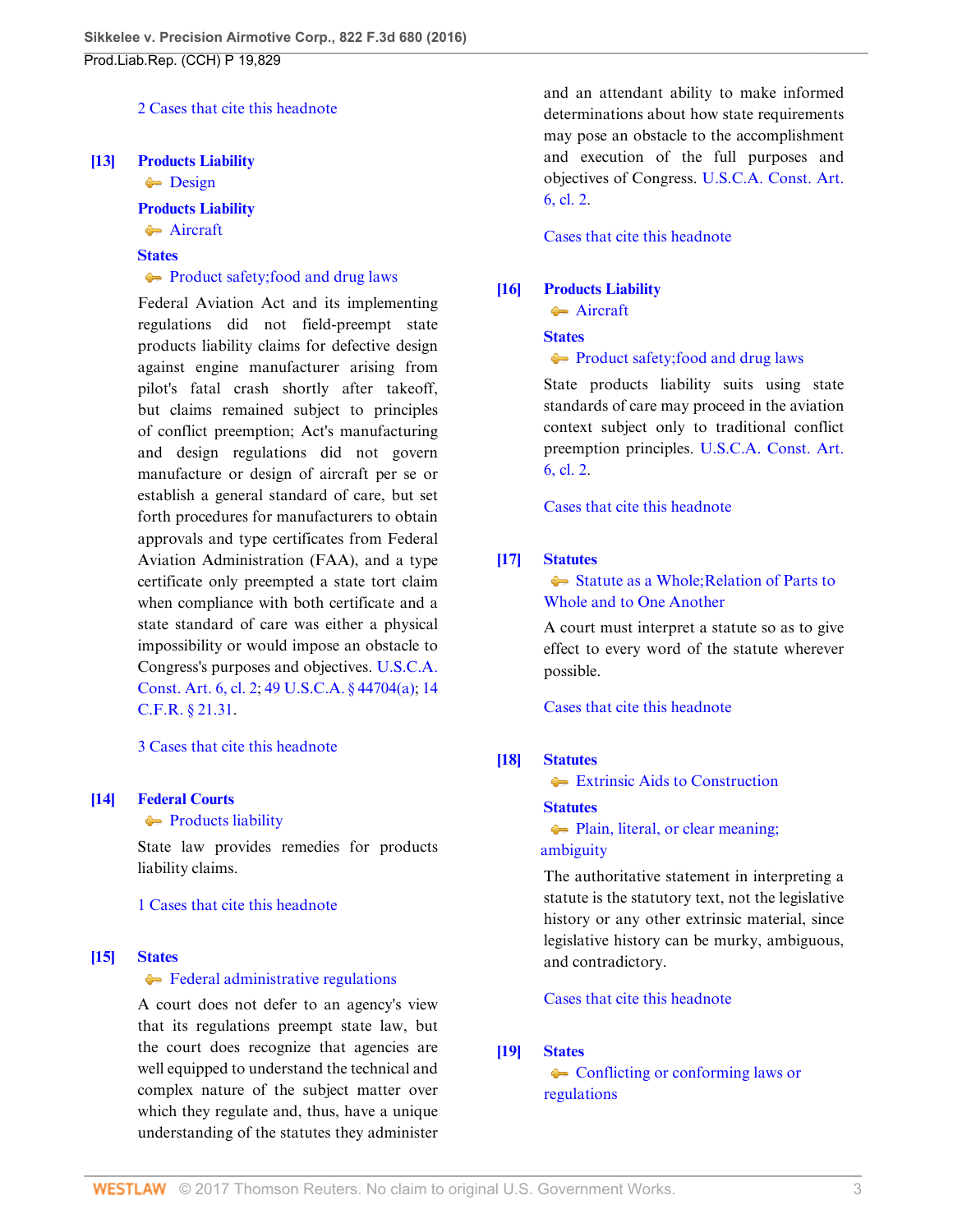Where a party cannot independently do under federal law what state law requires of it, the state law is conflict preempted. [U.S.C.A.](http://www.westlaw.com/Link/Document/FullText?findType=L&pubNum=1000583&cite=USCOARTVICL2&originatingDoc=I3ec47967064211e6b4bafa136b480ad2&refType=LQ&originationContext=document&vr=3.0&rs=cblt1.0&transitionType=DocumentItem&contextData=(sc.Search)) [Const. Art. 6, cl. 2.](http://www.westlaw.com/Link/Document/FullText?findType=L&pubNum=1000583&cite=USCOARTVICL2&originatingDoc=I3ec47967064211e6b4bafa136b480ad2&refType=LQ&originationContext=document&vr=3.0&rs=cblt1.0&transitionType=DocumentItem&contextData=(sc.Search))

[2 Cases that cite this headnote](http://www.westlaw.com/Link/RelatedInformation/DocHeadnoteLink?docGuid=I3ec47967064211e6b4bafa136b480ad2&headnoteId=203869232101920160902003243&originationContext=document&vr=3.0&rs=cblt1.0&transitionType=CitingReferences&contextData=(sc.Search))

## **Attorneys and Law Firms**

**\*683** [John D. McClune](http://www.westlaw.com/Link/Document/FullText?findType=h&pubNum=176284&cite=0250418501&originatingDoc=I3ec47967064211e6b4bafa136b480ad2&refType=RQ&originationContext=document&vr=3.0&rs=cblt1.0&transitionType=DocumentItem&contextData=(sc.Search)), Esq., Katzman, Lampert & McClune, Troy, MI, [Clifford A. Rieders,](http://www.westlaw.com/Link/Document/FullText?findType=h&pubNum=176284&cite=0162052201&originatingDoc=I3ec47967064211e6b4bafa136b480ad2&refType=RQ&originationContext=document&vr=3.0&rs=cblt1.0&transitionType=DocumentItem&contextData=(sc.Search)) Esq., Rieders, Travis, Humphrey, Waters & Dohrmann, Williamsport, PA, [Tejinder Singh,](http://www.westlaw.com/Link/Document/FullText?findType=h&pubNum=176284&cite=0383605701&originatingDoc=I3ec47967064211e6b4bafa136b480ad2&refType=RQ&originationContext=document&vr=3.0&rs=cblt1.0&transitionType=DocumentItem&contextData=(sc.Search)) Esq., [Argued], Goldstein & Russell, Bethesda, MD, for Appellant.

[Christopher Carlsen](http://www.westlaw.com/Link/Document/FullText?findType=h&pubNum=176284&cite=0167250901&originatingDoc=I3ec47967064211e6b4bafa136b480ad2&refType=RQ&originationContext=document&vr=3.0&rs=cblt1.0&transitionType=DocumentItem&contextData=(sc.Search)), Esq., Clyde & Co US, New York, NY, [Daniel J. Feith](http://www.westlaw.com/Link/Document/FullText?findType=h&pubNum=176284&cite=0488752499&originatingDoc=I3ec47967064211e6b4bafa136b480ad2&refType=RQ&originationContext=document&vr=3.0&rs=cblt1.0&transitionType=DocumentItem&contextData=(sc.Search)), Esq., [Amy M. Saharia,](http://www.westlaw.com/Link/Document/FullText?findType=h&pubNum=176284&cite=0405642101&originatingDoc=I3ec47967064211e6b4bafa136b480ad2&refType=RQ&originationContext=document&vr=3.0&rs=cblt1.0&transitionType=DocumentItem&contextData=(sc.Search)) Esq., [Kannon](http://www.westlaw.com/Link/Document/FullText?findType=h&pubNum=176284&cite=0319471701&originatingDoc=I3ec47967064211e6b4bafa136b480ad2&refType=RQ&originationContext=document&vr=3.0&rs=cblt1.0&transitionType=DocumentItem&contextData=(sc.Search)) [K. Shanmugam,](http://www.westlaw.com/Link/Document/FullText?findType=h&pubNum=176284&cite=0319471701&originatingDoc=I3ec47967064211e6b4bafa136b480ad2&refType=RQ&originationContext=document&vr=3.0&rs=cblt1.0&transitionType=DocumentItem&contextData=(sc.Search)) Esq., [Argued], Williams & Connolly, Washington, DC, [Sara A. Frey](http://www.westlaw.com/Link/Document/FullText?findType=h&pubNum=176284&cite=0308526501&originatingDoc=I3ec47967064211e6b4bafa136b480ad2&refType=RQ&originationContext=document&vr=3.0&rs=cblt1.0&transitionType=DocumentItem&contextData=(sc.Search)), Esq., [Catherine B. Slavin](http://www.westlaw.com/Link/Document/FullText?findType=h&pubNum=176284&cite=0335572101&originatingDoc=I3ec47967064211e6b4bafa136b480ad2&refType=RQ&originationContext=document&vr=3.0&rs=cblt1.0&transitionType=DocumentItem&contextData=(sc.Search)), Esq., Gordon & Rees, Philadelphia, PA, for Appellees Avco Corp. & Textron Lycoming Reciprocating Engine Division.

[Jeffrey R. White,](http://www.westlaw.com/Link/Document/FullText?findType=h&pubNum=176284&cite=0168411101&originatingDoc=I3ec47967064211e6b4bafa136b480ad2&refType=RQ&originationContext=document&vr=3.0&rs=cblt1.0&transitionType=DocumentItem&contextData=(sc.Search)) Esq., Center for Constitutional Litigation, Washington, DC, for Amicus Appellant.

[Jeffrey J. Ellis](http://www.westlaw.com/Link/Document/FullText?findType=h&pubNum=176284&cite=0108238801&originatingDoc=I3ec47967064211e6b4bafa136b480ad2&refType=RQ&originationContext=document&vr=3.0&rs=cblt1.0&transitionType=DocumentItem&contextData=(sc.Search)), Esq., Quirk & Bakalor, Garden City, NY, for Amicus Appellee General Aviation Manufacturers Association.

[Martin S. Kaufman,](http://www.westlaw.com/Link/Document/FullText?findType=h&pubNum=176284&cite=0285800901&originatingDoc=I3ec47967064211e6b4bafa136b480ad2&refType=RQ&originationContext=document&vr=3.0&rs=cblt1.0&transitionType=DocumentItem&contextData=(sc.Search)) Esq., Atlantic Legal Foundation, New York, NY, for Amicus Appellee Atlantic Legal Foundation and New England Legal Foundation.

Abby C. Wright, Esq., United States Department of Justice, Washington, DC, for Amicus Curiae.

Before: [CHAGARES,](http://www.westlaw.com/Link/Document/FullText?findType=h&pubNum=176284&cite=0102421001&originatingDoc=I3ec47967064211e6b4bafa136b480ad2&refType=RQ&originationContext=document&vr=3.0&rs=cblt1.0&transitionType=DocumentItem&contextData=(sc.Search)) [KRAUSE,](http://www.westlaw.com/Link/Document/FullText?findType=h&pubNum=176284&cite=0486828401&originatingDoc=I3ec47967064211e6b4bafa136b480ad2&refType=RQ&originationContext=document&vr=3.0&rs=cblt1.0&transitionType=DocumentItem&contextData=(sc.Search)) and VAN ANTWERPEN, Circuit Judges.

## OPINION

## [KRAUSE](http://www.westlaw.com/Link/Document/FullText?findType=h&pubNum=176284&cite=0486828401&originatingDoc=I3ec47967064211e6b4bafa136b480ad2&refType=RQ&originationContext=document&vr=3.0&rs=cblt1.0&transitionType=DocumentItem&contextData=(sc.Search)), Circuit Judge.

This case presents the question whether *[Abdullah v.](http://www.westlaw.com/Link/Document/FullText?findType=Y&serNum=1999148854&pubNum=0000506&originatingDoc=I3ec47967064211e6b4bafa136b480ad2&refType=RP&originationContext=document&vr=3.0&rs=cblt1.0&transitionType=DocumentItem&contextData=(sc.Search)) American Airlines, Inc.,* [181 F.3d 363 \(3d Cir.1999\),](http://www.westlaw.com/Link/Document/FullText?findType=Y&serNum=1999148854&pubNum=0000506&originatingDoc=I3ec47967064211e6b4bafa136b480ad2&refType=RP&originationContext=document&vr=3.0&rs=cblt1.0&transitionType=DocumentItem&contextData=(sc.Search)) in which we held that federal law preempts the field of aviation safety, extends to state law products liability claims. We hold it does not. In light of principles

of federalism and the presumption against preemption, Congress must express its clear and manifest intent to preempt an entire field of state law. Here, none of the relevant statutes or regulations signals such an intent. To the contrary, the Federal Aviation Act, the General Aviation Revitalization Act of 1994, and the regulations promulgated by the Federal Aviation Administration reflect that Congress did not intend to preempt aircraft products liability claims in a categorical way. The District Court faithfully sought to apply our precedent, and while it concluded that state products liability claims are preempted by *Abdullah,* it also recognized the question was sufficiently unclear and important to certify its order for interlocutory review. Today, we clarify the scope of *Abdullah* and hold that neither the Act nor the issuance of a type certificate per se preempts all aircraft design and manufacturing claims. Rather, subject to traditional principles of conflict preemption, including in connection with the specifications expressly set forth in a given type certificate, aircraft products liability cases like Appellant's may proceed using a state standard of care. For these reasons, we will reverse the District Court's entry of summary judgment in favor of Appellees and remand for further proceedings.

## **I.** *Background*

### **A. Overview of Federal Aviation Regulation**

Almost immediately after the airplane became a viable means of transportation, it **\*684** became clear that certain aspects of aviation, such as air traffic control, required uniform federal oversight. *See* Air Commerce Act of 1926, ch. 344, 44 Stat. 568. Congress soon thereafter expanded federal control over aviation by enacting the Civil Aeronautics Act of 1938, which created the Civil Aeronautics Authority ("CAA") to oversee the regulatory aspects of aviation safety and to prescribe "minimum standards governing the design ... of aircraft, aircraft engines, and propellers as may be required in the interest of safety." Civil Aeronautics Act of 1938, ch. 601, 52 Stat. 973, 1007. The 1938 Act also authorized the CAA to issue so-called "type certificates," "production certificate[s]," and "airworthiness certificate[s]" if an airplane or airplane part complied with the relevant safety regulations. *Id.* at 1007, 1009–10.

As the scope of federal involvement in regulating aviation expanded, so too did the number of governmental bodies regulating aviation, and by the 1950s, there had, at one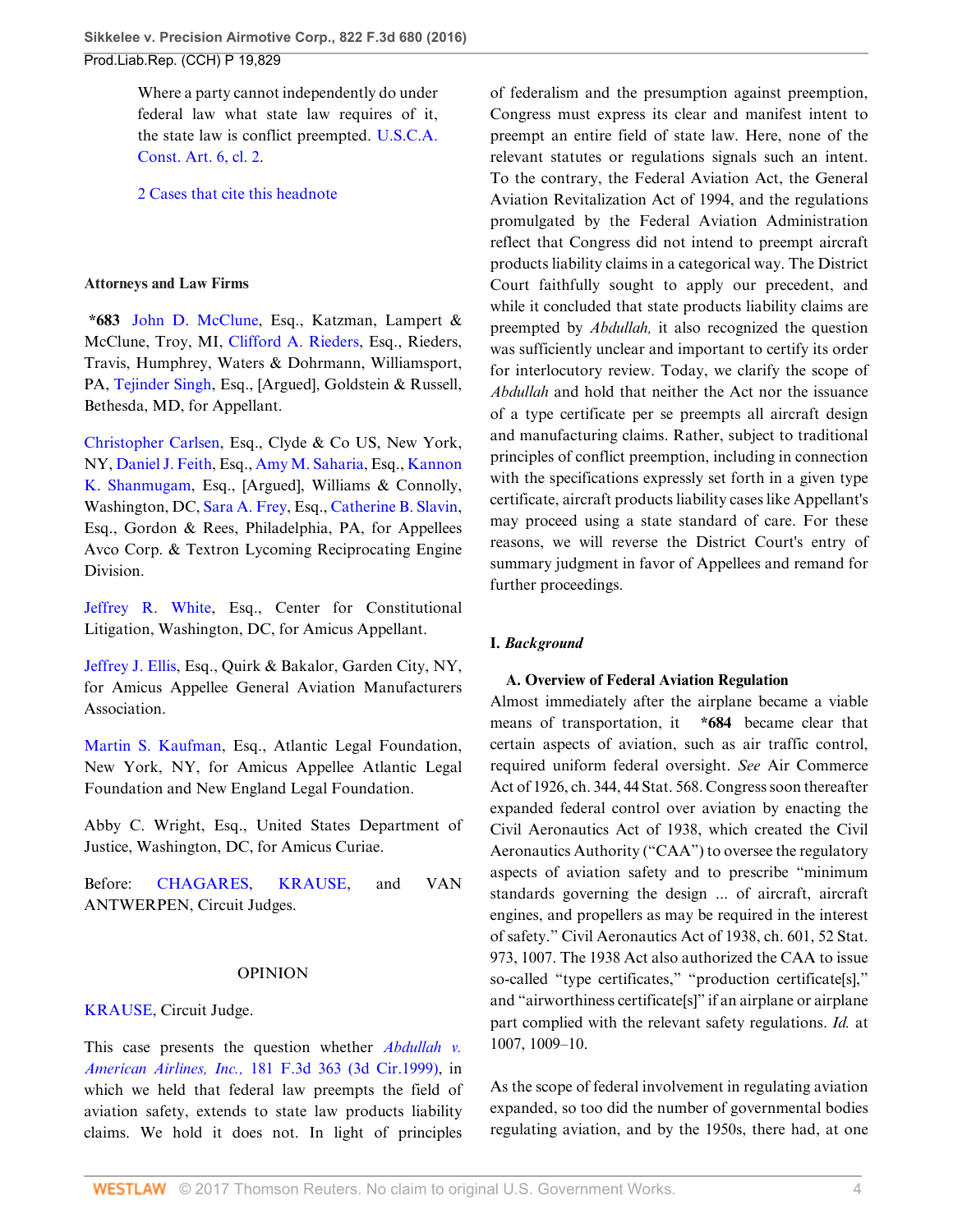point, been seventy-five different interagency groups with some responsibility in the field. S.Rep. No. 85–1811, at 6 (1958). To resolve this problem, Congress enacted the 1958 Federal Aviation Act, Pub.L. No. 85–726, 72 Stat. 731, to consolidate regulatory authority in a single entity: the Federal Aviation Administration ("FAA"). The Federal Aviation Act adopted verbatim from the Civil Aeronautics Act the statutory framework for the promulgation of minimum standards for design safety and the process for the issuance of certificates that indicated compliance with those regulations.  $\frac{1}{1}$  $\frac{1}{1}$  $\frac{1}{1}$ 

<span id="page-4-0"></span>Pursuant to the statutory framework established in the Civil Aeronautics Act and adopted by the Federal Aviation Act, aircraft engine manufacturers must obtain from the FAA (1) a *type certificate,* which certifies that a new design for an aircraft or aircraft part performs properly and meets the safety standards defined in the aviation regulations, [49 U.S.C. § 44704\(a\)](http://www.westlaw.com/Link/Document/FullText?findType=L&pubNum=1000546&cite=49USCAS44704&originatingDoc=I3ec47967064211e6b4bafa136b480ad2&refType=RB&originationContext=document&vr=3.0&rs=cblt1.0&transitionType=DocumentItem&contextData=(sc.Search)#co_pp_8b3b0000958a4); [14 C.F.R.](http://www.westlaw.com/Link/Document/FullText?findType=L&pubNum=1000547&cite=14CFRS21.31&originatingDoc=I3ec47967064211e6b4bafa136b480ad2&refType=LQ&originationContext=document&vr=3.0&rs=cblt1.0&transitionType=DocumentItem&contextData=(sc.Search)) [§ 21.31;](http://www.westlaw.com/Link/Document/FullText?findType=L&pubNum=1000547&cite=14CFRS21.31&originatingDoc=I3ec47967064211e6b4bafa136b480ad2&refType=LQ&originationContext=document&vr=3.0&rs=cblt1.0&transitionType=DocumentItem&contextData=(sc.Search)) and (2) a *production certificate,* which certifies that a duplicate part produced for a particular plane will conform to the design in the type certificate, [49](http://www.westlaw.com/Link/Document/FullText?findType=L&pubNum=1000546&cite=49USCAS44704&originatingDoc=I3ec47967064211e6b4bafa136b480ad2&refType=RB&originationContext=document&vr=3.0&rs=cblt1.0&transitionType=DocumentItem&contextData=(sc.Search)#co_pp_4b24000003ba5) [U.S.C. § 44704\(c\)](http://www.westlaw.com/Link/Document/FullText?findType=L&pubNum=1000546&cite=49USCAS44704&originatingDoc=I3ec47967064211e6b4bafa136b480ad2&refType=RB&originationContext=document&vr=3.0&rs=cblt1.0&transitionType=DocumentItem&contextData=(sc.Search)#co_pp_4b24000003ba5); [14 C.F.R. § 21.137](http://www.westlaw.com/Link/Document/FullText?findType=L&pubNum=1000547&cite=14CFRS21.137&originatingDoc=I3ec47967064211e6b4bafa136b480ad2&refType=LQ&originationContext=document&vr=3.0&rs=cblt1.0&transitionType=DocumentItem&contextData=(sc.Search)). Before a new aircraft may legally fly, it must also receive (3) an *airworthiness certificate,* which certifies that the plane and its component parts conform to its type certificate and are in condition for safe operation. [49 U.S.C. §§ 44704\(d\)](http://www.westlaw.com/Link/Document/FullText?findType=L&pubNum=1000546&cite=49USCAS44704&originatingDoc=I3ec47967064211e6b4bafa136b480ad2&refType=RB&originationContext=document&vr=3.0&rs=cblt1.0&transitionType=DocumentItem&contextData=(sc.Search)#co_pp_5ba1000067d06), [44711\(a\)\(1\)](http://www.westlaw.com/Link/Document/FullText?findType=L&pubNum=1000546&cite=49USCAS44711&originatingDoc=I3ec47967064211e6b4bafa136b480ad2&refType=RB&originationContext=document&vr=3.0&rs=cblt1.0&transitionType=DocumentItem&contextData=(sc.Search)#co_pp_7b9b000044381).

The FAA issues a type certificate when it has determined that a product "is properly designed and manufactured, performs properly, and meets the regulations and minimum standards prescribed under [[49 U.S.C. § \]](http://www.westlaw.com/Link/Document/FullText?findType=L&pubNum=1000546&cite=49USCAS44701&originatingDoc=I3ec47967064211e6b4bafa136b480ad2&refType=RB&originationContext=document&vr=3.0&rs=cblt1.0&transitionType=DocumentItem&contextData=(sc.Search)#co_pp_8b3b0000958a4) [44701\(a\).](http://www.westlaw.com/Link/Document/FullText?findType=L&pubNum=1000546&cite=49USCAS44701&originatingDoc=I3ec47967064211e6b4bafa136b480ad2&refType=RB&originationContext=document&vr=3.0&rs=cblt1.0&transitionType=DocumentItem&contextData=(sc.Search)#co_pp_8b3b0000958a4)" [49 U.S.C. § 44704\(a\)\(1\);](http://www.westlaw.com/Link/Document/FullText?findType=L&pubNum=1000546&cite=49USCAS44704&originatingDoc=I3ec47967064211e6b4bafa136b480ad2&refType=RB&originationContext=document&vr=3.0&rs=cblt1.0&transitionType=DocumentItem&contextData=(sc.Search)#co_pp_7b9b000044381) *see also* [14 C.F.R.](http://www.westlaw.com/Link/Document/FullText?findType=L&pubNum=1000547&cite=14CFRS21.21&originatingDoc=I3ec47967064211e6b4bafa136b480ad2&refType=LQ&originationContext=document&vr=3.0&rs=cblt1.0&transitionType=DocumentItem&contextData=(sc.Search)) [§ 21.21.](http://www.westlaw.com/Link/Document/FullText?findType=L&pubNum=1000547&cite=14CFRS21.21&originatingDoc=I3ec47967064211e6b4bafa136b480ad2&refType=LQ&originationContext=document&vr=3.0&rs=cblt1.0&transitionType=DocumentItem&contextData=(sc.Search)) A type certificate includes the type design, which outlines the detailed specifications, dimensions, and materials used for a given product; the product's operating limitations; a "certificate data sheet," which denotes the conditions and limitations necessary to meet airworthiness requirements; and any other conditions or limitations prescribed under FAA regulations. *See* [14](http://www.westlaw.com/Link/Document/FullText?findType=L&pubNum=1000547&cite=14CFRS21.31&originatingDoc=I3ec47967064211e6b4bafa136b480ad2&refType=LQ&originationContext=document&vr=3.0&rs=cblt1.0&transitionType=DocumentItem&contextData=(sc.Search)) [C.F.R. §§ 21.31](http://www.westlaw.com/Link/Document/FullText?findType=L&pubNum=1000547&cite=14CFRS21.31&originatingDoc=I3ec47967064211e6b4bafa136b480ad2&refType=LQ&originationContext=document&vr=3.0&rs=cblt1.0&transitionType=DocumentItem&contextData=(sc.Search)), [21.41;](http://www.westlaw.com/Link/Document/FullText?findType=L&pubNum=1000547&cite=14CFRS21.41&originatingDoc=I3ec47967064211e6b4bafa136b480ad2&refType=LQ&originationContext=document&vr=3.0&rs=cblt1.0&transitionType=DocumentItem&contextData=(sc.Search)) FAA, Order 8110.4C, change 5, Type Certification, ch. 3–3(a) (2011). This certification process can be intensive and painstaking; for example, a commercial aircraft manufacturer seeking a new type certificate for a wide- **\*685** body aircraft might submit 300,000 drawings, 2,000 engineering reports, and 200 other reports in addition to completing approximately 80 ground tests and 1,600 hours of flight tests. *See [United](http://www.westlaw.com/Link/Document/FullText?findType=Y&serNum=1984129788&pubNum=0000708&originatingDoc=I3ec47967064211e6b4bafa136b480ad2&refType=RP&originationContext=document&vr=3.0&rs=cblt1.0&transitionType=DocumentItem&contextData=(sc.Search))* *[States v. S.A. Empresa de Viacao Aerea Rio Grandense](http://www.westlaw.com/Link/Document/FullText?findType=Y&serNum=1984129788&pubNum=0000708&originatingDoc=I3ec47967064211e6b4bafa136b480ad2&refType=RP&originationContext=document&vr=3.0&rs=cblt1.0&transitionType=DocumentItem&contextData=(sc.Search)) (Varig Airlines),* [467 U.S. 797, 805 n. 7, 104 S.Ct.](http://www.westlaw.com/Link/Document/FullText?findType=Y&serNum=1984129788&pubNum=0000708&originatingDoc=I3ec47967064211e6b4bafa136b480ad2&refType=RP&originationContext=document&vr=3.0&rs=cblt1.0&transitionType=DocumentItem&contextData=(sc.Search)) [2755, 81 L.Ed.2d 660 \(1984\)](http://www.westlaw.com/Link/Document/FullText?findType=Y&serNum=1984129788&pubNum=0000708&originatingDoc=I3ec47967064211e6b4bafa136b480ad2&refType=RP&originationContext=document&vr=3.0&rs=cblt1.0&transitionType=DocumentItem&contextData=(sc.Search)). A type certificate remains in effect "until surrendered, suspended, revoked, or a termination date is otherwise established by the FAA." [14](http://www.westlaw.com/Link/Document/FullText?findType=L&pubNum=1000547&cite=14CFRS21.51&originatingDoc=I3ec47967064211e6b4bafa136b480ad2&refType=LQ&originationContext=document&vr=3.0&rs=cblt1.0&transitionType=DocumentItem&contextData=(sc.Search)) [C.F.R. § 21.51.](http://www.westlaw.com/Link/Document/FullText?findType=L&pubNum=1000547&cite=14CFRS21.51&originatingDoc=I3ec47967064211e6b4bafa136b480ad2&refType=LQ&originationContext=document&vr=3.0&rs=cblt1.0&transitionType=DocumentItem&contextData=(sc.Search)) A manufacturer may make both "major" and "minor" changes to a type certificated design, [14](http://www.westlaw.com/Link/Document/FullText?findType=L&pubNum=1000547&cite=14CFRS21.93&originatingDoc=I3ec47967064211e6b4bafa136b480ad2&refType=LQ&originationContext=document&vr=3.0&rs=cblt1.0&transitionType=DocumentItem&contextData=(sc.Search)) [C.F.R. § 21.93,](http://www.westlaw.com/Link/Document/FullText?findType=L&pubNum=1000547&cite=14CFRS21.93&originatingDoc=I3ec47967064211e6b4bafa136b480ad2&refType=LQ&originationContext=document&vr=3.0&rs=cblt1.0&transitionType=DocumentItem&contextData=(sc.Search)) but must obtain the appropriate regulatory approval to do so, which for "major changes" requires the issuance of an amended or supplemental type certificate by the FAA, *see* [49 U.S.C. § 44704\(b\)](http://www.westlaw.com/Link/Document/FullText?findType=L&pubNum=1000546&cite=49USCAS44704&originatingDoc=I3ec47967064211e6b4bafa136b480ad2&refType=RB&originationContext=document&vr=3.0&rs=cblt1.0&transitionType=DocumentItem&contextData=(sc.Search)#co_pp_a83b000018c76); [14 C.F.R. § 21.97](http://www.westlaw.com/Link/Document/FullText?findType=L&pubNum=1000547&cite=14CFRS21.97&originatingDoc=I3ec47967064211e6b4bafa136b480ad2&refType=LQ&originationContext=document&vr=3.0&rs=cblt1.0&transitionType=DocumentItem&contextData=(sc.Search)); FAA Order 8110.4C, change 1, Type Certification, ch.  $4-1(a)$ ,  $4-2$  (2011), and for "minor changes" requires the manufacturer to comply with a pertinent "method acceptable to the FAA," [14 C.F.R. § 21.95](http://www.westlaw.com/Link/Document/FullText?findType=L&pubNum=1000547&cite=14CFRS21.95&originatingDoc=I3ec47967064211e6b4bafa136b480ad2&refType=LQ&originationContext=document&vr=3.0&rs=cblt1.0&transitionType=DocumentItem&contextData=(sc.Search)).

## **B. Factual History**

This case involves alleged manufacturing and design defects in a Textron Lycoming O–320–D2C engine ("the engine") manufactured in 1969 and installed "factory new" on a Cessna 172N aircraft ("the aircraft") in 1998. Lycoming holds both a type certificate and production certificate for the engine. The engine in the aircraft was overhauled in 2004 and installed with a MA– 4SPA carburetor in accordance with Lycoming's typecertificated design.

David Sikkelee was piloting the aircraft when it crashed shortly after taking off from Transylvania County Airport in Brevard, North Carolina in July 2005. Sikkelee was killed as a result of serious injuries and burns he suffered in the crash. His wife, Jill Sikkelee, the Plaintiff–Appellant in this case, alleges that the aircraft lost power and crashed as a result of a malfunction or defect in the engine's carburetor. Specifically, she contends that, "due to the faulty design of the lock tab washers as well as gasket set," vibrations from the engine loosened screws holding the carburetor's throttle body to its float bowl. J.A. 643. When properly functioning, a carburetor regulates the mixture of fuel and air that enters the engine's cylinders. According to Sikkelee, however, the manner by which the throttle body was attached to the float bowl in the Textron Lycoming O–320–D2C engine allowed raw fuel to leak out of the carburetor into the engine and thereby caused the aircraft to crash.

## **C. Procedural History**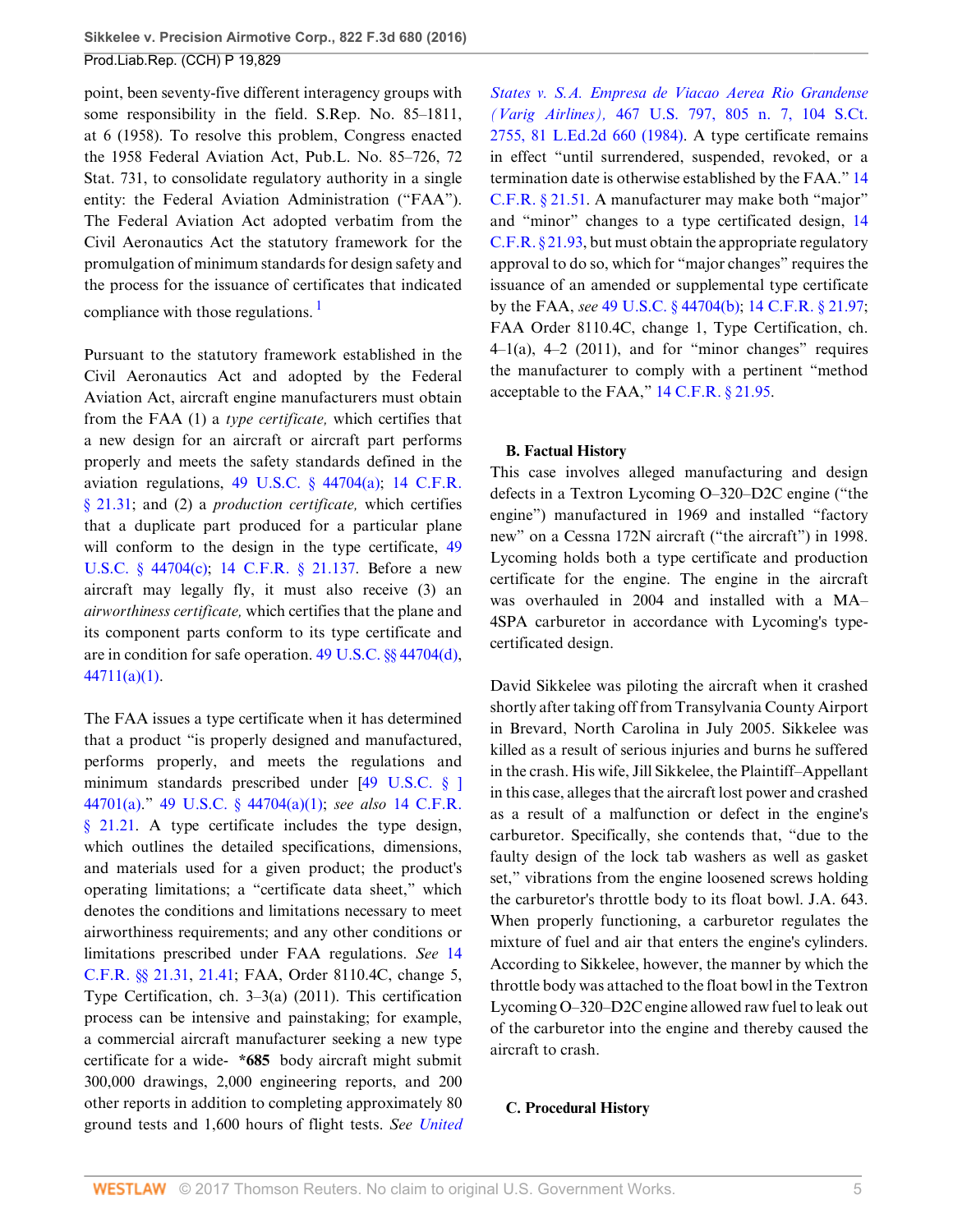Sikkelee initially filed a wrongful death and survival action in the Middle District of Pennsylvania in 2007 against seventeen defendants, asserting state law claims of strict liability, breach of warranty, negligence, misrepresentation, and concert of action. In 2010, the District Court granted defendants' motion for judgment on the pleadings, holding that Sikkelee's state law claims, which were premised on state law standards of care, fell within the preempted "field of air safety" described in *Abdullah. [Sikkelee v. Precision Airmotive Corp.,](http://www.westlaw.com/Link/Document/FullText?findType=Y&serNum=2034316153&pubNum=0007903&originatingDoc=I3ec47967064211e6b4bafa136b480ad2&refType=RP&fi=co_pp_sp_7903_435&originationContext=document&vr=3.0&rs=cblt1.0&transitionType=DocumentItem&contextData=(sc.Search)#co_pp_sp_7903_435)* 45 [F.Supp.3d 431, 435 \(M.D.Pa.2014\)](http://www.westlaw.com/Link/Document/FullText?findType=Y&serNum=2034316153&pubNum=0007903&originatingDoc=I3ec47967064211e6b4bafa136b480ad2&refType=RP&fi=co_pp_sp_7903_435&originationContext=document&vr=3.0&rs=cblt1.0&transitionType=DocumentItem&contextData=(sc.Search)#co_pp_sp_7903_435) (quoting *[Abdullah,](http://www.westlaw.com/Link/Document/FullText?findType=Y&serNum=1999148854&pubNum=0000506&originatingDoc=I3ec47967064211e6b4bafa136b480ad2&refType=RP&fi=co_pp_sp_506_367&originationContext=document&vr=3.0&rs=cblt1.0&transitionType=DocumentItem&contextData=(sc.Search)#co_pp_sp_506_367)* [181 F.3d at 367](http://www.westlaw.com/Link/Document/FullText?findType=Y&serNum=1999148854&pubNum=0000506&originatingDoc=I3ec47967064211e6b4bafa136b480ad2&refType=RP&fi=co_pp_sp_506_367&originationContext=document&vr=3.0&rs=cblt1.0&transitionType=DocumentItem&contextData=(sc.Search)#co_pp_sp_506_367)). Sikkelee subsequently filed an amended complaint, continuing to assert state law claims, but this time incorporating federal standards of care by alleging violations of numerous FAA regulations.<sup>[2](#page-20-1)</sup> Following **\*686** certain settlements and motion practice, Sikkelee narrowed her claims against Lycoming to defective design (under theories of both negligence and strict liability) and failure to warn.<sup>[3](#page-20-2)</sup>

<span id="page-5-8"></span>As the trial date approached, the District Court expressed concern that Sikkelee's proposed jury instructions using federal standards of care were "all but completely unable to assist the Court in ... formulating an intelligible statement of applicable law." *Sikkelee,* [45 F.Supp.3d](http://www.westlaw.com/Link/Document/FullText?findType=Y&serNum=2034316153&pubNum=0007903&originatingDoc=I3ec47967064211e6b4bafa136b480ad2&refType=RP&fi=co_pp_sp_7903_437&originationContext=document&vr=3.0&rs=cblt1.0&transitionType=DocumentItem&contextData=(sc.Search)#co_pp_sp_7903_437) [at 437](http://www.westlaw.com/Link/Document/FullText?findType=Y&serNum=2034316153&pubNum=0007903&originatingDoc=I3ec47967064211e6b4bafa136b480ad2&refType=RP&fi=co_pp_sp_7903_437&originationContext=document&vr=3.0&rs=cblt1.0&transitionType=DocumentItem&contextData=(sc.Search)#co_pp_sp_7903_437) (internal quotation marks omitted) (recounting its position on this point as first expressed in its Memorandum of November 20, 2013). On the one hand, the District Court asserted that, under *Abdullah,* it was bound to apply some federal standard of care and that compliance with the applicable design and construction regulations was the only identifiable, let alone articulable, federal standard. On the other hand, because it determined that the "FAA regulations relating to the design and manufacture of airplanes and airplane component parts were never intended to create federal standards of care," *id.* [at 437 n. 4](http://www.westlaw.com/Link/Document/FullText?findType=Y&serNum=2034316153&pubNum=0007903&originatingDoc=I3ec47967064211e6b4bafa136b480ad2&refType=RP&fi=co_pp_sp_7903_437&originationContext=document&vr=3.0&rs=cblt1.0&transitionType=DocumentItem&contextData=(sc.Search)#co_pp_sp_7903_437) (quoting *[Pease v.](http://www.westlaw.com/Link/Document/FullText?findType=Y&serNum=2026709812&pubNum=0000999&originatingDoc=I3ec47967064211e6b4bafa136b480ad2&refType=RP&originationContext=document&vr=3.0&rs=cblt1.0&transitionType=DocumentItem&contextData=(sc.Search)) Lycoming Engines,* [No. 4:10–cv–00843, 2011 WL 6339833,](http://www.westlaw.com/Link/Document/FullText?findType=Y&serNum=2026709812&pubNum=0000999&originatingDoc=I3ec47967064211e6b4bafa136b480ad2&refType=RP&originationContext=document&vr=3.0&rs=cblt1.0&transitionType=DocumentItem&contextData=(sc.Search)) [at \\*22 \(M.D.Pa. Dec. 19, 2011\)](http://www.westlaw.com/Link/Document/FullText?findType=Y&serNum=2026709812&pubNum=0000999&originatingDoc=I3ec47967064211e6b4bafa136b480ad2&refType=RP&originationContext=document&vr=3.0&rs=cblt1.0&transitionType=DocumentItem&contextData=(sc.Search)) (Conner, J.)) (internal quotation marks omitted), the District Court found it to be "arduous and impractical" to fashion the regulations themselves into such standards, *id.* (quoting *[Pease,](http://www.westlaw.com/Link/Document/FullText?findType=Y&serNum=2026709812&pubNum=0000999&originatingDoc=I3ec47967064211e6b4bafa136b480ad2&refType=RP&originationContext=document&vr=3.0&rs=cblt1.0&transitionType=DocumentItem&contextData=(sc.Search))* 2011 [WL 6339833, at \\*23](http://www.westlaw.com/Link/Document/FullText?findType=Y&serNum=2026709812&pubNum=0000999&originatingDoc=I3ec47967064211e6b4bafa136b480ad2&refType=RP&originationContext=document&vr=3.0&rs=cblt1.0&transitionType=DocumentItem&contextData=(sc.Search))) (internal quotation marks omitted). Faced with this conundrum, the District Court ordered Sikkelee to submit additional briefing on the question of the appropriate standard of care and, after review of that briefing, invited Lycoming to file a motion for summary judgment. *Id.* [at 438](http://www.westlaw.com/Link/Document/FullText?findType=Y&serNum=2034316153&pubNum=0007903&originatingDoc=I3ec47967064211e6b4bafa136b480ad2&refType=RP&fi=co_pp_sp_7903_438&originationContext=document&vr=3.0&rs=cblt1.0&transitionType=DocumentItem&contextData=(sc.Search)#co_pp_sp_7903_438).

In its ruling on that motion, the District Court concluded that the federal standard of care was established in the type certificate itself. Reasoning that the FAA issues a type certificate based on its determination that the manufacturer has complied with the pertinent regulations, the District Court held that the FAA's issuance of a type certificate for the Textron Lycoming O–320–D2C engine meant that the federal standard of care had been satisfied as a matter of law. *Id.* [at 451–43, 456.](http://www.westlaw.com/Link/Document/FullText?findType=Y&serNum=2034316153&pubNum=0007903&originatingDoc=I3ec47967064211e6b4bafa136b480ad2&refType=RP&fi=co_pp_sp_7903_451&originationContext=document&vr=3.0&rs=cblt1.0&transitionType=DocumentItem&contextData=(sc.Search)#co_pp_sp_7903_451) The District Court therefore granted Lycoming's summary judgment motion, in part, on that basis. *Id.* [at 456.](http://www.westlaw.com/Link/Document/FullText?findType=Y&serNum=2034316153&pubNum=0007903&originatingDoc=I3ec47967064211e6b4bafa136b480ad2&refType=RP&fi=co_pp_sp_7903_456&originationContext=document&vr=3.0&rs=cblt1.0&transitionType=DocumentItem&contextData=(sc.Search)#co_pp_sp_7903_456) The District Court denied summary judgment, however, on Sikkelee's failure to warn claims, which were premised on Lycoming's alleged violation of [14 C.F.R. § 21.3](http://www.westlaw.com/Link/Document/FullText?findType=L&pubNum=1000547&cite=14CFRS21.3&originatingDoc=I3ec47967064211e6b4bafa136b480ad2&refType=LQ&originationContext=document&vr=3.0&rs=cblt1.0&transitionType=DocumentItem&contextData=(sc.Search)) for failure to " 'report any failure, malfunction, or defect in any product, part, process, or article' " that Lycoming manufactured. [4](#page-20-3) *[Id.](http://www.westlaw.com/Link/Document/FullText?findType=Y&serNum=2034316153&pubNum=0007903&originatingDoc=I3ec47967064211e6b4bafa136b480ad2&refType=RP&fi=co_pp_sp_7903_459&originationContext=document&vr=3.0&rs=cblt1.0&transitionType=DocumentItem&contextData=(sc.Search)#co_pp_sp_7903_459)* at [459–60](http://www.westlaw.com/Link/Document/FullText?findType=Y&serNum=2034316153&pubNum=0007903&originatingDoc=I3ec47967064211e6b4bafa136b480ad2&refType=RP&fi=co_pp_sp_7903_459&originationContext=document&vr=3.0&rs=cblt1.0&transitionType=DocumentItem&contextData=(sc.Search)#co_pp_sp_7903_459) (quoting [14 C.F.R. § 21.3\(a\) \(2004\)](http://www.westlaw.com/Link/Document/FullText?findType=L&pubNum=1000547&cite=14CFRS21.3&originatingDoc=I3ec47967064211e6b4bafa136b480ad2&refType=RB&originationContext=document&vr=3.0&rs=cblt1.0&transitionType=DocumentItem&contextData=(sc.Search)#co_pp_8b3b0000958a4)).

<span id="page-5-9"></span><span id="page-5-7"></span>**\*687** Recognizing that its grant of partial summary judgment raised novel and complex questions concerning the reach of *Abdullah* and the scope of preemption in the airlines industry, the District Court certified the order for immediate appeal, and we granted interlocutory review.

### **II.** *Jurisdiction and Standard of Review*

<span id="page-5-1"></span><span id="page-5-0"></span>**[\[1](#page-0-0)] [\[2](#page-0-1)]** The District Court had diversity jurisdiction under [28 U.S.C. § 1332\(a\)](http://www.westlaw.com/Link/Document/FullText?findType=L&pubNum=1000546&cite=28USCAS1332&originatingDoc=I3ec47967064211e6b4bafa136b480ad2&refType=RB&originationContext=document&vr=3.0&rs=cblt1.0&transitionType=DocumentItem&contextData=(sc.Search)#co_pp_8b3b0000958a4), and we have jurisdiction under [28 U.S.C. § 1292\(b\)](http://www.westlaw.com/Link/Document/FullText?findType=L&pubNum=1000546&cite=28USCAS1292&originatingDoc=I3ec47967064211e6b4bafa136b480ad2&refType=RB&originationContext=document&vr=3.0&rs=cblt1.0&transitionType=DocumentItem&contextData=(sc.Search)#co_pp_a83b000018c76) to review the order certified by the District Court for interlocutory appeal. We review the District Court's order granting summary judgment de novo. *[Azur v. Chase Bank, USA, Nat'l Ass'n,](http://www.westlaw.com/Link/Document/FullText?findType=Y&serNum=2021663421&pubNum=0000506&originatingDoc=I3ec47967064211e6b4bafa136b480ad2&refType=RP&fi=co_pp_sp_506_216&originationContext=document&vr=3.0&rs=cblt1.0&transitionType=DocumentItem&contextData=(sc.Search)#co_pp_sp_506_216)* 601 F.3d 212, [216 \(3d Cir.2010\)](http://www.westlaw.com/Link/Document/FullText?findType=Y&serNum=2021663421&pubNum=0000506&originatingDoc=I3ec47967064211e6b4bafa136b480ad2&refType=RP&fi=co_pp_sp_506_216&originationContext=document&vr=3.0&rs=cblt1.0&transitionType=DocumentItem&contextData=(sc.Search)#co_pp_sp_506_216). We also review questions of preemption de novo. *Farina v. Nokia Inc.,* [625 F.3d 97, 115 n. 20 \(3d](http://www.westlaw.com/Link/Document/FullText?findType=Y&serNum=2023448865&pubNum=0000506&originatingDoc=I3ec47967064211e6b4bafa136b480ad2&refType=RP&fi=co_pp_sp_506_115&originationContext=document&vr=3.0&rs=cblt1.0&transitionType=DocumentItem&contextData=(sc.Search)#co_pp_sp_506_115) [Cir.2010\).](http://www.westlaw.com/Link/Document/FullText?findType=Y&serNum=2023448865&pubNum=0000506&originatingDoc=I3ec47967064211e6b4bafa136b480ad2&refType=RP&fi=co_pp_sp_506_115&originationContext=document&vr=3.0&rs=cblt1.0&transitionType=DocumentItem&contextData=(sc.Search)#co_pp_sp_506_115)

### **III.** *Discussion*

<span id="page-5-6"></span><span id="page-5-5"></span><span id="page-5-4"></span><span id="page-5-3"></span><span id="page-5-2"></span>**[\[3](#page-0-2)] [\[4](#page-0-3)] [\[5](#page-1-1)] [\[6\]](#page-1-2) [\[7](#page-1-3)]** The doctrine of preemption is a necessary but precarious component of our system of federalism under which the states and the federal government possess concurrent sovereignty, subject to the limitation that federal law is "the supreme Law of the Land ... any Thing in the Constitution or Laws of any State to the Contrary notwithstanding." [U.S.](http://www.westlaw.com/Link/Document/FullText?findType=L&pubNum=1000583&cite=USCOARTVICL2&originatingDoc=I3ec47967064211e6b4bafa136b480ad2&refType=LQ&originationContext=document&vr=3.0&rs=cblt1.0&transitionType=DocumentItem&contextData=(sc.Search)) [Const. art. VI, cl. 2](http://www.westlaw.com/Link/Document/FullText?findType=L&pubNum=1000583&cite=USCOARTVICL2&originatingDoc=I3ec47967064211e6b4bafa136b480ad2&refType=LQ&originationContext=document&vr=3.0&rs=cblt1.0&transitionType=DocumentItem&contextData=(sc.Search)). Consistent with this principle, Congress has the power to enact legislation that preempts state law. *See Arizona v. United States*, — U.S. —–, [132 S.Ct. 2492, 2500–01, 183 L.Ed.2d 351 \(2012\)](http://www.westlaw.com/Link/Document/FullText?findType=Y&serNum=2027964008&pubNum=0000708&originatingDoc=I3ec47967064211e6b4bafa136b480ad2&refType=RP&fi=co_pp_sp_708_2500&originationContext=document&vr=3.0&rs=cblt1.0&transitionType=DocumentItem&contextData=(sc.Search)#co_pp_sp_708_2500). At the same time, with due respect to our constitutional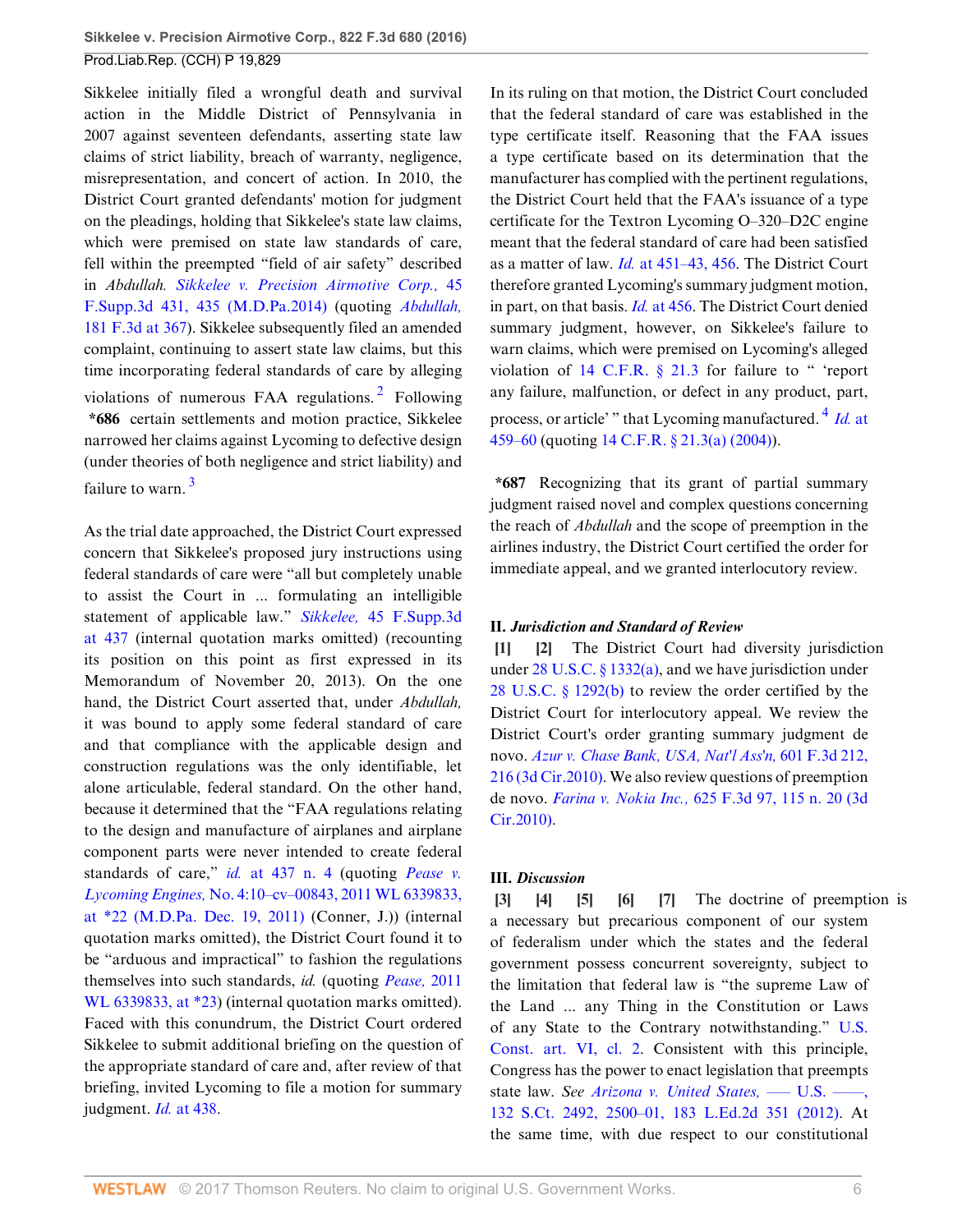scheme built upon a "compound republic," with power allocated between "two distinct governments," The Federalist No. 51, at 323 (James Madison) (Clinton Rossiter ed., 1961); *see also [U.S. Term Limits, Inc.](http://www.westlaw.com/Link/Document/FullText?findType=Y&serNum=1995112805&pubNum=0000708&originatingDoc=I3ec47967064211e6b4bafa136b480ad2&refType=RP&originationContext=document&vr=3.0&rs=cblt1.0&transitionType=DocumentItem&contextData=(sc.Search)) v. Thornton,* [514 U.S. 779, 838, 115 S.Ct. 1842, 131](http://www.westlaw.com/Link/Document/FullText?findType=Y&serNum=1995112805&pubNum=0000708&originatingDoc=I3ec47967064211e6b4bafa136b480ad2&refType=RP&originationContext=document&vr=3.0&rs=cblt1.0&transitionType=DocumentItem&contextData=(sc.Search)) [L.Ed.2d 881 \(1995\)](http://www.westlaw.com/Link/Document/FullText?findType=Y&serNum=1995112805&pubNum=0000708&originatingDoc=I3ec47967064211e6b4bafa136b480ad2&refType=RP&originationContext=document&vr=3.0&rs=cblt1.0&transitionType=DocumentItem&contextData=(sc.Search)) (Kennedy, J., concurring), there is a strong presumption against preemption in areas of the law that States have traditionally occupied, *see Medtronic, Inc. v. Lohr,* [518 U.S. 470, 485, 116 S.Ct.](http://www.westlaw.com/Link/Document/FullText?findType=Y&serNum=1996141769&pubNum=0000708&originatingDoc=I3ec47967064211e6b4bafa136b480ad2&refType=RP&originationContext=document&vr=3.0&rs=cblt1.0&transitionType=DocumentItem&contextData=(sc.Search)) [2240, 135 L.Ed.2d 700 \(1996\)](http://www.westlaw.com/Link/Document/FullText?findType=Y&serNum=1996141769&pubNum=0000708&originatingDoc=I3ec47967064211e6b4bafa136b480ad2&refType=RP&originationContext=document&vr=3.0&rs=cblt1.0&transitionType=DocumentItem&contextData=(sc.Search)); *[Bruesewitz v. Wyeth,](http://www.westlaw.com/Link/Document/FullText?findType=Y&serNum=2018485639&pubNum=0000506&originatingDoc=I3ec47967064211e6b4bafa136b480ad2&refType=RP&fi=co_pp_sp_506_240&originationContext=document&vr=3.0&rs=cblt1.0&transitionType=DocumentItem&contextData=(sc.Search)#co_pp_sp_506_240) Inc.,* [561 F.3d 233, 240 \(3d Cir.2009\)](http://www.westlaw.com/Link/Document/FullText?findType=Y&serNum=2018485639&pubNum=0000506&originatingDoc=I3ec47967064211e6b4bafa136b480ad2&refType=RP&fi=co_pp_sp_506_240&originationContext=document&vr=3.0&rs=cblt1.0&transitionType=DocumentItem&contextData=(sc.Search)#co_pp_sp_506_240) (explaining that, "[w]hen faced with two equally plausible readings of statutory text, [courts] have a duty to accept the reading that disfavors preemption" (internal quotation marks omitted)). For that reason, all preemption cases "start with the assumption that the historic police powers of the States were not to be superseded by the Federal Act unless that was the clear and manifest purpose of Congress." *Wyeth v. Levine,* [555 U.S. 555, 565, 129 S.Ct.](http://www.westlaw.com/Link/Document/FullText?findType=Y&serNum=2018265400&pubNum=0000708&originatingDoc=I3ec47967064211e6b4bafa136b480ad2&refType=RP&originationContext=document&vr=3.0&rs=cblt1.0&transitionType=DocumentItem&contextData=(sc.Search)) [1187, 173 L.Ed.2d 51 \(2009\)](http://www.westlaw.com/Link/Document/FullText?findType=Y&serNum=2018265400&pubNum=0000708&originatingDoc=I3ec47967064211e6b4bafa136b480ad2&refType=RP&originationContext=document&vr=3.0&rs=cblt1.0&transitionType=DocumentItem&contextData=(sc.Search)) (quoting *[Medtronic,](http://www.westlaw.com/Link/Document/FullText?findType=Y&serNum=1996141769&pubNum=0000708&originatingDoc=I3ec47967064211e6b4bafa136b480ad2&refType=RP&originationContext=document&vr=3.0&rs=cblt1.0&transitionType=DocumentItem&contextData=(sc.Search))* 518 U.S. [at 485, 116 S.Ct. 2240](http://www.westlaw.com/Link/Document/FullText?findType=Y&serNum=1996141769&pubNum=0000708&originatingDoc=I3ec47967064211e6b4bafa136b480ad2&refType=RP&originationContext=document&vr=3.0&rs=cblt1.0&transitionType=DocumentItem&contextData=(sc.Search))) (internal quotation marks omitted). Congressional intent is the "ultimate touchstone" of a preemption analysis. *Id.* Thus, when confronted with the question of whether state claims are preempted, as we are here, we look to the language, structure, and purpose of the relevant statutory and regulatory scheme to develop a "reasoned understanding of the way in which Congress intended the statute and its surrounding regulatory scheme to affect business, consumers, and the law." *Medtronic,* [518 U.S. at 486, 116 S.Ct. 2240](http://www.westlaw.com/Link/Document/FullText?findType=Y&serNum=1996141769&pubNum=0000708&originatingDoc=I3ec47967064211e6b4bafa136b480ad2&refType=RP&originationContext=document&vr=3.0&rs=cblt1.0&transitionType=DocumentItem&contextData=(sc.Search)); *see also Bruesewitz,* [561 F.3d at 243–44](http://www.westlaw.com/Link/Document/FullText?findType=Y&serNum=2018485639&pubNum=0000506&originatingDoc=I3ec47967064211e6b4bafa136b480ad2&refType=RP&fi=co_pp_sp_506_243&originationContext=document&vr=3.0&rs=cblt1.0&transitionType=DocumentItem&contextData=(sc.Search)#co_pp_sp_506_243) (recognizing that divining congressional intent regarding preemption requires considering a law's "structure and purpose," underlying "object and policy," and, where relevant, legislative history (internal quotation marks omitted)).

<span id="page-6-2"></span><span id="page-6-1"></span><span id="page-6-0"></span>**[\[8](#page-1-4)] [\[9](#page-1-5)] [\[10](#page-1-6)]** Congress may exert its supremacy by expressly preempting state law, but it may also do so implicitly, which we have recognized in limited circumstances in the doctrine of "field" preemption. *See [Oneok, Inc. v. Learjet, Inc.,](http://www.westlaw.com/Link/Document/FullText?findType=Y&serNum=2035821439&pubNum=0000708&originatingDoc=I3ec47967064211e6b4bafa136b480ad2&refType=RP&fi=co_pp_sp_708_1595&originationContext=document&vr=3.0&rs=cblt1.0&transitionType=DocumentItem&contextData=(sc.Search)#co_pp_sp_708_1595) –– U.S. ––, 135 S.Ct.* [1591, 1595, 191 L.Ed.2d 511 \(2015\).](http://www.westlaw.com/Link/Document/FullText?findType=Y&serNum=2035821439&pubNum=0000708&originatingDoc=I3ec47967064211e6b4bafa136b480ad2&refType=RP&fi=co_pp_sp_708_1595&originationContext=document&vr=3.0&rs=cblt1.0&transitionType=DocumentItem&contextData=(sc.Search)#co_pp_sp_708_1595) For that doctrine to apply, "we must find **\*688** that federal law leaves no room for state regulation and that Congress had a clear and manifest intent to supersede state law" in that field. *[Elassaad v. Indep. Air, Inc.,](http://www.westlaw.com/Link/Document/FullText?findType=Y&serNum=2022462912&pubNum=0000506&originatingDoc=I3ec47967064211e6b4bafa136b480ad2&refType=RP&fi=co_pp_sp_506_127&originationContext=document&vr=3.0&rs=cblt1.0&transitionType=DocumentItem&contextData=(sc.Search)#co_pp_sp_506_127)* 613 F.3d 119, 127 [\(3d Cir.2010\)](http://www.westlaw.com/Link/Document/FullText?findType=Y&serNum=2022462912&pubNum=0000506&originatingDoc=I3ec47967064211e6b4bafa136b480ad2&refType=RP&fi=co_pp_sp_506_127&originationContext=document&vr=3.0&rs=cblt1.0&transitionType=DocumentItem&contextData=(sc.Search)#co_pp_sp_506_127) (quoting *[Holk v. Snapple Beverage Corp.,](http://www.westlaw.com/Link/Document/FullText?findType=Y&serNum=2019589147&pubNum=0000506&originatingDoc=I3ec47967064211e6b4bafa136b480ad2&refType=RP&fi=co_pp_sp_506_336&originationContext=document&vr=3.0&rs=cblt1.0&transitionType=DocumentItem&contextData=(sc.Search)#co_pp_sp_506_336)* [575 F.3d 329, 336 \(3d Cir.2009\)\)](http://www.westlaw.com/Link/Document/FullText?findType=Y&serNum=2019589147&pubNum=0000506&originatingDoc=I3ec47967064211e6b4bafa136b480ad2&refType=RP&fi=co_pp_sp_506_336&originationContext=document&vr=3.0&rs=cblt1.0&transitionType=DocumentItem&contextData=(sc.Search)#co_pp_sp_506_336) (alteration and internal quotation marks omitted). Where Congress expresses an

intent to occupy an entire field, States are foreclosed from adopting any regulation in that area, regardless of whether that action is consistent with federal standards. *[Oneok,](http://www.westlaw.com/Link/Document/FullText?findType=Y&serNum=2035821439&pubNum=0000708&originatingDoc=I3ec47967064211e6b4bafa136b480ad2&refType=RP&fi=co_pp_sp_708_1595&originationContext=document&vr=3.0&rs=cblt1.0&transitionType=DocumentItem&contextData=(sc.Search)#co_pp_sp_708_1595)* [135 S.Ct. at 1595](http://www.westlaw.com/Link/Document/FullText?findType=Y&serNum=2035821439&pubNum=0000708&originatingDoc=I3ec47967064211e6b4bafa136b480ad2&refType=RP&fi=co_pp_sp_708_1595&originationContext=document&vr=3.0&rs=cblt1.0&transitionType=DocumentItem&contextData=(sc.Search)#co_pp_sp_708_1595).

<span id="page-6-3"></span>**[\[11](#page-1-7)]** In addition to field preemption, federal law may supersede state law through conflict preemption. This occurs when a state law conflicts with federal law such that compliance with both state and federal regulations is impossible, *[PLIVA, Inc. v. Mensing,](http://www.westlaw.com/Link/Document/FullText?findType=Y&serNum=2025536613&pubNum=0000708&originatingDoc=I3ec47967064211e6b4bafa136b480ad2&refType=RP&fi=co_pp_sp_708_2577&originationContext=document&vr=3.0&rs=cblt1.0&transitionType=DocumentItem&contextData=(sc.Search)#co_pp_sp_708_2577)* 564 U.S. 604, [131 S.Ct. 2567, 2577, 180 L.Ed.2d 580 \(2011\),](http://www.westlaw.com/Link/Document/FullText?findType=Y&serNum=2025536613&pubNum=0000708&originatingDoc=I3ec47967064211e6b4bafa136b480ad2&refType=RP&fi=co_pp_sp_708_2577&originationContext=document&vr=3.0&rs=cblt1.0&transitionType=DocumentItem&contextData=(sc.Search)#co_pp_sp_708_2577) or when a challenged state law "stands as an obstacle to the accomplishment and execution of the full purposes and objectives of a federal law," *[Williamson v. Mazda Motor of](http://www.westlaw.com/Link/Document/FullText?findType=Y&serNum=2024648878&pubNum=0000708&originatingDoc=I3ec47967064211e6b4bafa136b480ad2&refType=RP&originationContext=document&vr=3.0&rs=cblt1.0&transitionType=DocumentItem&contextData=(sc.Search)) Am., Inc.,* [562 U.S. 323, 330, 131 S.Ct. 1131, 179 L.Ed.2d](http://www.westlaw.com/Link/Document/FullText?findType=Y&serNum=2024648878&pubNum=0000708&originatingDoc=I3ec47967064211e6b4bafa136b480ad2&refType=RP&originationContext=document&vr=3.0&rs=cblt1.0&transitionType=DocumentItem&contextData=(sc.Search)) [75 \(2011\)](http://www.westlaw.com/Link/Document/FullText?findType=Y&serNum=2024648878&pubNum=0000708&originatingDoc=I3ec47967064211e6b4bafa136b480ad2&refType=RP&originationContext=document&vr=3.0&rs=cblt1.0&transitionType=DocumentItem&contextData=(sc.Search)) (internal quotation marks omitted).

In this case, we are asked to analyze the extent to which federal aviation law preempts state tort law, specifically, products liability claims for defective design. We do not write on a blank slate, but rather, against the backdrop of our decision in *[Abdullah v. American Airlines, Inc.,](http://www.westlaw.com/Link/Document/FullText?findType=Y&serNum=1999148854&pubNum=0000506&originatingDoc=I3ec47967064211e6b4bafa136b480ad2&refType=RP&originationContext=document&vr=3.0&rs=cblt1.0&transitionType=DocumentItem&contextData=(sc.Search))* 181 [F.3d 363 \(3d Cir.1999\)](http://www.westlaw.com/Link/Document/FullText?findType=Y&serNum=1999148854&pubNum=0000506&originatingDoc=I3ec47967064211e6b4bafa136b480ad2&refType=RP&originationContext=document&vr=3.0&rs=cblt1.0&transitionType=DocumentItem&contextData=(sc.Search)).

### **A.** *Abdullah*

In *Abdullah,* we considered the preemptive effect of federal in-flight seatbelt regulations on state law negligence claims for a flight crew's failure to warn passengers that their flight would encounter severe turbulence. *Id.* [at](http://www.westlaw.com/Link/Document/FullText?findType=Y&serNum=1999148854&pubNum=0000506&originatingDoc=I3ec47967064211e6b4bafa136b480ad2&refType=RP&fi=co_pp_sp_506_365&originationContext=document&vr=3.0&rs=cblt1.0&transitionType=DocumentItem&contextData=(sc.Search)#co_pp_sp_506_365) [365](http://www.westlaw.com/Link/Document/FullText?findType=Y&serNum=1999148854&pubNum=0000506&originatingDoc=I3ec47967064211e6b4bafa136b480ad2&refType=RP&fi=co_pp_sp_506_365&originationContext=document&vr=3.0&rs=cblt1.0&transitionType=DocumentItem&contextData=(sc.Search)#co_pp_sp_506_365). One of the plane's crew members had illuminated the fasten seatbelt sign in accordance with the federal regulations, but none of the crew had given the passengers an additional verbal warning of expected turbulence. *Id.* [at 365, 371](http://www.westlaw.com/Link/Document/FullText?findType=Y&serNum=1999148854&pubNum=0000506&originatingDoc=I3ec47967064211e6b4bafa136b480ad2&refType=RP&fi=co_pp_sp_506_365&originationContext=document&vr=3.0&rs=cblt1.0&transitionType=DocumentItem&contextData=(sc.Search)#co_pp_sp_506_365) & n. 11. When the turbulence hit, the plaintiffs suffered serious injuries. *Id.* [at 365](http://www.westlaw.com/Link/Document/FullText?findType=Y&serNum=1999148854&pubNum=0000506&originatingDoc=I3ec47967064211e6b4bafa136b480ad2&refType=RP&fi=co_pp_sp_506_365&originationContext=document&vr=3.0&rs=cblt1.0&transitionType=DocumentItem&contextData=(sc.Search)#co_pp_sp_506_365). After the jury found American Airlines liable and awarded the plaintiffs damages, the district court ordered a new trial, holding that the Federal Aviation Act preempted the territorial standards for aviation safety, and thus, that the jury should not have been instructed on a territorial standard of care. *Id.* [at 365–66](http://www.westlaw.com/Link/Document/FullText?findType=Y&serNum=1999148854&pubNum=0000506&originatingDoc=I3ec47967064211e6b4bafa136b480ad2&refType=RP&fi=co_pp_sp_506_365&originationContext=document&vr=3.0&rs=cblt1.0&transitionType=DocumentItem&contextData=(sc.Search)#co_pp_sp_506_365). We affirmed, explaining that the Federal Aviation Act and federal regulations "establish complete and thorough safety standards for interstate and international air transportation and that these standards are not subject to supplementation by, or variation among, jurisdictions." *Id.* [at 365](http://www.westlaw.com/Link/Document/FullText?findType=Y&serNum=1999148854&pubNum=0000506&originatingDoc=I3ec47967064211e6b4bafa136b480ad2&refType=RP&fi=co_pp_sp_506_365&originationContext=document&vr=3.0&rs=cblt1.0&transitionType=DocumentItem&contextData=(sc.Search)#co_pp_sp_506_365). Although we held that federal law preempts state law standards of care in the field of air safety, we also held that it preserves state law remedies. *Id.* [at 364](http://www.westlaw.com/Link/Document/FullText?findType=Y&serNum=1999148854&pubNum=0000506&originatingDoc=I3ec47967064211e6b4bafa136b480ad2&refType=RP&fi=co_pp_sp_506_364&originationContext=document&vr=3.0&rs=cblt1.0&transitionType=DocumentItem&contextData=(sc.Search)#co_pp_sp_506_364). As such, within the field of air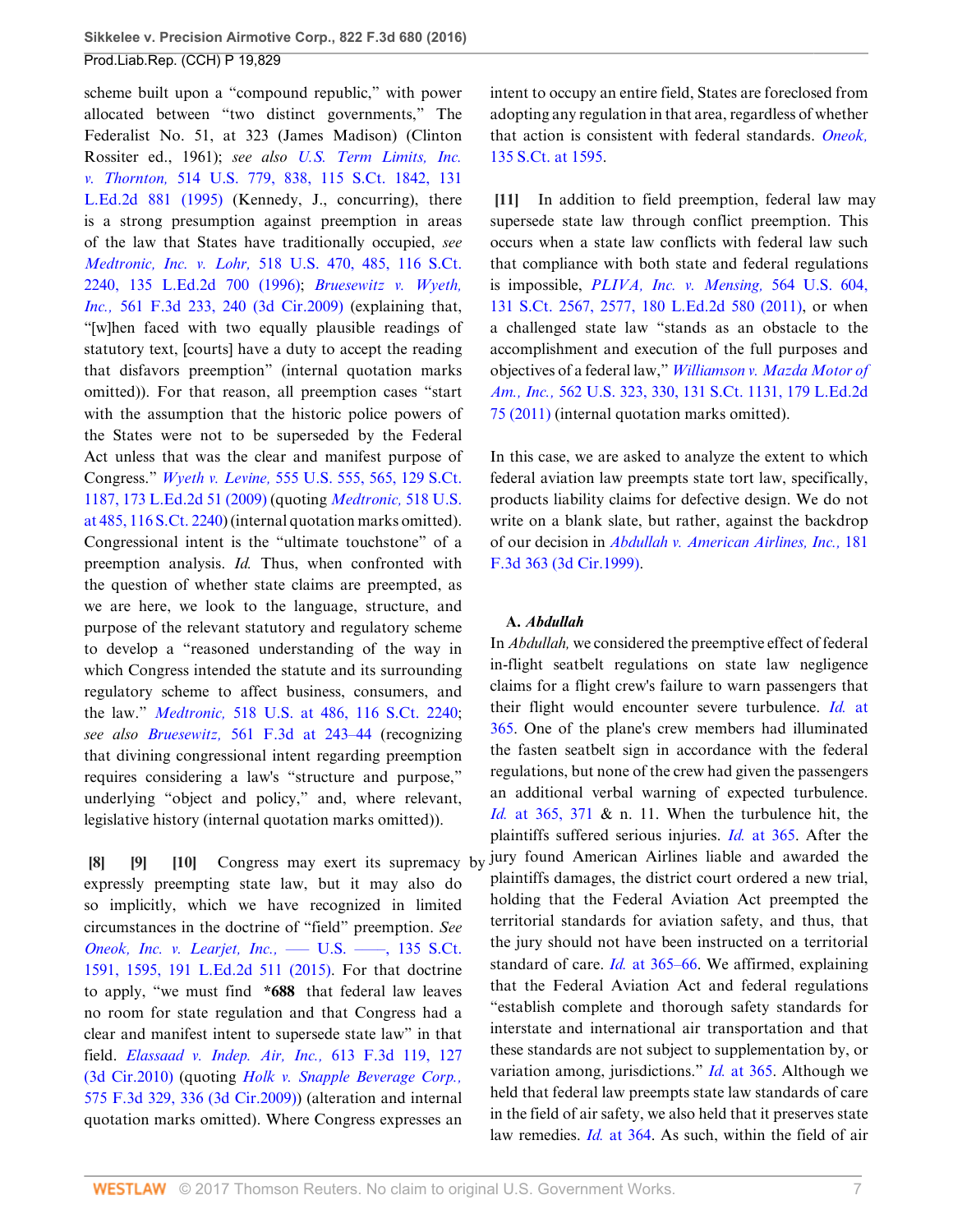safety, *Abdullah* instructs that plaintiffs may bring state law causes of action that incorporate federal standards of care. *Id.* [at 365.](http://www.westlaw.com/Link/Document/FullText?findType=Y&serNum=1999148854&pubNum=0000506&originatingDoc=I3ec47967064211e6b4bafa136b480ad2&refType=RP&fi=co_pp_sp_506_365&originationContext=document&vr=3.0&rs=cblt1.0&transitionType=DocumentItem&contextData=(sc.Search)#co_pp_sp_506_365)

Our analysis in reaching this conclusion focused on the text and legislative history of the Federal Aviation Act, which was adopted primarily to promote safety in aviation and gave the FAA broad authority to issue safety regulations. *Id.* at 368–69. We observed that the FAA, in exercising this authority, "has implemented a comprehensive system of rules and regulations, which promotes flight safety by regulating pilot certification, pilot pre-flight duties, pilot flight responsibilities, and flight rules." *Id.* at 369 (footnotes omitted). We then reviewed several cases from the Supreme Court and our sister Circuits that had found federal preemption with regard to discrete matters of in-flight operations, including aircraft noise, *City of* **\*689** *[Burbank v. Lockheed Air](http://www.westlaw.com/Link/Document/FullText?findType=Y&serNum=1973126394&pubNum=0000708&originatingDoc=I3ec47967064211e6b4bafa136b480ad2&refType=RP&originationContext=document&vr=3.0&rs=cblt1.0&transitionType=DocumentItem&contextData=(sc.Search)) Terminal Inc.,* [411 U.S. 624, 633, 93 S.Ct. 1854, 36 L.Ed.2d](http://www.westlaw.com/Link/Document/FullText?findType=Y&serNum=1973126394&pubNum=0000708&originatingDoc=I3ec47967064211e6b4bafa136b480ad2&refType=RP&originationContext=document&vr=3.0&rs=cblt1.0&transitionType=DocumentItem&contextData=(sc.Search)) [547 \(1973\)](http://www.westlaw.com/Link/Document/FullText?findType=Y&serNum=1973126394&pubNum=0000708&originatingDoc=I3ec47967064211e6b4bafa136b480ad2&refType=RP&originationContext=document&vr=3.0&rs=cblt1.0&transitionType=DocumentItem&contextData=(sc.Search)); pilot regulation, *[French v. Pan Am Express,](http://www.westlaw.com/Link/Document/FullText?findType=Y&serNum=1989028470&pubNum=0000350&originatingDoc=I3ec47967064211e6b4bafa136b480ad2&refType=RP&fi=co_pp_sp_350_6&originationContext=document&vr=3.0&rs=cblt1.0&transitionType=DocumentItem&contextData=(sc.Search)#co_pp_sp_350_6) Inc.,* [869 F.2d 1, 6 \(1st Cir.1989\)](http://www.westlaw.com/Link/Document/FullText?findType=Y&serNum=1989028470&pubNum=0000350&originatingDoc=I3ec47967064211e6b4bafa136b480ad2&refType=RP&fi=co_pp_sp_350_6&originationContext=document&vr=3.0&rs=cblt1.0&transitionType=DocumentItem&contextData=(sc.Search)#co_pp_sp_350_6); and control of flights through navigable airspace, *[British Airways Bd. v. Port](http://www.westlaw.com/Link/Document/FullText?findType=Y&serNum=1977122865&pubNum=0000350&originatingDoc=I3ec47967064211e6b4bafa136b480ad2&refType=RP&fi=co_pp_sp_350_84&originationContext=document&vr=3.0&rs=cblt1.0&transitionType=DocumentItem&contextData=(sc.Search)#co_pp_sp_350_84) Auth. of N.Y.,* [558 F.2d 75, 84 \(2d Cir.1977\)](http://www.westlaw.com/Link/Document/FullText?findType=Y&serNum=1977122865&pubNum=0000350&originatingDoc=I3ec47967064211e6b4bafa136b480ad2&refType=RP&fi=co_pp_sp_350_84&originationContext=document&vr=3.0&rs=cblt1.0&transitionType=DocumentItem&contextData=(sc.Search)#co_pp_sp_350_84). *[Abdullah,](http://www.westlaw.com/Link/Document/FullText?findType=Y&serNum=1999148854&pubNum=0000506&originatingDoc=I3ec47967064211e6b4bafa136b480ad2&refType=RP&fi=co_pp_sp_506_369&originationContext=document&vr=3.0&rs=cblt1.0&transitionType=DocumentItem&contextData=(sc.Search)#co_pp_sp_506_369)* [181 F.3d at 369–71](http://www.westlaw.com/Link/Document/FullText?findType=Y&serNum=1999148854&pubNum=0000506&originatingDoc=I3ec47967064211e6b4bafa136b480ad2&refType=RP&fi=co_pp_sp_506_369&originationContext=document&vr=3.0&rs=cblt1.0&transitionType=DocumentItem&contextData=(sc.Search)#co_pp_sp_506_369). We paid special heed to [14 C.F.R.](http://www.westlaw.com/Link/Document/FullText?findType=L&pubNum=1000547&cite=14CFRS91.13&originatingDoc=I3ec47967064211e6b4bafa136b480ad2&refType=RB&originationContext=document&vr=3.0&rs=cblt1.0&transitionType=DocumentItem&contextData=(sc.Search)#co_pp_8b3b0000958a4) [§ 91.13\(a\),](http://www.westlaw.com/Link/Document/FullText?findType=L&pubNum=1000547&cite=14CFRS91.13&originatingDoc=I3ec47967064211e6b4bafa136b480ad2&refType=RB&originationContext=document&vr=3.0&rs=cblt1.0&transitionType=DocumentItem&contextData=(sc.Search)#co_pp_8b3b0000958a4) which proscribes "operat[ing] an aircraft in a careless or reckless manner so as to endanger the life or property of another," and observed that it provided a catch-all standard of care.  $Id$  at  $371$ .<sup>[5](#page-20-4)</sup> Thus, we concluded that state law standards of care within the "field of aviation safety" were preempted, and we instructed that "a court must refer ... to the overall concept that aircraft may not be operated in a careless or reckless manner" in addition to any specific regulations that may be applicable. *Id.*

Importantly for our purposes, although we stated in broad terms that the Federal Aviation Act preempted the "field of aviation safety," *id.,* the regulations and decisions we discussed in *Abdullah* all related to in-air operations, *see* [14](http://www.westlaw.com/Link/Document/FullText?findType=L&pubNum=1000547&cite=14CFRS1.1&originatingDoc=I3ec47967064211e6b4bafa136b480ad2&refType=LQ&originationContext=document&vr=3.0&rs=cblt1.0&transitionType=DocumentItem&contextData=(sc.Search)) [C.F.R. § 1.1](http://www.westlaw.com/Link/Document/FullText?findType=L&pubNum=1000547&cite=14CFRS1.1&originatingDoc=I3ec47967064211e6b4bafa136b480ad2&refType=LQ&originationContext=document&vr=3.0&rs=cblt1.0&transitionType=DocumentItem&contextData=(sc.Search)) ("Operate, with respect to aircraft, means use, cause to use or authorize to use aircraft, for the purpose ... of air navigation including the piloting of aircraft...."), and the catch-all standard of care that we held a court "must refer to" applied only to operating, not designing or manufacturing, an aircraft. *See* [14 C.F.R. §§ 1.1,](http://www.westlaw.com/Link/Document/FullText?findType=L&pubNum=1000547&cite=14CFRS1.1&originatingDoc=I3ec47967064211e6b4bafa136b480ad2&refType=LQ&originationContext=document&vr=3.0&rs=cblt1.0&transitionType=DocumentItem&contextData=(sc.Search)) [91.13](http://www.westlaw.com/Link/Document/FullText?findType=L&pubNum=1000547&cite=14CFRS91.13&originatingDoc=I3ec47967064211e6b4bafa136b480ad2&refType=LQ&originationContext=document&vr=3.0&rs=cblt1.0&transitionType=DocumentItem&contextData=(sc.Search)).

We confirmed the limits of our holding in *Abdullah* a decade later in *Elassaad,* [613 F.3d at 121,](http://www.westlaw.com/Link/Document/FullText?findType=Y&serNum=2022462912&pubNum=0000506&originatingDoc=I3ec47967064211e6b4bafa136b480ad2&refType=RP&fi=co_pp_sp_506_121&originationContext=document&vr=3.0&rs=cblt1.0&transitionType=DocumentItem&contextData=(sc.Search)#co_pp_sp_506_121) where we clarified that a flight crew's oversight of the <span id="page-7-1"></span>disembarkation of passengers after an airplane came to a complete stop at its destination was not within the preempted field of aviation safety. By drawing a line between what happens during flight and what happens upon disembarking, we made clear that the field of aviation safety described in *Abdullah* was limited to inair operations. *Id.* [at 127–31](http://www.westlaw.com/Link/Document/FullText?findType=Y&serNum=2022462912&pubNum=0000506&originatingDoc=I3ec47967064211e6b4bafa136b480ad2&refType=RP&fi=co_pp_sp_506_127&originationContext=document&vr=3.0&rs=cblt1.0&transitionType=DocumentItem&contextData=(sc.Search)#co_pp_sp_506_127) ("[T]he [Federal Aviation Act's] safety provisions appear to be principally concerned with safety in connection with *operations* associated with flight." (emphasis added)). *Abdullah* thus does not govern products liability claims like those at issue here. <sup>[6](#page-20-5)</sup> Indeed, as discussed further below, products liability claims are not subject to the same catch-all standard of care that motivated our field preemption decision in *Abdullah;* the design regulations governing the issuance of type certificates are not as comprehensive as the regulations governing pilot certification, pilot pre-flight duties, pilot flight responsibilities, and flight rules discussed there; and our post-*Abdullah* case law cautions us against interpreting the scope of the preempted field too broadly. *See Elassaad,* [613 F.3d at 131](http://www.westlaw.com/Link/Document/FullText?findType=Y&serNum=2022462912&pubNum=0000506&originatingDoc=I3ec47967064211e6b4bafa136b480ad2&refType=RP&fi=co_pp_sp_506_131&originationContext=document&vr=3.0&rs=cblt1.0&transitionType=DocumentItem&contextData=(sc.Search)#co_pp_sp_506_131).

<span id="page-7-0"></span>This conclusion is consistent with other courts that have interpreted *Abdullah.* For example, the Ninth Circuit, which had previously adopted *Abdullah* 's conclusion that the Federal Aviation Act preempts state law standards of care in the field of aviation safety, has held that products liability does *not* fall within that preempted field. **\*690** *[Martin ex rel. Heckman v. Midwest Express Holdings, Inc.,](http://www.westlaw.com/Link/Document/FullText?findType=Y&serNum=2018104653&pubNum=0000506&originatingDoc=I3ec47967064211e6b4bafa136b480ad2&refType=RP&fi=co_pp_sp_506_809&originationContext=document&vr=3.0&rs=cblt1.0&transitionType=DocumentItem&contextData=(sc.Search)#co_pp_sp_506_809)* [555 F.3d 806, 809–11 \(9th Cir.2009\)](http://www.westlaw.com/Link/Document/FullText?findType=Y&serNum=2018104653&pubNum=0000506&originatingDoc=I3ec47967064211e6b4bafa136b480ad2&refType=RP&fi=co_pp_sp_506_809&originationContext=document&vr=3.0&rs=cblt1.0&transitionType=DocumentItem&contextData=(sc.Search)#co_pp_sp_506_809) (Kozinski, J.). Even the district courts that believed *Abdullah* compelled them to extend the preempted field to products liability claims, including the District Court in this case, have noted that such a holding was at odds with the federal regulatory scheme governing aviation design and manufacturing. *See Sikkelee,* [45 F.Supp.3d at 460](http://www.westlaw.com/Link/Document/FullText?findType=Y&serNum=2034316153&pubNum=0007903&originatingDoc=I3ec47967064211e6b4bafa136b480ad2&refType=RP&fi=co_pp_sp_7903_460&originationContext=document&vr=3.0&rs=cblt1.0&transitionType=DocumentItem&contextData=(sc.Search)#co_pp_sp_7903_460) ("Yet having endeavored to reconcile *Abdullah* with the federal regulatory scheme that governs aviation design and manufacturing, this Court either by way of its own error or that of the precedents it has followed—has reached holdings that it imagines have little to do with Congressional intent."); *see also [Pease,](http://www.westlaw.com/Link/Document/FullText?findType=Y&serNum=2026709812&pubNum=0000999&originatingDoc=I3ec47967064211e6b4bafa136b480ad2&refType=RP&originationContext=document&vr=3.0&rs=cblt1.0&transitionType=DocumentItem&contextData=(sc.Search))* [2011 WL 6339833, at \\*22–23](http://www.westlaw.com/Link/Document/FullText?findType=Y&serNum=2026709812&pubNum=0000999&originatingDoc=I3ec47967064211e6b4bafa136b480ad2&refType=RP&originationContext=document&vr=3.0&rs=cblt1.0&transitionType=DocumentItem&contextData=(sc.Search)) (stating that *Abdullah* 's reasoning is overbroad).

Having concluded that *Abdullah* does not control here, we must now determine whether Congress intended the Federal Aviation Act to preempt products liability claims.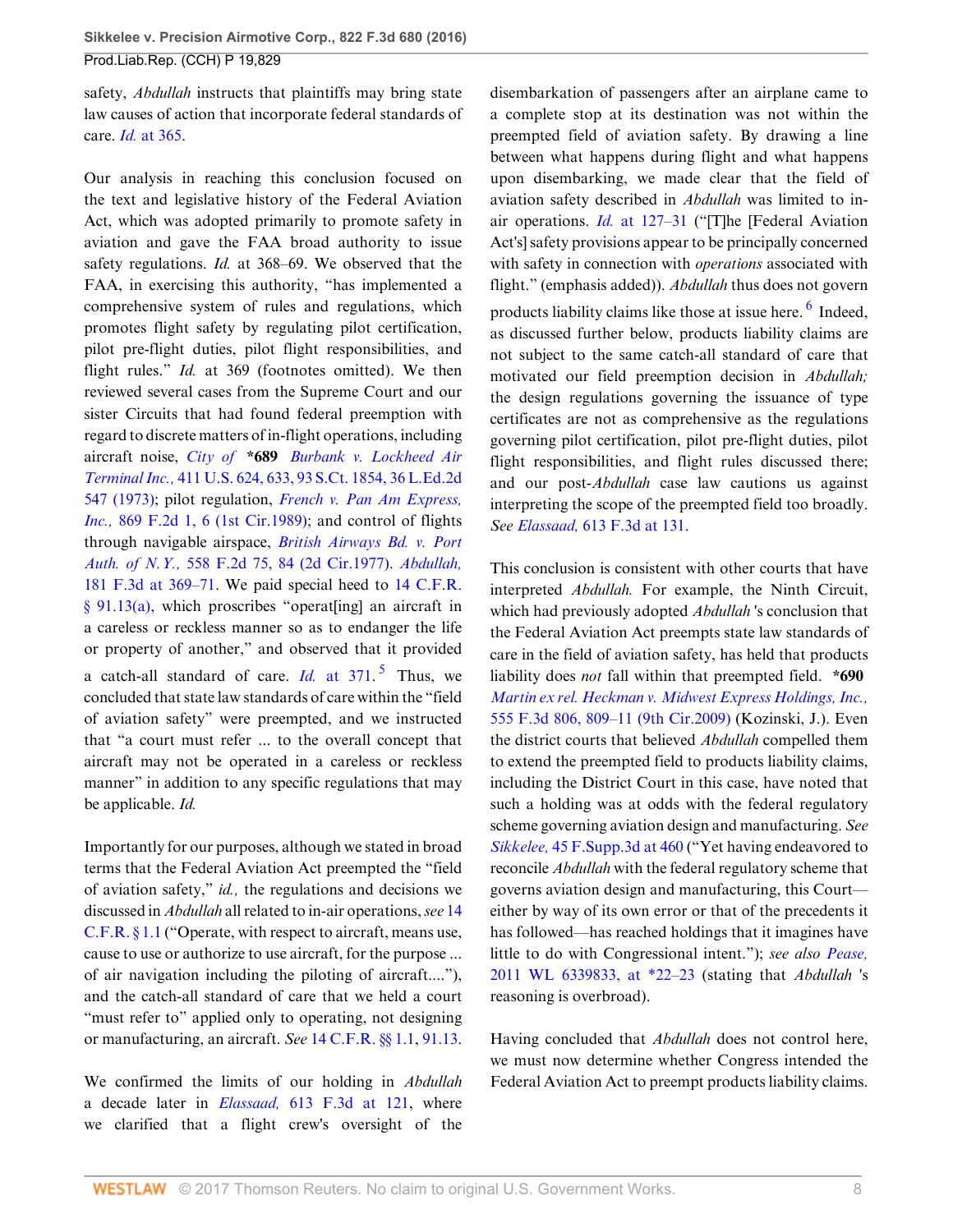# **B. Whether the Presumption Against Preemption Applies**

<span id="page-8-0"></span>**[\[12](#page-1-0)]** Typically, our preemption analysis begins with the presumption that Congress does not preempt areas of law traditionally occupied by the states unless that is its clear and manifest intent. *Wyeth,* [555 U.S. at 565,](http://www.westlaw.com/Link/Document/FullText?findType=Y&serNum=2018265400&pubNum=0000708&originatingDoc=I3ec47967064211e6b4bafa136b480ad2&refType=RP&originationContext=document&vr=3.0&rs=cblt1.0&transitionType=DocumentItem&contextData=(sc.Search)) [129 S.Ct. 1187](http://www.westlaw.com/Link/Document/FullText?findType=Y&serNum=2018265400&pubNum=0000708&originatingDoc=I3ec47967064211e6b4bafa136b480ad2&refType=RP&originationContext=document&vr=3.0&rs=cblt1.0&transitionType=DocumentItem&contextData=(sc.Search)). In this case, Appellees argue that the presumption against preemption should not apply in the aviation context given the history of federal involvement in the field. That argument turns, however, on a selective view of history.

In general, products liability claims are exemplars of traditional state law causes of action. *See [Medtronic,](http://www.westlaw.com/Link/Document/FullText?findType=Y&serNum=1996141769&pubNum=0000708&originatingDoc=I3ec47967064211e6b4bafa136b480ad2&refType=RP&originationContext=document&vr=3.0&rs=cblt1.0&transitionType=DocumentItem&contextData=(sc.Search))* 518 [U.S. at 491, 116 S.Ct. 2240](http://www.westlaw.com/Link/Document/FullText?findType=Y&serNum=1996141769&pubNum=0000708&originatingDoc=I3ec47967064211e6b4bafa136b480ad2&refType=RP&originationContext=document&vr=3.0&rs=cblt1.0&transitionType=DocumentItem&contextData=(sc.Search)). Indeed, state law governed the earliest products liability claims in this country. *See, e.g., Curtain v. Somerset,* [140 Pa. 70, 21 A. 244, 244–45 \(1891\)](http://www.westlaw.com/Link/Document/FullText?findType=Y&serNum=1891001734&pubNum=0000161&originatingDoc=I3ec47967064211e6b4bafa136b480ad2&refType=RP&originationContext=document&vr=3.0&rs=cblt1.0&transitionType=DocumentItem&contextData=(sc.Search)) [\(applying Pennsylvania law\)](http://www.westlaw.com/Link/Document/FullText?findType=Y&serNum=1891001734&pubNum=0000161&originatingDoc=I3ec47967064211e6b4bafa136b480ad2&refType=RP&originationContext=document&vr=3.0&rs=cblt1.0&transitionType=DocumentItem&contextData=(sc.Search)); *[Thomas v. Winchester,](http://www.westlaw.com/Link/Document/FullText?findType=Y&serNum=1852008972&pubNum=0000596&originatingDoc=I3ec47967064211e6b4bafa136b480ad2&refType=RP&fi=co_pp_sp_596_407&originationContext=document&vr=3.0&rs=cblt1.0&transitionType=DocumentItem&contextData=(sc.Search)#co_pp_sp_596_407)* 6 [N.Y. 397, 407–11 \(N.Y.1852\) \(applying New York law\)](http://www.westlaw.com/Link/Document/FullText?findType=Y&serNum=1852008972&pubNum=0000596&originatingDoc=I3ec47967064211e6b4bafa136b480ad2&refType=RP&fi=co_pp_sp_596_407&originationContext=document&vr=3.0&rs=cblt1.0&transitionType=DocumentItem&contextData=(sc.Search)#co_pp_sp_596_407); *see also* Karl N. Llewellyn, *On Warranty of Quality, and Society,* 36 Colum. L.Rev. 699, 732–44 (1936) (discussing distinctions between the early products liability law of the various States).

More specifically, even aviation torts have been consistently governed by state law. In *[The Crawford Bros.](http://www.westlaw.com/Link/Document/FullText?findType=Y&serNum=1914102675&pubNum=0000348&originatingDoc=I3ec47967064211e6b4bafa136b480ad2&refType=RP&originationContext=document&vr=3.0&rs=cblt1.0&transitionType=DocumentItem&contextData=(sc.Search)) No. 2,* [215 F. 269 \(W.D.Wash.1914\),](http://www.westlaw.com/Link/Document/FullText?findType=Y&serNum=1914102675&pubNum=0000348&originatingDoc=I3ec47967064211e6b4bafa136b480ad2&refType=RP&originationContext=document&vr=3.0&rs=cblt1.0&transitionType=DocumentItem&contextData=(sc.Search)) which appears to be the earliest tort case involving an aircraft, the court considered the effect of the "legal code of the air" that had been proposed by the International Juridic Committee on Aviation on a salvage claim related to an airplane crash in Puget Sound. *Id.* [at 269–70](http://www.westlaw.com/Link/Document/FullText?findType=Y&serNum=1914102675&pubNum=0000348&originatingDoc=I3ec47967064211e6b4bafa136b480ad2&refType=RP&fi=co_pp_sp_348_269&originationContext=document&vr=3.0&rs=cblt1.0&transitionType=DocumentItem&contextData=(sc.Search)#co_pp_sp_348_269). The court posited that, if the code had become law, "it would be important to consider its provisions in determining what was reasonable and proper in a cause involving air craft in a common-law action," much like with rules governing water craft. *[Id.](http://www.westlaw.com/Link/Document/FullText?findType=Y&serNum=1914102675&pubNum=0000348&originatingDoc=I3ec47967064211e6b4bafa136b480ad2&refType=RP&fi=co_pp_sp_348_270&originationContext=document&vr=3.0&rs=cblt1.0&transitionType=DocumentItem&contextData=(sc.Search)#co_pp_sp_348_270)* [at 270.](http://www.westlaw.com/Link/Document/FullText?findType=Y&serNum=1914102675&pubNum=0000348&originatingDoc=I3ec47967064211e6b4bafa136b480ad2&refType=RP&fi=co_pp_sp_348_270&originationContext=document&vr=3.0&rs=cblt1.0&transitionType=DocumentItem&contextData=(sc.Search)#co_pp_sp_348_270) The court ultimately dismissed the suit for lack of jurisdiction, as neither the proposed legal code of the air nor maritime law provided for jurisdiction, and instructed that such questions "must be relegated to the common-law courts." *Id.* [at 271.](http://www.westlaw.com/Link/Document/FullText?findType=Y&serNum=1914102675&pubNum=0000348&originatingDoc=I3ec47967064211e6b4bafa136b480ad2&refType=RP&fi=co_pp_sp_348_271&originationContext=document&vr=3.0&rs=cblt1.0&transitionType=DocumentItem&contextData=(sc.Search)#co_pp_sp_348_271) The decision in *Crawford Bros.* thus recognized that, absent specific legislation, the common law governed aviation tort claims.

Years later, after Congress passed the 1926 Air Commerce Act but before the current type certification regime was imposed, Judge Buffington authored what appears to be this Court's first decision involving an aviation-related tort claim, *[Curtiss–Wright Flying Service v. Glose,](http://www.westlaw.com/Link/Document/FullText?findType=Y&serNum=1933129643&pubNum=0000350&originatingDoc=I3ec47967064211e6b4bafa136b480ad2&refType=RP&originationContext=document&vr=3.0&rs=cblt1.0&transitionType=DocumentItem&contextData=(sc.Search))* 66 F.2d [710 \(3d Cir.\),](http://www.westlaw.com/Link/Document/FullText?findType=Y&serNum=1933129643&pubNum=0000350&originatingDoc=I3ec47967064211e6b4bafa136b480ad2&refType=RP&originationContext=document&vr=3.0&rs=cblt1.0&transitionType=DocumentItem&contextData=(sc.Search)) *cert. denied,* [290 U.S. 696, 54 S.Ct. 132, 78](http://www.westlaw.com/Link/Document/FullText?findType=Y&serNum=1933202269&pubNum=0000708&originatingDoc=I3ec47967064211e6b4bafa136b480ad2&refType=RP&originationContext=document&vr=3.0&rs=cblt1.0&transitionType=DocumentItem&contextData=(sc.Search)) [L.Ed. 599 \(1933\)](http://www.westlaw.com/Link/Document/FullText?findType=Y&serNum=1933202269&pubNum=0000708&originatingDoc=I3ec47967064211e6b4bafa136b480ad2&refType=RP&originationContext=document&vr=3.0&rs=cblt1.0&transitionType=DocumentItem&contextData=(sc.Search)). There, a widow brought suit against the Curtiss–Wright Flying Service, an early airline, after her husband was killed in a plane crash as a result of negligent operation. **\*691** *Id.* [at 711](http://www.westlaw.com/Link/Document/FullText?findType=Y&serNum=1933129643&pubNum=0000350&originatingDoc=I3ec47967064211e6b4bafa136b480ad2&refType=RP&fi=co_pp_sp_350_711&originationContext=document&vr=3.0&rs=cblt1.0&transitionType=DocumentItem&contextData=(sc.Search)#co_pp_sp_350_711). We analyzed the claims under common law negligence standards, *see id.* [at 712,](http://www.westlaw.com/Link/Document/FullText?findType=Y&serNum=1933129643&pubNum=0000350&originatingDoc=I3ec47967064211e6b4bafa136b480ad2&refType=RP&fi=co_pp_sp_350_712&originationContext=document&vr=3.0&rs=cblt1.0&transitionType=DocumentItem&contextData=(sc.Search)#co_pp_sp_350_712) as no specific legislation or regulation governed those claims. Of course, because that decision preceded *[Erie Railroad](http://www.westlaw.com/Link/Document/FullText?findType=Y&serNum=1938121079&pubNum=0000708&originatingDoc=I3ec47967064211e6b4bafa136b480ad2&refType=RP&originationContext=document&vr=3.0&rs=cblt1.0&transitionType=DocumentItem&contextData=(sc.Search)) Co. v. Tompkins,* [304 U.S. 64, 58 S.Ct. 817, 82 L.Ed. 1188](http://www.westlaw.com/Link/Document/FullText?findType=Y&serNum=1938121079&pubNum=0000708&originatingDoc=I3ec47967064211e6b4bafa136b480ad2&refType=RP&originationContext=document&vr=3.0&rs=cblt1.0&transitionType=DocumentItem&contextData=(sc.Search)) [\(1938\),](http://www.westlaw.com/Link/Document/FullText?findType=Y&serNum=1938121079&pubNum=0000708&originatingDoc=I3ec47967064211e6b4bafa136b480ad2&refType=RP&originationContext=document&vr=3.0&rs=cblt1.0&transitionType=DocumentItem&contextData=(sc.Search)) our analysis turned on federal, rather than state, common law, but the distinction is not important for our purposes here. Rather, our decision reflects that despite the emergence of federal statutes governing aviation, the common law continued to apply to aviation torts.

Since then, in the absence of applicable statutory or regulatory provisions, we have consistently applied state law to tort claims arising from airplane crashes. Only a month before the Federal Aviation Act was enacted, we were faced with a case involving three claims of defective design against an aircraft manufacturer after its plane broke apart in midair. *[Prashker v. Beech Aircraft Corp.,](http://www.westlaw.com/Link/Document/FullText?findType=Y&serNum=1958103727&pubNum=0000350&originatingDoc=I3ec47967064211e6b4bafa136b480ad2&refType=RP&fi=co_pp_sp_350_603&originationContext=document&vr=3.0&rs=cblt1.0&transitionType=DocumentItem&contextData=(sc.Search)#co_pp_sp_350_603)* [258 F.2d 602, 603–04 \(3d Cir.\),](http://www.westlaw.com/Link/Document/FullText?findType=Y&serNum=1958103727&pubNum=0000350&originatingDoc=I3ec47967064211e6b4bafa136b480ad2&refType=RP&fi=co_pp_sp_350_603&originationContext=document&vr=3.0&rs=cblt1.0&transitionType=DocumentItem&contextData=(sc.Search)#co_pp_sp_350_603) *cert. denied,* [358 U.S.](http://www.westlaw.com/Link/Document/FullText?findType=Y&serNum=1958202911&pubNum=0000708&originatingDoc=I3ec47967064211e6b4bafa136b480ad2&refType=RP&originationContext=document&vr=3.0&rs=cblt1.0&transitionType=DocumentItem&contextData=(sc.Search)) [910, 79 S.Ct. 236, 3 L.Ed.2d 230 \(1958\)](http://www.westlaw.com/Link/Document/FullText?findType=Y&serNum=1958202911&pubNum=0000708&originatingDoc=I3ec47967064211e6b4bafa136b480ad2&refType=RP&originationContext=document&vr=3.0&rs=cblt1.0&transitionType=DocumentItem&contextData=(sc.Search)). In concluding that the aircraft manufacturer did not negligently design the plane, we did not exclusively rely on the Civil Aeronautics Board's certification of the relevant design, but rather methodically considered each design defect claim under a common law negligence standard, using the type certificate as but a part of that overall analysis. *[Id.](http://www.westlaw.com/Link/Document/FullText?findType=Y&serNum=1958103727&pubNum=0000350&originatingDoc=I3ec47967064211e6b4bafa136b480ad2&refType=RP&fi=co_pp_sp_350_605&originationContext=document&vr=3.0&rs=cblt1.0&transitionType=DocumentItem&contextData=(sc.Search)#co_pp_sp_350_605)* at [605–07](http://www.westlaw.com/Link/Document/FullText?findType=Y&serNum=1958103727&pubNum=0000350&originatingDoc=I3ec47967064211e6b4bafa136b480ad2&refType=RP&fi=co_pp_sp_350_605&originationContext=document&vr=3.0&rs=cblt1.0&transitionType=DocumentItem&contextData=(sc.Search)#co_pp_sp_350_605); *see also [Nw. Airlines v. Glenn L. Martin Co.,](http://www.westlaw.com/Link/Document/FullText?findType=Y&serNum=1955120014&pubNum=0000350&originatingDoc=I3ec47967064211e6b4bafa136b480ad2&refType=RP&fi=co_pp_sp_350_124&originationContext=document&vr=3.0&rs=cblt1.0&transitionType=DocumentItem&contextData=(sc.Search)#co_pp_sp_350_124)* 224 [F.2d 120, 124 \(6th Cir.1955\)](http://www.westlaw.com/Link/Document/FullText?findType=Y&serNum=1955120014&pubNum=0000350&originatingDoc=I3ec47967064211e6b4bafa136b480ad2&refType=RP&fi=co_pp_sp_350_124&originationContext=document&vr=3.0&rs=cblt1.0&transitionType=DocumentItem&contextData=(sc.Search)#co_pp_sp_350_124), *cert. denied,* [350 U.S. 937,](http://www.westlaw.com/Link/Document/FullText?findType=Y&serNum=1956207176&pubNum=0000708&originatingDoc=I3ec47967064211e6b4bafa136b480ad2&refType=RP&originationContext=document&vr=3.0&rs=cblt1.0&transitionType=DocumentItem&contextData=(sc.Search)) [76 S.Ct. 308, 100 L.Ed. 818 \(1956\)](http://www.westlaw.com/Link/Document/FullText?findType=Y&serNum=1956207176&pubNum=0000708&originatingDoc=I3ec47967064211e6b4bafa136b480ad2&refType=RP&originationContext=document&vr=3.0&rs=cblt1.0&transitionType=DocumentItem&contextData=(sc.Search)) (confirming the district court's decision to leave the question of a manufacturer's negligent design to the jury for determination of whether the pertinent state standard of ordinary care was met).

We have done the same in the years since the Federal Aviation Act replaced the Civil Aeronautics Act, *see, e.g., [Paoletto v. Beech Aircraft Corp.,](http://www.westlaw.com/Link/Document/FullText?findType=Y&serNum=1972111376&pubNum=0000350&originatingDoc=I3ec47967064211e6b4bafa136b480ad2&refType=RP&fi=co_pp_sp_350_978&originationContext=document&vr=3.0&rs=cblt1.0&transitionType=DocumentItem&contextData=(sc.Search)#co_pp_sp_350_978)* 464 F.2d 976, 978–82 (3d [Cir.1972\)](http://www.westlaw.com/Link/Document/FullText?findType=Y&serNum=1972111376&pubNum=0000350&originatingDoc=I3ec47967064211e6b4bafa136b480ad2&refType=RP&fi=co_pp_sp_350_978&originationContext=document&vr=3.0&rs=cblt1.0&transitionType=DocumentItem&contextData=(sc.Search)#co_pp_sp_350_978) (applying a state standard of care to claims for strict liability, negligence, and breach of warranty arising from an airplane crash caused by the collapse of the plane's right wing); *[Noel v. United Aircraft Corp.,](http://www.westlaw.com/Link/Document/FullText?findType=Y&serNum=1964116295&pubNum=0000350&originatingDoc=I3ec47967064211e6b4bafa136b480ad2&refType=RP&fi=co_pp_sp_350_236&originationContext=document&vr=3.0&rs=cblt1.0&transitionType=DocumentItem&contextData=(sc.Search)#co_pp_sp_350_236)* 342 F.2d 232, [236–37 \(3d Cir.1964\)](http://www.westlaw.com/Link/Document/FullText?findType=Y&serNum=1964116295&pubNum=0000350&originatingDoc=I3ec47967064211e6b4bafa136b480ad2&refType=RP&fi=co_pp_sp_350_236&originationContext=document&vr=3.0&rs=cblt1.0&transitionType=DocumentItem&contextData=(sc.Search)#co_pp_sp_350_236) (rejecting defendant's argument that approval by the Civil Aeronautics Administration of an airplane's propeller system was conclusive of compliance with the standard of care), as have other Courts of Appeals, *see, e.g., Martin,* [555 F.3d at 808](http://www.westlaw.com/Link/Document/FullText?findType=Y&serNum=2018104653&pubNum=0000506&originatingDoc=I3ec47967064211e6b4bafa136b480ad2&refType=RP&fi=co_pp_sp_506_808&originationContext=document&vr=3.0&rs=cblt1.0&transitionType=DocumentItem&contextData=(sc.Search)#co_pp_sp_506_808); *[Bennett](http://www.westlaw.com/Link/Document/FullText?findType=Y&serNum=2012108150&pubNum=0000506&originatingDoc=I3ec47967064211e6b4bafa136b480ad2&refType=RP&fi=co_pp_sp_506_908&originationContext=document&vr=3.0&rs=cblt1.0&transitionType=DocumentItem&contextData=(sc.Search)#co_pp_sp_506_908)*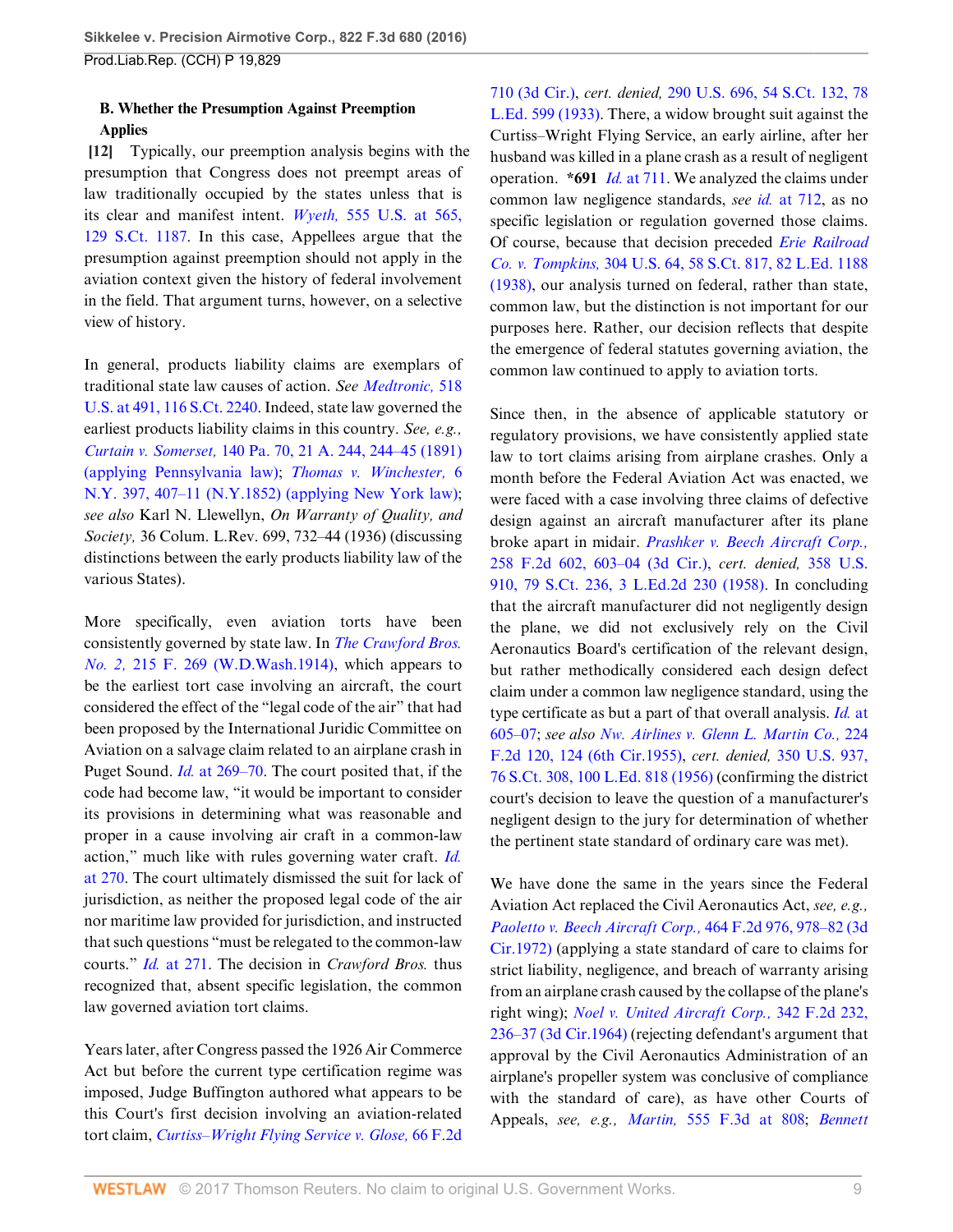*v. Sw. Airlines Co.,* [484 F.3d 907, 908 \(7th Cir.2007\)](http://www.westlaw.com/Link/Document/FullText?findType=Y&serNum=2012108150&pubNum=0000506&originatingDoc=I3ec47967064211e6b4bafa136b480ad2&refType=RP&fi=co_pp_sp_506_908&originationContext=document&vr=3.0&rs=cblt1.0&transitionType=DocumentItem&contextData=(sc.Search)#co_pp_sp_506_908); *[McLennan v. Am. Eurocopter Corp.,](http://www.westlaw.com/Link/Document/FullText?findType=Y&serNum=2001224510&pubNum=0000506&originatingDoc=I3ec47967064211e6b4bafa136b480ad2&refType=RP&fi=co_pp_sp_506_426&originationContext=document&vr=3.0&rs=cblt1.0&transitionType=DocumentItem&contextData=(sc.Search)#co_pp_sp_506_426)* 245 F.3d 403, 426 (5th [Cir.2001\);](http://www.westlaw.com/Link/Document/FullText?findType=Y&serNum=2001224510&pubNum=0000506&originatingDoc=I3ec47967064211e6b4bafa136b480ad2&refType=RP&fi=co_pp_sp_506_426&originationContext=document&vr=3.0&rs=cblt1.0&transitionType=DocumentItem&contextData=(sc.Search)#co_pp_sp_506_426) *[In re Air Crash Disaster,](http://www.westlaw.com/Link/Document/FullText?findType=Y&serNum=1996129755&pubNum=0000506&originatingDoc=I3ec47967064211e6b4bafa136b480ad2&refType=RP&fi=co_pp_sp_506_522&originationContext=document&vr=3.0&rs=cblt1.0&transitionType=DocumentItem&contextData=(sc.Search)#co_pp_sp_506_522)* 86 F.3d 498, 522–23 [\(6th Cir.1996\);](http://www.westlaw.com/Link/Document/FullText?findType=Y&serNum=1996129755&pubNum=0000506&originatingDoc=I3ec47967064211e6b4bafa136b480ad2&refType=RP&fi=co_pp_sp_506_522&originationContext=document&vr=3.0&rs=cblt1.0&transitionType=DocumentItem&contextData=(sc.Search)#co_pp_sp_506_522) *[Pub. Health Trust v. Lake Aircraft, Inc.,](http://www.westlaw.com/Link/Document/FullText?findType=Y&serNum=1993104649&pubNum=0000350&originatingDoc=I3ec47967064211e6b4bafa136b480ad2&refType=RP&fi=co_pp_sp_350_293&originationContext=document&vr=3.0&rs=cblt1.0&transitionType=DocumentItem&contextData=(sc.Search)#co_pp_sp_350_293)* [992 F.2d 291, 293–95 \(11th Cir.1993\)](http://www.westlaw.com/Link/Document/FullText?findType=Y&serNum=1993104649&pubNum=0000350&originatingDoc=I3ec47967064211e6b4bafa136b480ad2&refType=RP&fi=co_pp_sp_350_293&originationContext=document&vr=3.0&rs=cblt1.0&transitionType=DocumentItem&contextData=(sc.Search)#co_pp_sp_350_293); *[Cleveland v. Piper](http://www.westlaw.com/Link/Document/FullText?findType=Y&serNum=1993050954&pubNum=0000350&originatingDoc=I3ec47967064211e6b4bafa136b480ad2&refType=RP&fi=co_pp_sp_350_1441&originationContext=document&vr=3.0&rs=cblt1.0&transitionType=DocumentItem&contextData=(sc.Search)#co_pp_sp_350_1441) Aircraft Corp.,* [985 F.2d 1438, 1441–47 \(10th Cir.1993\)](http://www.westlaw.com/Link/Document/FullText?findType=Y&serNum=1993050954&pubNum=0000350&originatingDoc=I3ec47967064211e6b4bafa136b480ad2&refType=RP&fi=co_pp_sp_350_1441&originationContext=document&vr=3.0&rs=cblt1.0&transitionType=DocumentItem&contextData=(sc.Search)#co_pp_sp_350_1441); *In re N–500L Cases,* [691 F.2d 15, 27–28 \(1st Cir.1982\)](http://www.westlaw.com/Link/Document/FullText?findType=Y&serNum=1982143508&pubNum=0000350&originatingDoc=I3ec47967064211e6b4bafa136b480ad2&refType=RP&fi=co_pp_sp_350_27&originationContext=document&vr=3.0&rs=cblt1.0&transitionType=DocumentItem&contextData=(sc.Search)#co_pp_sp_350_27); *[Braniff Airways, Inc. v. Curtiss–Wright Corp.,](http://www.westlaw.com/Link/Document/FullText?findType=Y&serNum=1969118679&pubNum=0000350&originatingDoc=I3ec47967064211e6b4bafa136b480ad2&refType=RP&fi=co_pp_sp_350_452&originationContext=document&vr=3.0&rs=cblt1.0&transitionType=DocumentItem&contextData=(sc.Search)#co_pp_sp_350_452)* 411 F.2d [451, 452–53 \(2d Cir.1969\);](http://www.westlaw.com/Link/Document/FullText?findType=Y&serNum=1969118679&pubNum=0000350&originatingDoc=I3ec47967064211e6b4bafa136b480ad2&refType=RP&fi=co_pp_sp_350_452&originationContext=document&vr=3.0&rs=cblt1.0&transitionType=DocumentItem&contextData=(sc.Search)#co_pp_sp_350_452) *[Banko v. Cont'l Motors Corp.,](http://www.westlaw.com/Link/Document/FullText?findType=Y&serNum=1966123607&pubNum=0000350&originatingDoc=I3ec47967064211e6b4bafa136b480ad2&refType=RP&fi=co_pp_sp_350_315&originationContext=document&vr=3.0&rs=cblt1.0&transitionType=DocumentItem&contextData=(sc.Search)#co_pp_sp_350_315)* [373 F.2d 314, 315–16 \(4th Cir.1966\)](http://www.westlaw.com/Link/Document/FullText?findType=Y&serNum=1966123607&pubNum=0000350&originatingDoc=I3ec47967064211e6b4bafa136b480ad2&refType=RP&fi=co_pp_sp_350_315&originationContext=document&vr=3.0&rs=cblt1.0&transitionType=DocumentItem&contextData=(sc.Search)#co_pp_sp_350_315).

Consistent with the uniform treatment of aviation products liability cases as state law torts, we expressly held in *Elassaad* that the presumption against preemption applies in the aviation context. [7](#page-20-6) *See* [613 F.3d at](http://www.westlaw.com/Link/Document/FullText?findType=Y&serNum=2022462912&pubNum=0000506&originatingDoc=I3ec47967064211e6b4bafa136b480ad2&refType=RP&fi=co_pp_sp_506_127&originationContext=document&vr=3.0&rs=cblt1.0&transitionType=DocumentItem&contextData=(sc.Search)#co_pp_sp_506_127) [127](http://www.westlaw.com/Link/Document/FullText?findType=Y&serNum=2022462912&pubNum=0000506&originatingDoc=I3ec47967064211e6b4bafa136b480ad2&refType=RP&fi=co_pp_sp_506_127&originationContext=document&vr=3.0&rs=cblt1.0&transitionType=DocumentItem&contextData=(sc.Search)#co_pp_sp_506_127) ("When considering preemption of an area of traditional state regulation, we begin our analysis by applying a **\*692** presumption against preemption.... [I]t is appropriate to use a restrained approach in recognizing the preemption of common law torts in the field of aviation." (quoting *Holk,* [575 F.3d at 334](http://www.westlaw.com/Link/Document/FullText?findType=Y&serNum=2019589147&pubNum=0000506&originatingDoc=I3ec47967064211e6b4bafa136b480ad2&refType=RP&fi=co_pp_sp_506_334&originationContext=document&vr=3.0&rs=cblt1.0&transitionType=DocumentItem&contextData=(sc.Search)#co_pp_sp_506_334)) (internal quotation marks omitted)); *Abdullah,* [181 F.3d at 366](http://www.westlaw.com/Link/Document/FullText?findType=Y&serNum=1999148854&pubNum=0000506&originatingDoc=I3ec47967064211e6b4bafa136b480ad2&refType=RP&fi=co_pp_sp_506_366&originationContext=document&vr=3.0&rs=cblt1.0&transitionType=DocumentItem&contextData=(sc.Search)#co_pp_sp_506_366) ("[We] have addressed claims of preemption with the starting presumption that Congress does not intend to supplant state law."). Appellees' attempts to set the presumption aside are therefore unavailing.

With this presumption in mind, we must determine whether Congress expressed its clear and manifest intent to preempt aviation products liability claims. We do so by reviewing the text and structure of the Federal Aviation Act, and, to the extent necessary and relevant to this statute, examining subsequent congressional action that sheds light on its intent. *See Medtronic,* [518 U.S. at 485–](http://www.westlaw.com/Link/Document/FullText?findType=Y&serNum=1996141769&pubNum=0000708&originatingDoc=I3ec47967064211e6b4bafa136b480ad2&refType=RP&originationContext=document&vr=3.0&rs=cblt1.0&transitionType=DocumentItem&contextData=(sc.Search)) [86, 116 S.Ct. 2240.](http://www.westlaw.com/Link/Document/FullText?findType=Y&serNum=1996141769&pubNum=0000708&originatingDoc=I3ec47967064211e6b4bafa136b480ad2&refType=RP&originationContext=document&vr=3.0&rs=cblt1.0&transitionType=DocumentItem&contextData=(sc.Search)) We also consider relevant regulations that have been issued pursuant to the valid exercise of the FAA's delegated authority, which can have the same preemptive effect as federal statutes. *See [Fellner v. Tri–](http://www.westlaw.com/Link/Document/FullText?findType=Y&serNum=2016786120&pubNum=0000506&originatingDoc=I3ec47967064211e6b4bafa136b480ad2&refType=RP&fi=co_pp_sp_506_243&originationContext=document&vr=3.0&rs=cblt1.0&transitionType=DocumentItem&contextData=(sc.Search)#co_pp_sp_506_243) Union Seafoods, L.L.C.,* [539 F.3d 237, 243 \(3d Cir.2008\)](http://www.westlaw.com/Link/Document/FullText?findType=Y&serNum=2016786120&pubNum=0000506&originatingDoc=I3ec47967064211e6b4bafa136b480ad2&refType=RP&fi=co_pp_sp_506_243&originationContext=document&vr=3.0&rs=cblt1.0&transitionType=DocumentItem&contextData=(sc.Search)#co_pp_sp_506_243).

## **C. Indicia of Congressional Intent**

## **1. The Federal Aviation Act**

<span id="page-9-0"></span>**[\[13](#page-2-0)]** As we have explained, although the federal government has overseen certain aspects of aviation, such as air traffic control and pilot certification, since the early days of flight, *see* Air Commerce Act of 1926, ch. 344,

44 Stat. 568, there was little question when the Civil Aeronautics Act was adopted in 1938 that common law standards governed tort claims arising from plane crashes, *see, e.g., [Curtiss–Wright Flying Serv.,](http://www.westlaw.com/Link/Document/FullText?findType=Y&serNum=1933129643&pubNum=0000350&originatingDoc=I3ec47967064211e6b4bafa136b480ad2&refType=RP&fi=co_pp_sp_350_711&originationContext=document&vr=3.0&rs=cblt1.0&transitionType=DocumentItem&contextData=(sc.Search)#co_pp_sp_350_711)* 66 F.2d at 711– [13](http://www.westlaw.com/Link/Document/FullText?findType=Y&serNum=1933129643&pubNum=0000350&originatingDoc=I3ec47967064211e6b4bafa136b480ad2&refType=RP&fi=co_pp_sp_350_711&originationContext=document&vr=3.0&rs=cblt1.0&transitionType=DocumentItem&contextData=(sc.Search)#co_pp_sp_350_711) (applying the common law standard for negligence). It is therefore significant that the Federal Aviation Act, which succeeded the Civil Aeronautics Act and remains the foundation of federal aviation law today, contains no express preemption provision. In fact, it says only that the FAA may establish "minimum standards" for aviation safety, [49 U.S.C. § 44701—](http://www.westlaw.com/Link/Document/FullText?findType=L&pubNum=1000546&cite=49USCAS44701&originatingDoc=I3ec47967064211e6b4bafa136b480ad2&refType=LQ&originationContext=document&vr=3.0&rs=cblt1.0&transitionType=DocumentItem&contextData=(sc.Search))statutory language the Supreme Court has held in other contexts to be insufficient on its own to support a finding of clear and manifest congressional intent of preemption, *see [Fla. Lime](http://www.westlaw.com/Link/Document/FullText?findType=Y&serNum=1963125355&pubNum=0000708&originatingDoc=I3ec47967064211e6b4bafa136b480ad2&refType=RP&originationContext=document&vr=3.0&rs=cblt1.0&transitionType=DocumentItem&contextData=(sc.Search)) [& Avocado Growers, Inc. v. Paul,](http://www.westlaw.com/Link/Document/FullText?findType=Y&serNum=1963125355&pubNum=0000708&originatingDoc=I3ec47967064211e6b4bafa136b480ad2&refType=RP&originationContext=document&vr=3.0&rs=cblt1.0&transitionType=DocumentItem&contextData=(sc.Search))* 373 U.S. 132, 145, 83 [S.Ct. 1210, 10 L.Ed.2d 248 \(1963\);](http://www.westlaw.com/Link/Document/FullText?findType=Y&serNum=1963125355&pubNum=0000708&originatingDoc=I3ec47967064211e6b4bafa136b480ad2&refType=RP&originationContext=document&vr=3.0&rs=cblt1.0&transitionType=DocumentItem&contextData=(sc.Search)) *see also [Ray v. Atl.](http://www.westlaw.com/Link/Document/FullText?findType=Y&serNum=1978114197&pubNum=0000708&originatingDoc=I3ec47967064211e6b4bafa136b480ad2&refType=RP&originationContext=document&vr=3.0&rs=cblt1.0&transitionType=DocumentItem&contextData=(sc.Search)) Richfield Co.,* [435 U.S. 151, 168 n. 19, 98 S.Ct. 988,](http://www.westlaw.com/Link/Document/FullText?findType=Y&serNum=1978114197&pubNum=0000708&originatingDoc=I3ec47967064211e6b4bafa136b480ad2&refType=RP&originationContext=document&vr=3.0&rs=cblt1.0&transitionType=DocumentItem&contextData=(sc.Search)) [55 L.Ed.2d 179 \(1978\);](http://www.westlaw.com/Link/Document/FullText?findType=Y&serNum=1978114197&pubNum=0000708&originatingDoc=I3ec47967064211e6b4bafa136b480ad2&refType=RP&originationContext=document&vr=3.0&rs=cblt1.0&transitionType=DocumentItem&contextData=(sc.Search)) *Abdullah,* [181 F.3d at 373–74](http://www.westlaw.com/Link/Document/FullText?findType=Y&serNum=1999148854&pubNum=0000506&originatingDoc=I3ec47967064211e6b4bafa136b480ad2&refType=RP&fi=co_pp_sp_506_373&originationContext=document&vr=3.0&rs=cblt1.0&transitionType=DocumentItem&contextData=(sc.Search)#co_pp_sp_506_373); *Cleveland,* [985 F.2d at 1445.](http://www.westlaw.com/Link/Document/FullText?findType=Y&serNum=1993050954&pubNum=0000350&originatingDoc=I3ec47967064211e6b4bafa136b480ad2&refType=RP&fi=co_pp_sp_350_1445&originationContext=document&vr=3.0&rs=cblt1.0&transitionType=DocumentItem&contextData=(sc.Search)#co_pp_sp_350_1445)

<span id="page-9-3"></span><span id="page-9-2"></span><span id="page-9-1"></span>**[\[14](#page-2-1)]** Further, the Federal Aviation Act contains a "savings clause," which provides that "[a] remedy under this part is *in addition* to any other remedies provided by law."  $8\,$  $8\,$  49 U.S.C.  $\S$  40120(c) (emphasis added). The Supreme Court observed that this statutory scheme permits states to retain their traditional regulatory power over aspects of aviation. *See [Morales v. Trans World](http://www.westlaw.com/Link/Document/FullText?findType=Y&serNum=1992098589&pubNum=0000708&originatingDoc=I3ec47967064211e6b4bafa136b480ad2&refType=RP&originationContext=document&vr=3.0&rs=cblt1.0&transitionType=DocumentItem&contextData=(sc.Search)) Airlines, Inc.,* [504 U.S. 374, 378–79, 112 S.Ct. 2031, 119](http://www.westlaw.com/Link/Document/FullText?findType=Y&serNum=1992098589&pubNum=0000708&originatingDoc=I3ec47967064211e6b4bafa136b480ad2&refType=RP&originationContext=document&vr=3.0&rs=cblt1.0&transitionType=DocumentItem&contextData=(sc.Search)) [L.Ed.2d 157 \(1992\)](http://www.westlaw.com/Link/Document/FullText?findType=Y&serNum=1992098589&pubNum=0000708&originatingDoc=I3ec47967064211e6b4bafa136b480ad2&refType=RP&originationContext=document&vr=3.0&rs=cblt1.0&transitionType=DocumentItem&contextData=(sc.Search)) (noting that the Federal Aviation Act's savings clause permitted the States to regulate intrastate airfares and enforce their own laws against deceptive trade practices prior to the 1978 enactment of the Airline Deregulation Act, which *did* expressly preempt state laws relating to the rates, routes, or services of an air carrier). While the inclusion of the savings clause "is not inconsistent" with a requirement that courts apply federal standards of care when adjudicating state law claims, *Abdullah,* [181 F.3d at 374–75](http://www.westlaw.com/Link/Document/FullText?findType=Y&serNum=1999148854&pubNum=0000506&originatingDoc=I3ec47967064211e6b4bafa136b480ad2&refType=RP&fi=co_pp_sp_506_374&originationContext=document&vr=3.0&rs=cblt1.0&transitionType=DocumentItem&contextData=(sc.Search)#co_pp_sp_506_374), it belies Appellees' argument that Congress demonstrated a clear and manifest **\*693** intent to preempt state law products liability claims altogether.

Whereas Appellees must show a clear and manifest congressional intent to overcome the presumption against preemption, they instead have mustered scant evidence and, at best, have demonstrated ambiguity. For example, they discuss § 601 of the Federal Aviation Act, which empowers the FAA to promulgate regulations "to promote safety of flight of civil aircraft in air commerce by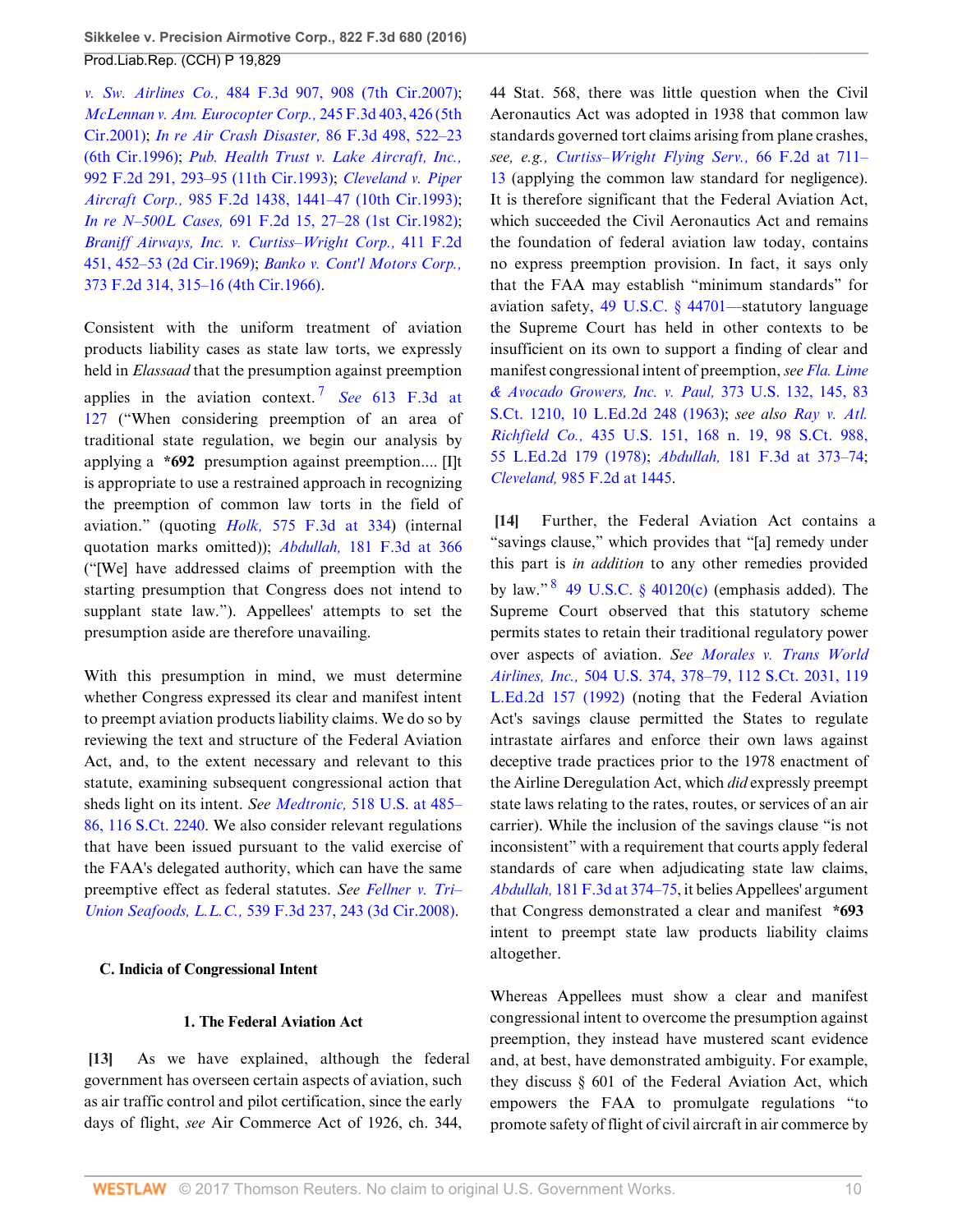prescribing ... minimum standards governing the design, materials, workmanship, construction, and performance of aircraft, aircraft engines, and propellers as may be required in the interest of safety." Federal Aviation Act of 1958, Pub.L. No. 85–726, § 601(a)(1), 72 Stat. 731, 775. Yet, that provision, along with § 603, which provides the statutory framework for the issuance of type certificates, was adopted verbatim from the 1938 Civil Aeronautics Act, *id.* § 603; *see* [H.R.Rep. No. 85–2360, at 16](http://www.westlaw.com/Link/Document/FullText?findType=Y&serNum=0100972534&pubNum=0100014&originatingDoc=I3ec47967064211e6b4bafa136b480ad2&refType=TV&originationContext=document&vr=3.0&rs=cblt1.0&transitionType=DocumentItem&contextData=(sc.Search)) (1958), which clearly did not preempt state law products liability claims, *see supra,* Part III.B. Neither the Federal Aviation Act nor subsequent amendments substantially changed this statutory framework. *See* Revision of Title 49, United States Code Annotated, "Transportation," [Pub.L. No.](http://www.westlaw.com/Link/Document/FullText?findType=l&pubNum=1077005&cite=UUID(I795103618A-E74D0EABEE1-1A41F6F2457)&originatingDoc=I3ec47967064211e6b4bafa136b480ad2&refType=SL&originationContext=document&vr=3.0&rs=cblt1.0&transitionType=DocumentItem&contextData=(sc.Search)) [103–272, 108 Stat. 745 \(1994\);](http://www.westlaw.com/Link/Document/FullText?findType=l&pubNum=1077005&cite=UUID(I795103618A-E74D0EABEE1-1A41F6F2457)&originatingDoc=I3ec47967064211e6b4bafa136b480ad2&refType=SL&originationContext=document&vr=3.0&rs=cblt1.0&transitionType=DocumentItem&contextData=(sc.Search)) *see also* [H.R.Rep. No. 103–](http://www.westlaw.com/Link/Document/FullText?findType=Y&serNum=0103027063&pubNum=0100014&originatingDoc=I3ec47967064211e6b4bafa136b480ad2&refType=TV&originationContext=document&vr=3.0&rs=cblt1.0&transitionType=DocumentItem&contextData=(sc.Search)) [180, at 343–44](http://www.westlaw.com/Link/Document/FullText?findType=Y&serNum=0103027063&pubNum=0100014&originatingDoc=I3ec47967064211e6b4bafa136b480ad2&refType=TV&originationContext=document&vr=3.0&rs=cblt1.0&transitionType=DocumentItem&contextData=(sc.Search)) (1993) (discussing changes to the statutory provisions governing the issuance of type certificates as words "added for clarity" and "omitted as surplus").

Appellees thus present no evidence from the Federal Aviation Act's text or extensive legislative history that plausibly suggests Congress intended these same provisions to have a different meaning in the 1958 Act than they had in the 1938 Act. Simply put, if Congress had wanted to change the preemptive effect of the type certification process, it would have done so—or at least given some indication of that intention. It did not. The Federal Aviation Act itself therefore does not signal an intent to preempt state law products liability claims.

### **2. Federal Aviation Regulations**

The federal aviation design regulations are likewise devoid of evidence of congressional intent to preempt state law products liability claims. The FAA, in the letter brief it submitted as amicus curiae in this case, takes the position that the Act and these regulations so pervasively occupy the field of design safety that, consistent with *Abdullah,* they require state tort suits that survive a conflict preemption analysis to proceed under "federal standards of care found in the Federal Aviation Act and its implementing regulations." Letter Br. of Amicus Curiae Fed. Aviation Admin. 11 ("FAA Ltr. Br."). [9](#page-20-8)

<span id="page-10-1"></span><span id="page-10-0"></span>**[\[15](#page-2-2)]** We do not defer to an agency's view that its regulations preempt state law, but we do recognize that agencies are well equipped to understand the technical and complex nature of the subject matter over which they

regulate and thus have a "unique understanding of the statutes they administer and an attendant ability to make informed determinations about how state requirements may pose an obstacle to the accomplishment and execution of the full purposes and objectives of Congress." *Wyeth,* [555 U.S. at 576–77, 129 S.Ct. 1187](http://www.westlaw.com/Link/Document/FullText?findType=Y&serNum=2018265400&pubNum=0000708&originatingDoc=I3ec47967064211e6b4bafa136b480ad2&refType=RP&originationContext=document&vr=3.0&rs=cblt1.0&transitionType=DocumentItem&contextData=(sc.Search)) (quoting **\*694** *Hines v. Davidowitz,* [312 U.S. 52, 67, 61 S.Ct. 399, 85](http://www.westlaw.com/Link/Document/FullText?findType=Y&serNum=1941120966&pubNum=0000708&originatingDoc=I3ec47967064211e6b4bafa136b480ad2&refType=RP&originationContext=document&vr=3.0&rs=cblt1.0&transitionType=DocumentItem&contextData=(sc.Search)) [L.Ed. 581 \(1941\)\)](http://www.westlaw.com/Link/Document/FullText?findType=Y&serNum=1941120966&pubNum=0000708&originatingDoc=I3ec47967064211e6b4bafa136b480ad2&refType=RP&originationContext=document&vr=3.0&rs=cblt1.0&transitionType=DocumentItem&contextData=(sc.Search)) (internal quotation marks omitted); *see also Farina,* [625 F.3d at 126.](http://www.westlaw.com/Link/Document/FullText?findType=Y&serNum=2023448865&pubNum=0000506&originatingDoc=I3ec47967064211e6b4bafa136b480ad2&refType=RP&fi=co_pp_sp_506_126&originationContext=document&vr=3.0&rs=cblt1.0&transitionType=DocumentItem&contextData=(sc.Search)#co_pp_sp_506_126) We therefore consider the FAA's "explanation of state law's impact on the federal scheme" governing aircraft design and manufacture, but "[t]he weight we accord [its] explanation ... depends on its thoroughness, consistency, and persuasiveness." *[Wyeth,](http://www.westlaw.com/Link/Document/FullText?findType=Y&serNum=2018265400&pubNum=0000708&originatingDoc=I3ec47967064211e6b4bafa136b480ad2&refType=RP&originationContext=document&vr=3.0&rs=cblt1.0&transitionType=DocumentItem&contextData=(sc.Search))* [555 U.S. at 577, 129 S.Ct. 1187](http://www.westlaw.com/Link/Document/FullText?findType=Y&serNum=2018265400&pubNum=0000708&originatingDoc=I3ec47967064211e6b4bafa136b480ad2&refType=RP&originationContext=document&vr=3.0&rs=cblt1.0&transitionType=DocumentItem&contextData=(sc.Search)) (citing *[United States v.](http://www.westlaw.com/Link/Document/FullText?findType=Y&serNum=2001518724&pubNum=0000708&originatingDoc=I3ec47967064211e6b4bafa136b480ad2&refType=RP&originationContext=document&vr=3.0&rs=cblt1.0&transitionType=DocumentItem&contextData=(sc.Search)) Mead Corp.,* [533 U.S. 218, 234–35, 121 S.Ct. 2164, 150](http://www.westlaw.com/Link/Document/FullText?findType=Y&serNum=2001518724&pubNum=0000708&originatingDoc=I3ec47967064211e6b4bafa136b480ad2&refType=RP&originationContext=document&vr=3.0&rs=cblt1.0&transitionType=DocumentItem&contextData=(sc.Search)) [L.Ed.2d 292 \(2001\)](http://www.westlaw.com/Link/Document/FullText?findType=Y&serNum=2001518724&pubNum=0000708&originatingDoc=I3ec47967064211e6b4bafa136b480ad2&refType=RP&originationContext=document&vr=3.0&rs=cblt1.0&transitionType=DocumentItem&contextData=(sc.Search)); *[Skidmore v. Swift & Co.,](http://www.westlaw.com/Link/Document/FullText?findType=Y&serNum=1944117044&pubNum=0000708&originatingDoc=I3ec47967064211e6b4bafa136b480ad2&refType=RP&originationContext=document&vr=3.0&rs=cblt1.0&transitionType=DocumentItem&contextData=(sc.Search))* 323 U.S. 134, [140, 65 S.Ct. 161, 89 L.Ed. 124 \(1944\)](http://www.westlaw.com/Link/Document/FullText?findType=Y&serNum=1944117044&pubNum=0000708&originatingDoc=I3ec47967064211e6b4bafa136b480ad2&refType=RP&originationContext=document&vr=3.0&rs=cblt1.0&transitionType=DocumentItem&contextData=(sc.Search))); *Farina,* [625 F.3d](http://www.westlaw.com/Link/Document/FullText?findType=Y&serNum=2023448865&pubNum=0000506&originatingDoc=I3ec47967064211e6b4bafa136b480ad2&refType=RP&fi=co_pp_sp_506_126&originationContext=document&vr=3.0&rs=cblt1.0&transitionType=DocumentItem&contextData=(sc.Search)#co_pp_sp_506_126) at  $126-27$  & n. 27. Specifically, its views as presented in an amicus brief are " 'entitled to respect' only to the extent [they] ha[ve] the 'power to persuade.' " *See [Gonzales v.](http://www.westlaw.com/Link/Document/FullText?findType=Y&serNum=2008183980&pubNum=0000708&originatingDoc=I3ec47967064211e6b4bafa136b480ad2&refType=RP&originationContext=document&vr=3.0&rs=cblt1.0&transitionType=DocumentItem&contextData=(sc.Search)) Oregon,* [546 U.S. 243, 255–56, 126 S.Ct. 904, 163 L.Ed.2d](http://www.westlaw.com/Link/Document/FullText?findType=Y&serNum=2008183980&pubNum=0000708&originatingDoc=I3ec47967064211e6b4bafa136b480ad2&refType=RP&originationContext=document&vr=3.0&rs=cblt1.0&transitionType=DocumentItem&contextData=(sc.Search)) [748 \(2006\)](http://www.westlaw.com/Link/Document/FullText?findType=Y&serNum=2008183980&pubNum=0000708&originatingDoc=I3ec47967064211e6b4bafa136b480ad2&refType=RP&originationContext=document&vr=3.0&rs=cblt1.0&transitionType=DocumentItem&contextData=(sc.Search)) (quoting *Skidmore,* [323 U.S. at 140, 65 S.Ct.](http://www.westlaw.com/Link/Document/FullText?findType=Y&serNum=1944117044&pubNum=0000708&originatingDoc=I3ec47967064211e6b4bafa136b480ad2&refType=RP&originationContext=document&vr=3.0&rs=cblt1.0&transitionType=DocumentItem&contextData=(sc.Search)) [161](http://www.westlaw.com/Link/Document/FullText?findType=Y&serNum=1944117044&pubNum=0000708&originatingDoc=I3ec47967064211e6b4bafa136b480ad2&refType=RP&originationContext=document&vr=3.0&rs=cblt1.0&transitionType=DocumentItem&contextData=(sc.Search))); *see also Farina,* [625 F.3d at 126–27](http://www.westlaw.com/Link/Document/FullText?findType=Y&serNum=2023448865&pubNum=0000506&originatingDoc=I3ec47967064211e6b4bafa136b480ad2&refType=RP&fi=co_pp_sp_506_126&originationContext=document&vr=3.0&rs=cblt1.0&transitionType=DocumentItem&contextData=(sc.Search)#co_pp_sp_506_126).

Here, three fundamental differences between the regulations at issue in *Abdullah* and those concerning aircraft design, along with the agency's inability to specifically identify or articulate the proposed federal standard of care, lead us to disagree with this aspect of the FAA's submission. First, the regulations governing in-flight operations on their face "prescribe [ ] rules governing the operation of aircraft ... within the United States." [14 C.F.R. § 91.1\(a\);](http://www.westlaw.com/Link/Document/FullText?findType=L&pubNum=1000547&cite=14CFRS91.1&originatingDoc=I3ec47967064211e6b4bafa136b480ad2&refType=RB&originationContext=document&vr=3.0&rs=cblt1.0&transitionType=DocumentItem&contextData=(sc.Search)#co_pp_8b3b0000958a4) *see also* [14](http://www.westlaw.com/Link/Document/FullText?findType=L&pubNum=1000547&cite=14CFRS121.1&originatingDoc=I3ec47967064211e6b4bafa136b480ad2&refType=RB&originationContext=document&vr=3.0&rs=cblt1.0&transitionType=DocumentItem&contextData=(sc.Search)#co_pp_7fdd00001ca15) [C.F.R. § 121.1\(e\)](http://www.westlaw.com/Link/Document/FullText?findType=L&pubNum=1000547&cite=14CFRS121.1&originatingDoc=I3ec47967064211e6b4bafa136b480ad2&refType=RB&originationContext=document&vr=3.0&rs=cblt1.0&transitionType=DocumentItem&contextData=(sc.Search)#co_pp_7fdd00001ca15) (prescribing rules governing "[e]ach person who is on board an aircraft being operated under this part"). In contrast, the manufacturing and design regulations prescribe "[p]rocedural requirements for issuing and changing—(i) Design approvals; (ii) Production approvals; (iii) Airworthiness certificates; and (iv) Airworthiness approvals" and "[r]ules governing applicants for, and holders of" such approvals and certificates.  $14 \text{ C.F.R. } § 21.1(a)$ . That is, these regulations do not purport to govern the manufacture and design of aircraft per se or to establish a general standard of care but rather establish procedures for manufacturers to obtain certain approvals and certificates from the FAA, *see generally* 14 C.F.R. § 21, and in the context of those procedures, to "prescribe[ ] airworthiness standards *for the issue of type certificates,*" [14 C.F.R. § 33.1\(a\)](http://www.westlaw.com/Link/Document/FullText?findType=L&pubNum=1000547&cite=14CFRS33.1&originatingDoc=I3ec47967064211e6b4bafa136b480ad2&refType=RB&originationContext=document&vr=3.0&rs=cblt1.0&transitionType=DocumentItem&contextData=(sc.Search)#co_pp_8b3b0000958a4) (aircraft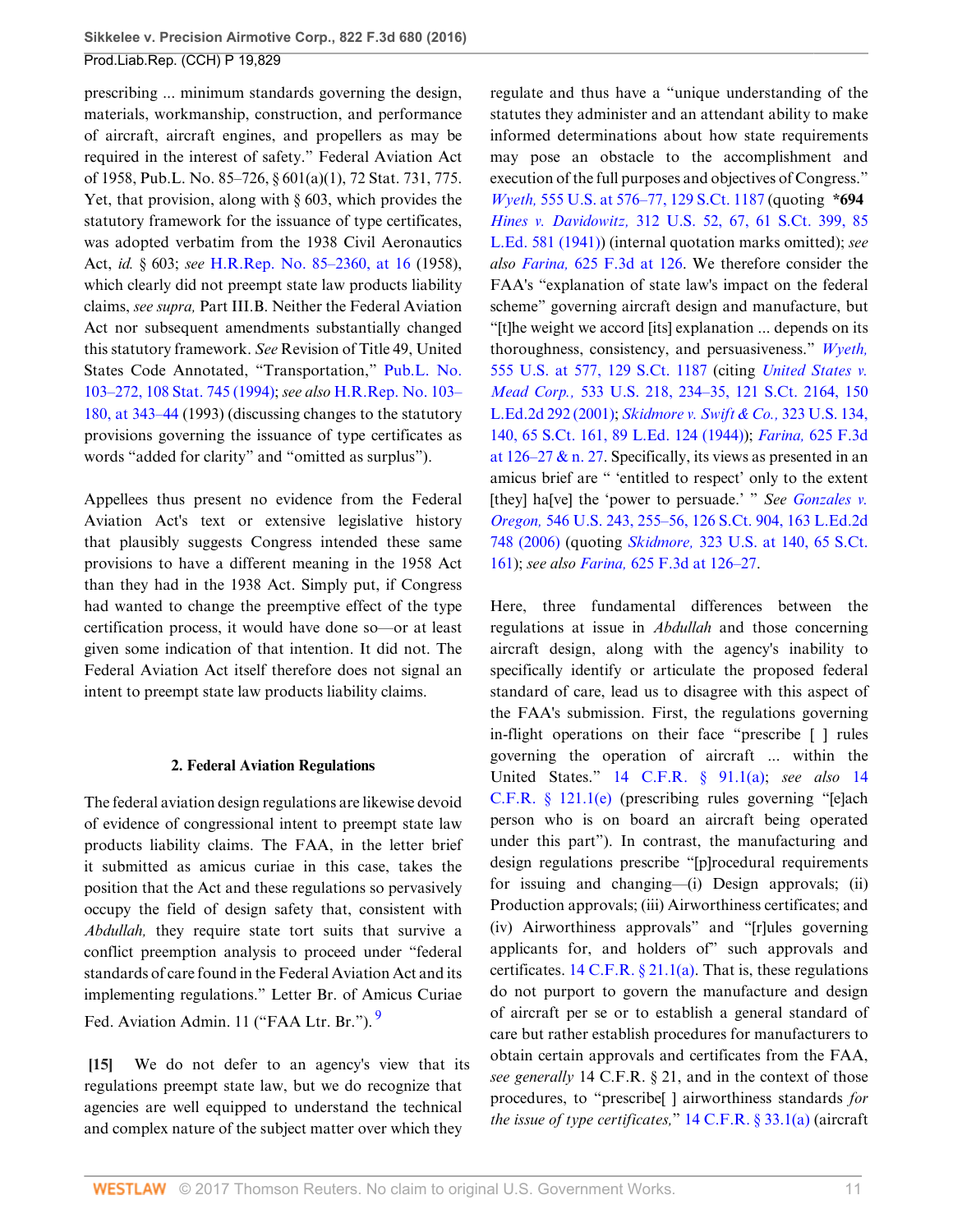engines) (emphasis added); *see also* [14 C.F.R. §§ 23.1\(a\)](http://www.westlaw.com/Link/Document/FullText?findType=L&pubNum=1000547&cite=14CFRS23.1&originatingDoc=I3ec47967064211e6b4bafa136b480ad2&refType=RB&originationContext=document&vr=3.0&rs=cblt1.0&transitionType=DocumentItem&contextData=(sc.Search)#co_pp_8b3b0000958a4), [25.1\(a\)](http://www.westlaw.com/Link/Document/FullText?findType=L&pubNum=1000547&cite=14CFRS25.1&originatingDoc=I3ec47967064211e6b4bafa136b480ad2&refType=RB&originationContext=document&vr=3.0&rs=cblt1.0&transitionType=DocumentItem&contextData=(sc.Search)#co_pp_8b3b0000958a4), [27.1\(a\)](http://www.westlaw.com/Link/Document/FullText?findType=L&pubNum=1000547&cite=14CFRS27.1&originatingDoc=I3ec47967064211e6b4bafa136b480ad2&refType=RB&originationContext=document&vr=3.0&rs=cblt1.0&transitionType=DocumentItem&contextData=(sc.Search)#co_pp_8b3b0000958a4), [29.1\(a\),](http://www.westlaw.com/Link/Document/FullText?findType=L&pubNum=1000547&cite=14CFRS29.1&originatingDoc=I3ec47967064211e6b4bafa136b480ad2&refType=RB&originationContext=document&vr=3.0&rs=cblt1.0&transitionType=DocumentItem&contextData=(sc.Search)#co_pp_8b3b0000958a4) [31.1\(a\),](http://www.westlaw.com/Link/Document/FullText?findType=L&pubNum=1000547&cite=14CFRS31.1&originatingDoc=I3ec47967064211e6b4bafa136b480ad2&refType=RB&originationContext=document&vr=3.0&rs=cblt1.0&transitionType=DocumentItem&contextData=(sc.Search)#co_pp_8b3b0000958a4) [35.1\(a\).](http://www.westlaw.com/Link/Document/FullText?findType=L&pubNum=1000547&cite=14CFRS35.1&originatingDoc=I3ec47967064211e6b4bafa136b480ad2&refType=RB&originationContext=document&vr=3.0&rs=cblt1.0&transitionType=DocumentItem&contextData=(sc.Search)#co_pp_8b3b0000958a4) Of course, the issuance of a type certificate is a threshold requirement for the lawful manufacture and production of component parts and, at least to that extent, arguably reflects nationwide standards for the manufacture and design of such parts. But the fact that the regulations are framed in terms of standards to acquire FAA approvals and certificates—and not as standards governing manufacture generally—supports the notions that the acquisition of a type certificate is merely a baseline requirement and that, in the manufacturing context, the statutory language indicating that these are "minimum standards," [49 U.S.C.](http://www.westlaw.com/Link/Document/FullText?findType=L&pubNum=1000546&cite=49USCAS44701&originatingDoc=I3ec47967064211e6b4bafa136b480ad2&refType=LQ&originationContext=document&vr=3.0&rs=cblt1.0&transitionType=DocumentItem&contextData=(sc.Search)) [§ 44701](http://www.westlaw.com/Link/Document/FullText?findType=L&pubNum=1000546&cite=49USCAS44701&originatingDoc=I3ec47967064211e6b4bafa136b480ad2&refType=LQ&originationContext=document&vr=3.0&rs=cblt1.0&transitionType=DocumentItem&contextData=(sc.Search)), means what it says.

Second, the standards that must be met for the issuance of type certificates cannot be said to provide the type of "comprehensive system of rules and regulations" we determined existed in *Abdullah* to promote in-flight safety "by regulating pilot certification, pilot pre-flight duties, pilot flight responsibilities, and flight rules." *[Abdullah,](http://www.westlaw.com/Link/Document/FullText?findType=Y&serNum=1999148854&pubNum=0000506&originatingDoc=I3ec47967064211e6b4bafa136b480ad2&refType=RP&fi=co_pp_sp_506_369&originationContext=document&vr=3.0&rs=cblt1.0&transitionType=DocumentItem&contextData=(sc.Search)#co_pp_sp_506_369)* [181 F.3d at 369](http://www.westlaw.com/Link/Document/FullText?findType=Y&serNum=1999148854&pubNum=0000506&originatingDoc=I3ec47967064211e6b4bafa136b480ad2&refType=RP&fi=co_pp_sp_506_369&originationContext=document&vr=3.0&rs=cblt1.0&transitionType=DocumentItem&contextData=(sc.Search)#co_pp_sp_506_369) (footnotes omitted). Rather, many are in the nature of discrete, technical specifications that range from simply requiring that a given component part work properly, *e.g.,* [14 C.F.R. § 33.71\(a\)](http://www.westlaw.com/Link/Document/FullText?findType=L&pubNum=1000547&cite=14CFRS33.71&originatingDoc=I3ec47967064211e6b4bafa136b480ad2&refType=RB&originationContext=document&vr=3.0&rs=cblt1.0&transitionType=DocumentItem&contextData=(sc.Search)#co_pp_8b3b0000958a4) (providing that a lubrication system "must function properly in the flight altitudes and atmospheric conditions in which an aircraft is expected to operate"), to prescribing particular specifications for certain aspects (and not even all aspects) of that component part, *e.g.,* **\*695** [14 C.F.R. § 33.69](http://www.westlaw.com/Link/Document/FullText?findType=L&pubNum=1000547&cite=14CFRS33.69&originatingDoc=I3ec47967064211e6b4bafa136b480ad2&refType=LQ&originationContext=document&vr=3.0&rs=cblt1.0&transitionType=DocumentItem&contextData=(sc.Search)) (providing that an electric engine ignition system "must have at least two igniters and two separate secondary electric circuits, except that only one igniter is required for fuel burning augmentation systems"). The regulation governing the fuel and induction system at issue in this case, for example, specifies that this part of the engine "must be designed and constructed to supply *an appropriate mixture* of fuel to the cylinders throughout the complete operating range of the engine under all flight and atmospheric conditions." [14 C.F.R. § 33.35\(a\)](http://www.westlaw.com/Link/Document/FullText?findType=L&pubNum=1000547&cite=14CFRS33.35&originatingDoc=I3ec47967064211e6b4bafa136b480ad2&refType=RB&originationContext=document&vr=3.0&rs=cblt1.0&transitionType=DocumentItem&contextData=(sc.Search)#co_pp_8b3b0000958a4) (emphasis added). As the District Court observed, the highly technical and part-specific nature of these regulations makes them exceedingly difficult to translate into a standard of care that could be applied to a tort claim.

Third, the regulations governing in-flight operations "suppl[y] a comprehensive standard of care," *[Abdullah,](http://www.westlaw.com/Link/Document/FullText?findType=Y&serNum=1999148854&pubNum=0000506&originatingDoc=I3ec47967064211e6b4bafa136b480ad2&refType=RP&fi=co_pp_sp_506_371&originationContext=document&vr=3.0&rs=cblt1.0&transitionType=DocumentItem&contextData=(sc.Search)#co_pp_sp_506_371)* [181 F.3d at 371](http://www.westlaw.com/Link/Document/FullText?findType=Y&serNum=1999148854&pubNum=0000506&originatingDoc=I3ec47967064211e6b4bafa136b480ad2&refType=RP&fi=co_pp_sp_506_371&originationContext=document&vr=3.0&rs=cblt1.0&transitionType=DocumentItem&contextData=(sc.Search)#co_pp_sp_506_371), that could be used to evaluate conduct not specifically prescribed by the regulations, i.e., that a person must not "operate an aircraft in a careless or reckless manner so as to endanger the life or property of another," [14 C.F.R. § 91.13\(a\).](http://www.westlaw.com/Link/Document/FullText?findType=L&pubNum=1000547&cite=14CFRS91.13&originatingDoc=I3ec47967064211e6b4bafa136b480ad2&refType=RB&originationContext=document&vr=3.0&rs=cblt1.0&transitionType=DocumentItem&contextData=(sc.Search)#co_pp_8b3b0000958a4) We recognized in *Abdullah* that  $\S$  91.13(a) sounds in common law tort, making it appropriate and practical to incorporate as a federal standard of care in state law claims concerning in-flight operations and rendering existing state law standards of care duplicative (if not conflicting with them outright). *Abdullah,* [181 F.3d at 371, 374](http://www.westlaw.com/Link/Document/FullText?findType=Y&serNum=1999148854&pubNum=0000506&originatingDoc=I3ec47967064211e6b4bafa136b480ad2&refType=RP&fi=co_pp_sp_506_371&originationContext=document&vr=3.0&rs=cblt1.0&transitionType=DocumentItem&contextData=(sc.Search)#co_pp_sp_506_371). Neither the FAA nor Appellees have pointed us to any analogous provision for aircraft manufacture and design, nor have we identified  $one$ <sup>[10](#page-20-9)</sup>

<span id="page-11-1"></span><span id="page-11-0"></span>**[\[16](#page-2-3)]** We therefore agree with the District Court that neither the Federal Aviation Act nor the associated FAA regulations "were [ever] intended to create federal standards of care" for manufacturing and design defect claims. *Sikkelee,* [45 F.Supp.3d at 437 n. 4](http://www.westlaw.com/Link/Document/FullText?findType=Y&serNum=2034316153&pubNum=0007903&originatingDoc=I3ec47967064211e6b4bafa136b480ad2&refType=RP&fi=co_pp_sp_7903_437&originationContext=document&vr=3.0&rs=cblt1.0&transitionType=DocumentItem&contextData=(sc.Search)#co_pp_sp_7903_437) (internal quotation marks omitted) (describing the District Court's reasoning in its earlier memorandum responding to proposed jury instructions and citing *Pease,* [2011 WL](http://www.westlaw.com/Link/Document/FullText?findType=Y&serNum=2026709812&pubNum=0000999&originatingDoc=I3ec47967064211e6b4bafa136b480ad2&refType=RP&originationContext=document&vr=3.0&rs=cblt1.0&transitionType=DocumentItem&contextData=(sc.Search)) [6339833, at \\*22–23](http://www.westlaw.com/Link/Document/FullText?findType=Y&serNum=2026709812&pubNum=0000999&originatingDoc=I3ec47967064211e6b4bafa136b480ad2&refType=RP&originationContext=document&vr=3.0&rs=cblt1.0&transitionType=DocumentItem&contextData=(sc.Search))). However, the District Court proceeded from that accurate premise to a faulty conclusion (the one urged by Appellees), i.e., that because there is no federal standard of care for these claims in the statute or regulations, the issuance of a type certificate must both establish and satisfy that standard. Not so. In light of the presumption against preemption, absent clear evidence that Congress intended the mere issuance of a type certificate to foreclose all design defect claims, state tort suits using state standards of care may proceed subject only to traditional conflict preemption principles.

Besides preserving principles of federalism, this conclusion avoids interpreting the Federal Aviation Act in a way that would have "the perverse effect of granting complete immunity from design defect liability to an entire industry that, in the judgment of Congress, needed more stringent regulation." **\*696** *[Medtronic,](http://www.westlaw.com/Link/Document/FullText?findType=Y&serNum=1996141769&pubNum=0000708&originatingDoc=I3ec47967064211e6b4bafa136b480ad2&refType=RP&originationContext=document&vr=3.0&rs=cblt1.0&transitionType=DocumentItem&contextData=(sc.Search))* 518 U.S. [at 487, 116 S.Ct. 2240](http://www.westlaw.com/Link/Document/FullText?findType=Y&serNum=1996141769&pubNum=0000708&originatingDoc=I3ec47967064211e6b4bafa136b480ad2&refType=RP&originationContext=document&vr=3.0&rs=cblt1.0&transitionType=DocumentItem&contextData=(sc.Search)). Conversely, were we to adopt Appellees' position, we would be holding, in effect, that the mere issuance of a type certificate exempts designers and manufacturers of defective airplanes from the bulk of liability for both individual and large-scale air catastrophes. While Appellees answer that "failure to report defects" claims could still proceed under state law, as the District Court permitted here, even Appellees acknowledge that, at best, only some "percentage of claims that are theoretically available would be left under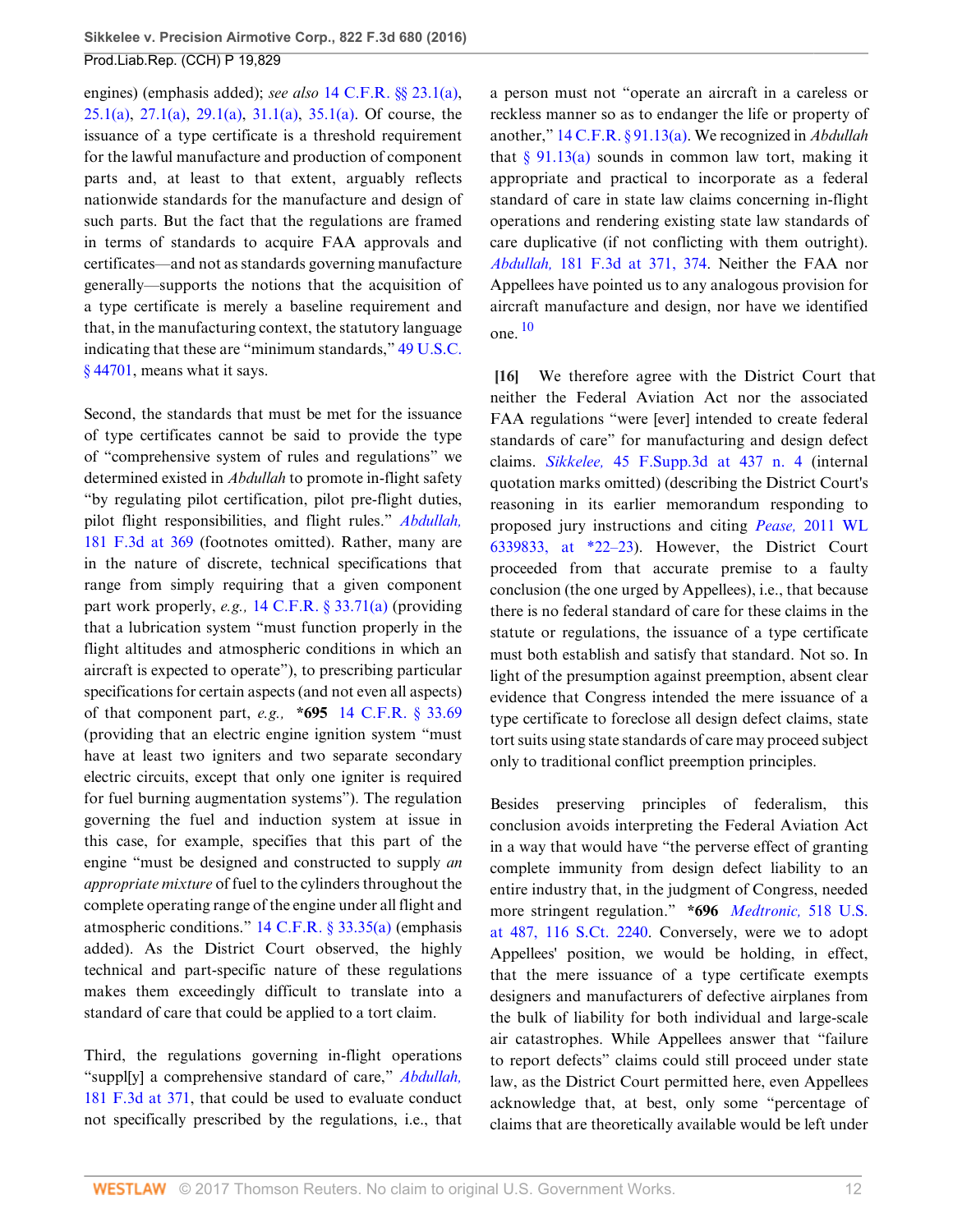<span id="page-12-2"></span>[their] interpretation...." Oral Arg. at 35:01, 42:54 (argued June 24, 2015).  $11$ 

In short, like the manufacturer in *Medtronic,* Appellees would have us adopt the position that "because there is no explicit private cause of action against manufacturers contained in the [Act], and no suggestion that the Act created an implied private right of action, Congress would have barred most, if not all, relief for persons injured by defective [aircraft parts]." *Medtronic,* [518 U.S. at 487,](http://www.westlaw.com/Link/Document/FullText?findType=Y&serNum=1996141769&pubNum=0000708&originatingDoc=I3ec47967064211e6b4bafa136b480ad2&refType=RP&originationContext=document&vr=3.0&rs=cblt1.0&transitionType=DocumentItem&contextData=(sc.Search)) [116 S.Ct. 2240.](http://www.westlaw.com/Link/Document/FullText?findType=Y&serNum=1996141769&pubNum=0000708&originatingDoc=I3ec47967064211e6b4bafa136b480ad2&refType=RP&originationContext=document&vr=3.0&rs=cblt1.0&transitionType=DocumentItem&contextData=(sc.Search)) Like the Supreme Court in *Medtronic,* however, we find it "to say the least, 'difficult to believe that Congress would, without comment, remove all means of judicial recourse for those injured by illegal conduct.' " *Id.* (quoting *[Silkwood v. Kerr–McGee Corp.,](http://www.westlaw.com/Link/Document/FullText?findType=Y&serNum=1984101854&pubNum=0000708&originatingDoc=I3ec47967064211e6b4bafa136b480ad2&refType=RP&originationContext=document&vr=3.0&rs=cblt1.0&transitionType=DocumentItem&contextData=(sc.Search))* 464 U.S. 238, [251, 104 S.Ct. 615, 78 L.Ed.2d 443 \(1984\)\)](http://www.westlaw.com/Link/Document/FullText?findType=Y&serNum=1984101854&pubNum=0000708&originatingDoc=I3ec47967064211e6b4bafa136b480ad2&refType=RP&originationContext=document&vr=3.0&rs=cblt1.0&transitionType=DocumentItem&contextData=(sc.Search)).

These observations lead us to conclude that the Federal Aviation Act and its implementing regulations do not indicate a clear and manifest congressional intent to preempt state law products liability claims; Congress has not created a federal standard of care for persons injured by defective airplanes; and the type certification process cannot as a categorical matter displace the need for compliance in this context with state standards of care.

## <span id="page-12-3"></span>**3. GARA**

Our conclusion is solidified by the General Aviation Revitalization Act of 1994 ("GARA"), [Pub L. No. 103–](http://www.westlaw.com/Link/Document/FullText?findType=l&pubNum=1077005&cite=UUID(I46ABD87DA3-B6491DBF164-1A38ABEAF43)&originatingDoc=I3ec47967064211e6b4bafa136b480ad2&refType=SL&originationContext=document&vr=3.0&rs=cblt1.0&transitionType=DocumentItem&contextData=(sc.Search)) [298, 108 Stat. 1552](http://www.westlaw.com/Link/Document/FullText?findType=l&pubNum=1077005&cite=UUID(I46ABD87DA3-B6491DBF164-1A38ABEAF43)&originatingDoc=I3ec47967064211e6b4bafa136b480ad2&refType=SL&originationContext=document&vr=3.0&rs=cblt1.0&transitionType=DocumentItem&contextData=(sc.Search)) (codified at [49 U.S.C. § 40101](http://www.westlaw.com/Link/Document/FullText?findType=L&pubNum=1000546&cite=49USCAS40101&originatingDoc=I3ec47967064211e6b4bafa136b480ad2&refType=LQ&originationContext=document&vr=3.0&rs=cblt1.0&transitionType=DocumentItem&contextData=(sc.Search)) note). In that statute, Congress created a statute of repose that, with certain exceptions, bars suit against an aircraft manufacturer arising from a general aviation accident brought more than eighteen years after the aircraft was delivered or a new part was installed.  $^{12}$  $^{12}$  $^{12}$  [49 U.S.C. § 40101](http://www.westlaw.com/Link/Document/FullText?findType=L&pubNum=1000546&cite=49USCAS40101&originatingDoc=I3ec47967064211e6b4bafa136b480ad2&refType=LQ&originationContext=document&vr=3.0&rs=cblt1.0&transitionType=DocumentItem&contextData=(sc.Search)) note § 3(3). GARA was adopted to limit the "long tail of liability" imposed on manufacturers of general aviation aircraft. *[Blazevska v. Raytheon Aircraft Co.,](http://www.westlaw.com/Link/Document/FullText?findType=Y&serNum=2015753168&pubNum=0000506&originatingDoc=I3ec47967064211e6b4bafa136b480ad2&refType=RP&fi=co_pp_sp_506_951&originationContext=document&vr=3.0&rs=cblt1.0&transitionType=DocumentItem&contextData=(sc.Search)#co_pp_sp_506_951)* 522 F.3d 948, [951 \(9th Cir.2008\)](http://www.westlaw.com/Link/Document/FullText?findType=Y&serNum=2015753168&pubNum=0000506&originatingDoc=I3ec47967064211e6b4bafa136b480ad2&refType=RP&fi=co_pp_sp_506_951&originationContext=document&vr=3.0&rs=cblt1.0&transitionType=DocumentItem&contextData=(sc.Search)#co_pp_sp_506_951) (quoting *[Lyon v. Agusta S.P.A.,](http://www.westlaw.com/Link/Document/FullText?findType=Y&serNum=2001486850&pubNum=0000506&originatingDoc=I3ec47967064211e6b4bafa136b480ad2&refType=RP&fi=co_pp_sp_506_1084&originationContext=document&vr=3.0&rs=cblt1.0&transitionType=DocumentItem&contextData=(sc.Search)#co_pp_sp_506_1084)* 252 [F.3d 1078, 1084 \(9th Cir.2001\)\)](http://www.westlaw.com/Link/Document/FullText?findType=Y&serNum=2001486850&pubNum=0000506&originatingDoc=I3ec47967064211e6b4bafa136b480ad2&refType=RP&fi=co_pp_sp_506_1084&originationContext=document&vr=3.0&rs=cblt1.0&transitionType=DocumentItem&contextData=(sc.Search)#co_pp_sp_506_1084).

<span id="page-12-0"></span>**[\[17](#page-2-4)]** By barring products liability suits against manufacturers of these older aircraft parts, GARA necessarily implies that such suits were and are otherwise permitted. Indeed, GARA's eighteen-year statute of repose would be superfluous if all aviation products liability claims are preempted from day one. Because we

must "interpret a statute so as to 'give effect to every word of a statute wherever possible,' " *[Shalom Pentecostal](http://www.westlaw.com/Link/Document/FullText?findType=Y&serNum=2035761556&pubNum=0000506&originatingDoc=I3ec47967064211e6b4bafa136b480ad2&refType=RP&fi=co_pp_sp_506_165&originationContext=document&vr=3.0&rs=cblt1.0&transitionType=DocumentItem&contextData=(sc.Search)#co_pp_sp_506_165) [Church v. Acting Sec'y U.S. Dep't of Homeland Sec.,](http://www.westlaw.com/Link/Document/FullText?findType=Y&serNum=2035761556&pubNum=0000506&originatingDoc=I3ec47967064211e6b4bafa136b480ad2&refType=RP&fi=co_pp_sp_506_165&originationContext=document&vr=3.0&rs=cblt1.0&transitionType=DocumentItem&contextData=(sc.Search)#co_pp_sp_506_165)* 783 [F.3d 156, 165 \(3d Cir.2015\)](http://www.westlaw.com/Link/Document/FullText?findType=Y&serNum=2035761556&pubNum=0000506&originatingDoc=I3ec47967064211e6b4bafa136b480ad2&refType=RP&fi=co_pp_sp_506_165&originationContext=document&vr=3.0&rs=cblt1.0&transitionType=DocumentItem&contextData=(sc.Search)#co_pp_sp_506_165) (quoting *[Leocal v. Ashcroft,](http://www.westlaw.com/Link/Document/FullText?findType=Y&serNum=2005465553&pubNum=0000708&originatingDoc=I3ec47967064211e6b4bafa136b480ad2&refType=RP&originationContext=document&vr=3.0&rs=cblt1.0&transitionType=DocumentItem&contextData=(sc.Search))* [543 U.S. 1, 12, 125 S.Ct. 377, 160 L.Ed.2d 271 \(2004\)\)](http://www.westlaw.com/Link/Document/FullText?findType=Y&serNum=2005465553&pubNum=0000708&originatingDoc=I3ec47967064211e6b4bafa136b480ad2&refType=RP&originationContext=document&vr=3.0&rs=cblt1.0&transitionType=DocumentItem&contextData=(sc.Search)), GARA reinforces what is now apparent: Federal law does not preempt state design defect claims. Rather, Congress left state law **\*697** remedies in place when it enacted GARA in 1994, just as it did when it enacted the Civil Aeronautics Act in 1938 and the Federal Aviation Act in 1958.

Appellees argue that GARA would not be entirely superfluous because general aviation manufacturers would "remain subject to state tort remedies for actual violations of federal aviation safety standards," Appellee's Br. 51, such as the failure to disclose defects discovered after a type certificate has been issued or the failure to comply with an airworthiness directive, Oral Arg. at 35:20, 37:00. Those kinds of claims, however, are already expressly exempted in § 2(b)(1) from GARA's statute of repose.  $^{13}$  $^{13}$  $^{13}$  In sum, if GARA and its § 2(b)(1) carveout are to serve their stated purpose, the state law claims to which GARA's statute of repose applies must not be preempted.

<span id="page-12-5"></span><span id="page-12-4"></span><span id="page-12-1"></span>**[\[18](#page-2-5)]** Our interpretation of the Federal Aviation Act is only bolstered by GARA's legislative history. We are mindful, of course, that "the authoritative statement is the statutory text, not the legislative history or any other extrinsic material," as legislative history can be "murky, ambiguous, and contradictory." *[Exxon Mobil Corp. v.](http://www.westlaw.com/Link/Document/FullText?findType=Y&serNum=2006844939&pubNum=0000708&originatingDoc=I3ec47967064211e6b4bafa136b480ad2&refType=RP&originationContext=document&vr=3.0&rs=cblt1.0&transitionType=DocumentItem&contextData=(sc.Search)) Allapattah Servs., Inc.,* [545 U.S. 546, 568, 125 S.Ct. 2611,](http://www.westlaw.com/Link/Document/FullText?findType=Y&serNum=2006844939&pubNum=0000708&originatingDoc=I3ec47967064211e6b4bafa136b480ad2&refType=RP&originationContext=document&vr=3.0&rs=cblt1.0&transitionType=DocumentItem&contextData=(sc.Search)) [162 L.Ed.2d 502 \(2005\)](http://www.westlaw.com/Link/Document/FullText?findType=Y&serNum=2006844939&pubNum=0000708&originatingDoc=I3ec47967064211e6b4bafa136b480ad2&refType=RP&originationContext=document&vr=3.0&rs=cblt1.0&transitionType=DocumentItem&contextData=(sc.Search)). Here, however, the legislative history is none of those things. GARA's legislative history states explicitly what is implied by the statutory text: Aviation products liability claims are governed by state law. *See* H.R.Rep. No. 103–525, pt. 2, at 3–7 (1994). The House Report begins by stating that "[t]he liability of general aviation aircraft manufacturers is governed by tort law" that "is ultimately grounded in the experiences of the legal system and values of the citizens of a particular State." *Id.* at 3–4. In enacting GARA, Congress "voted to permit, in this exceptional instance, a very limited Federal preemption of State law," that is, only where GARA's statute of repose has run are state law claims preempted. *Id.* at 4–7. "[I]n cases where the statute of repose has not expired, State law will continue to govern fully, unfettered by Federal interference." [14](#page-21-0) *Id.* at 7.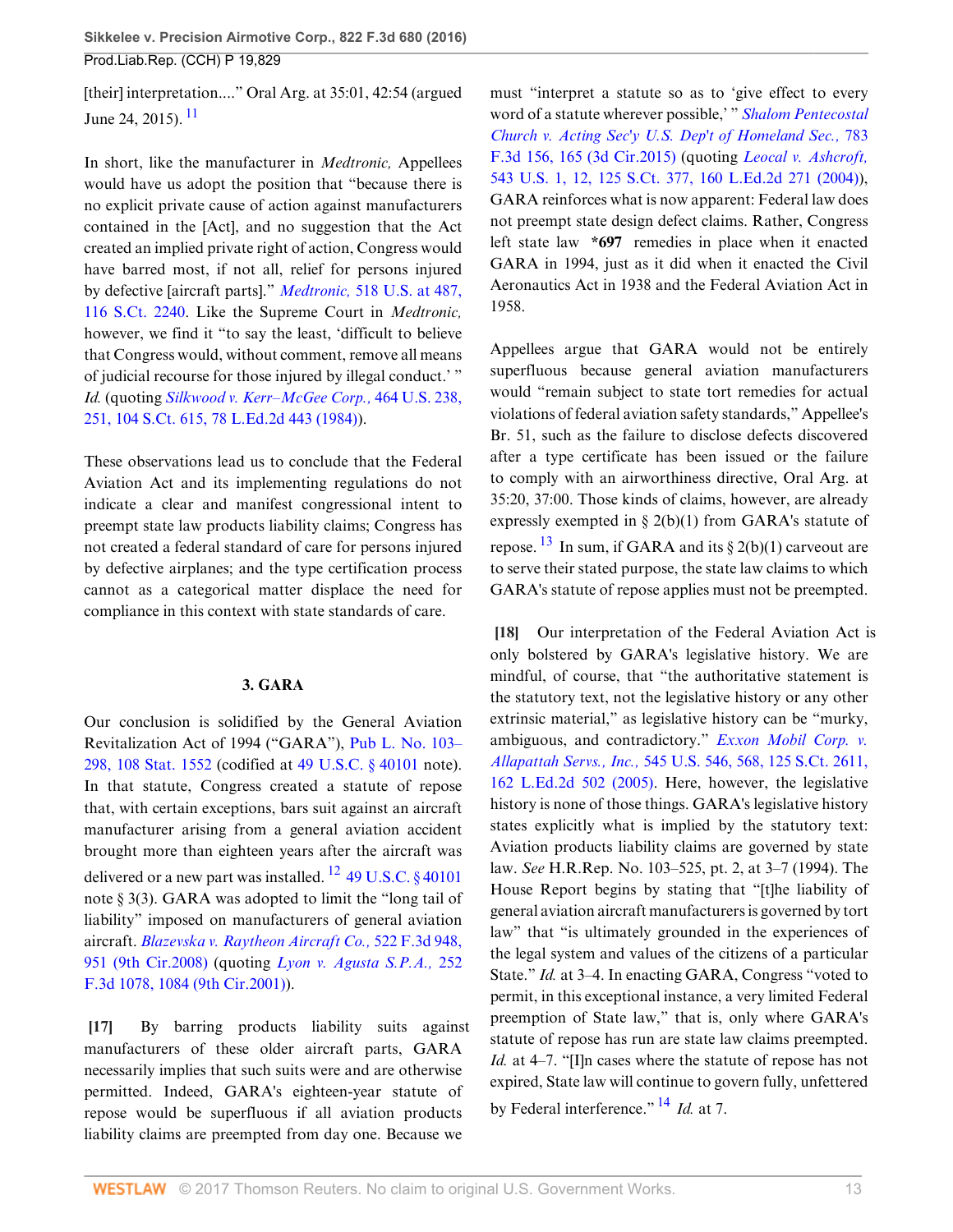**\*698** Appellees attempt to discount GARA's significance, arguing that the views of Congress in 1994 "form a hazardous basis for inferring the intent" of the 1958 Congress that enacted the Federal Aviation Act. Appellee's Br. 41 (quoting *[United States v. Price,](http://www.westlaw.com/Link/Document/FullText?findType=Y&serNum=1960122464&pubNum=0000708&originatingDoc=I3ec47967064211e6b4bafa136b480ad2&refType=RP&originationContext=document&vr=3.0&rs=cblt1.0&transitionType=DocumentItem&contextData=(sc.Search))* 361 U.S. [304, 313, 80 S.Ct. 326, 4 L.Ed.2d 334 \(1960\)](http://www.westlaw.com/Link/Document/FullText?findType=Y&serNum=1960122464&pubNum=0000708&originatingDoc=I3ec47967064211e6b4bafa136b480ad2&refType=RP&originationContext=document&vr=3.0&rs=cblt1.0&transitionType=DocumentItem&contextData=(sc.Search))). It is true that "the weight given subsequent legislation and whether it constitutes a clarification or a repeal is a context- and factdependent inquiry," *[Bd. of Trs. of IBT Local 863 Pension](http://www.westlaw.com/Link/Document/FullText?findType=Y&serNum=2037173372&pubNum=0000506&originatingDoc=I3ec47967064211e6b4bafa136b480ad2&refType=RP&fi=co_pp_sp_506_546&originationContext=document&vr=3.0&rs=cblt1.0&transitionType=DocumentItem&contextData=(sc.Search)#co_pp_sp_506_546) [Fund v. C & S Wholesale Grocers, Inc.,](http://www.westlaw.com/Link/Document/FullText?findType=Y&serNum=2037173372&pubNum=0000506&originatingDoc=I3ec47967064211e6b4bafa136b480ad2&refType=RP&fi=co_pp_sp_506_546&originationContext=document&vr=3.0&rs=cblt1.0&transitionType=DocumentItem&contextData=(sc.Search)#co_pp_sp_506_546)* 802 F.3d 534, [546 \(3d Cir.2015\),](http://www.westlaw.com/Link/Document/FullText?findType=Y&serNum=2037173372&pubNum=0000506&originatingDoc=I3ec47967064211e6b4bafa136b480ad2&refType=RP&fi=co_pp_sp_506_546&originationContext=document&vr=3.0&rs=cblt1.0&transitionType=DocumentItem&contextData=(sc.Search)#co_pp_sp_506_546) but there are circumstances where its consideration is appropriate. Indeed, the Supreme Court relied on precisely this type of analysis in determining congressional intent in the preemption context in *[Silkwood](http://www.westlaw.com/Link/Document/FullText?findType=Y&serNum=1984101854&pubNum=0000708&originatingDoc=I3ec47967064211e6b4bafa136b480ad2&refType=RP&originationContext=document&vr=3.0&rs=cblt1.0&transitionType=DocumentItem&contextData=(sc.Search)) v. Kerr–McGee Corp.,* [464 U.S. 238, 104 S.Ct. 615, 78](http://www.westlaw.com/Link/Document/FullText?findType=Y&serNum=1984101854&pubNum=0000708&originatingDoc=I3ec47967064211e6b4bafa136b480ad2&refType=RP&originationContext=document&vr=3.0&rs=cblt1.0&transitionType=DocumentItem&contextData=(sc.Search)) [L.Ed.2d 443 \(1984\).](http://www.westlaw.com/Link/Document/FullText?findType=Y&serNum=1984101854&pubNum=0000708&originatingDoc=I3ec47967064211e6b4bafa136b480ad2&refType=RP&originationContext=document&vr=3.0&rs=cblt1.0&transitionType=DocumentItem&contextData=(sc.Search)) There, the Court considered the question of whether state law actions for punitive damages were subject to field preemption under the Atomic Energy Act of 1954, [42 U.S.C. §§ 2011–](http://www.westlaw.com/Link/Document/FullText?findType=L&pubNum=1000546&cite=42USCAS2011&originatingDoc=I3ec47967064211e6b4bafa136b480ad2&refType=LQ&originationContext=document&vr=3.0&rs=cblt1.0&transitionType=DocumentItem&contextData=(sc.Search))[2284.](http://www.westlaw.com/Link/Document/FullText?findType=L&pubNum=1000546&cite=42USCAS2284&originatingDoc=I3ec47967064211e6b4bafa136b480ad2&refType=LQ&originationContext=document&vr=3.0&rs=cblt1.0&transitionType=DocumentItem&contextData=(sc.Search)) *[Silkwood,](http://www.westlaw.com/Link/Document/FullText?findType=Y&serNum=1984101854&pubNum=0000708&originatingDoc=I3ec47967064211e6b4bafa136b480ad2&refType=RP&originationContext=document&vr=3.0&rs=cblt1.0&transitionType=DocumentItem&contextData=(sc.Search))* 464 [U.S. at 241, 104 S.Ct. 615](http://www.westlaw.com/Link/Document/FullText?findType=Y&serNum=1984101854&pubNum=0000708&originatingDoc=I3ec47967064211e6b4bafa136b480ad2&refType=RP&originationContext=document&vr=3.0&rs=cblt1.0&transitionType=DocumentItem&contextData=(sc.Search)). The Atomic Energy Act itself was silent on the preemption of state tort claims, but, when it was subsequently amended by the Price– Anderson Act, Pub.L. No. 85–256, 71 Stat. 576 (1957), the accompanying Joint Committee Report reflected an assumption that state law would apply in the absence of subsequent legislative action. *Id.* [at 251–54, 104 S.Ct.](http://www.westlaw.com/Link/Document/FullText?findType=Y&serNum=1984101854&pubNum=0000708&originatingDoc=I3ec47967064211e6b4bafa136b480ad2&refType=RP&originationContext=document&vr=3.0&rs=cblt1.0&transitionType=DocumentItem&contextData=(sc.Search)) [615](http://www.westlaw.com/Link/Document/FullText?findType=Y&serNum=1984101854&pubNum=0000708&originatingDoc=I3ec47967064211e6b4bafa136b480ad2&refType=RP&originationContext=document&vr=3.0&rs=cblt1.0&transitionType=DocumentItem&contextData=(sc.Search)). The Supreme Court found this legislative history to be persuasive in concluding that Congress did not intend to foreclose state remedies for those injured by nuclear accidents by way of field preemption. *Id.* [at 256, 104 S.Ct.](http://www.westlaw.com/Link/Document/FullText?findType=Y&serNum=1984101854&pubNum=0000708&originatingDoc=I3ec47967064211e6b4bafa136b480ad2&refType=RP&originationContext=document&vr=3.0&rs=cblt1.0&transitionType=DocumentItem&contextData=(sc.Search)) [615](http://www.westlaw.com/Link/Document/FullText?findType=Y&serNum=1984101854&pubNum=0000708&originatingDoc=I3ec47967064211e6b4bafa136b480ad2&refType=RP&originationContext=document&vr=3.0&rs=cblt1.0&transitionType=DocumentItem&contextData=(sc.Search)).

More recently, in *[Texas Department of Housing &](http://www.westlaw.com/Link/Document/FullText?findType=Y&serNum=2036534912&pubNum=0000708&originatingDoc=I3ec47967064211e6b4bafa136b480ad2&refType=RP&originationContext=document&vr=3.0&rs=cblt1.0&transitionType=DocumentItem&contextData=(sc.Search)) [Community Affairs v. Inclusive Communities Project, Inc.,](http://www.westlaw.com/Link/Document/FullText?findType=Y&serNum=2036534912&pubNum=0000708&originatingDoc=I3ec47967064211e6b4bafa136b480ad2&refType=RP&originationContext=document&vr=3.0&rs=cblt1.0&transitionType=DocumentItem&contextData=(sc.Search))* [––– U.S. ––––, 135 S.Ct. 2507, 192 L.Ed.2d 514 \(2015\)](http://www.westlaw.com/Link/Document/FullText?findType=Y&serNum=2036534912&pubNum=0000708&originatingDoc=I3ec47967064211e6b4bafa136b480ad2&refType=RP&originationContext=document&vr=3.0&rs=cblt1.0&transitionType=DocumentItem&contextData=(sc.Search)), the Supreme Court held that disparate impact claims were cognizable under the 1968 Fair Housing Act ("FHA"), relying in part on the "crucial[ly] importan[t]" fact that Congress had adopted amendments to the Act in 1988 that assumed the existence of such claims. *Id.* [at 2519–](http://www.westlaw.com/Link/Document/FullText?findType=Y&serNum=2036534912&pubNum=0000708&originatingDoc=I3ec47967064211e6b4bafa136b480ad2&refType=RP&fi=co_pp_sp_708_2519&originationContext=document&vr=3.0&rs=cblt1.0&transitionType=DocumentItem&contextData=(sc.Search)#co_pp_sp_708_2519) [20](http://www.westlaw.com/Link/Document/FullText?findType=Y&serNum=2036534912&pubNum=0000708&originatingDoc=I3ec47967064211e6b4bafa136b480ad2&refType=RP&fi=co_pp_sp_708_2519&originationContext=document&vr=3.0&rs=cblt1.0&transitionType=DocumentItem&contextData=(sc.Search)#co_pp_sp_708_2519). Because the amendments would make sense only if disparate impact liability existed under the FHA, the Court reasoned that the most logical conclusion was that Congress presupposed the existence of disparate impact claims under the FHA as it had been enacted in 1968. *[Id.](http://www.westlaw.com/Link/Document/FullText?findType=Y&serNum=2036534912&pubNum=0000708&originatingDoc=I3ec47967064211e6b4bafa136b480ad2&refType=RP&fi=co_pp_sp_708_2520&originationContext=document&vr=3.0&rs=cblt1.0&transitionType=DocumentItem&contextData=(sc.Search)#co_pp_sp_708_2520)* [at 2520–21.](http://www.westlaw.com/Link/Document/FullText?findType=Y&serNum=2036534912&pubNum=0000708&originatingDoc=I3ec47967064211e6b4bafa136b480ad2&refType=RP&fi=co_pp_sp_708_2520&originationContext=document&vr=3.0&rs=cblt1.0&transitionType=DocumentItem&contextData=(sc.Search)#co_pp_sp_708_2520)

Consistent with the Supreme Court's approach and our recent guidance in *Board of Trustees of IBT Local 863*

*Pension Fund,* we may pay heed to the significance of subsequent legislation when it is apparent from the facts and context that it bears directly on Congress's own understanding and intent. Here, the Federal Aviation Act itself neither states nor implies an intent to preempt state law products liability claims, and GARA confirms that Congress understood and intended that Act to preserve such claims. Thus, despite Appellees' exhortations, we cannot infer a clear and manifest congressional purpose to preempt these claims where the indicia of congressional intent, including in this case the assumptions underlying subsequent **\*699** legislation, point overwhelmingly the other way.

### **D. Relevant Preemption Precedent**

We turn next to Appellees' contention that the Supreme Court's preemption jurisprudence compels us to find that federal law occupies the entire field of aircraft design and manufacture and that the issuance of a type certificate conclusively demonstrates compliance with the corresponding federal standard of care. Appellees argue that: (1) the Court has accorded broad field preemption to analogous statutory regimes governing oil tankers and locomotives; (2) the Court has given broad preemptive effect to analogous premarket approval processes in the medical device context; and (3) other Courts of Appeals have recognized preemption of the field of aviation safety. For its part, the FAA argues that the mere issuance of a type certificate does not preempt all design defect claims concerning the certificated part but that specifications expressly embodied in a type certificate may, in a given case, preempt such claims under traditional conflict preemption principles. We address Appellees' arguments below and conclude that the case law of the Supreme Court and our sister Circuits supports the application of traditional conflict preemption principles but not preemption of the entire field of aviation design and manufacture.

#### **1. Field Preemption in Analogous Statutory Regimes**

Although they acknowledge that the Supreme Court has not addressed whether the Federal Aviation Act preempts the field of aviation design and manufacture, Appellees argue on the basis of other Supreme Court precedent that we should affirm the reasoning of the District Court. First, Appellees point to the Supreme Court's observation in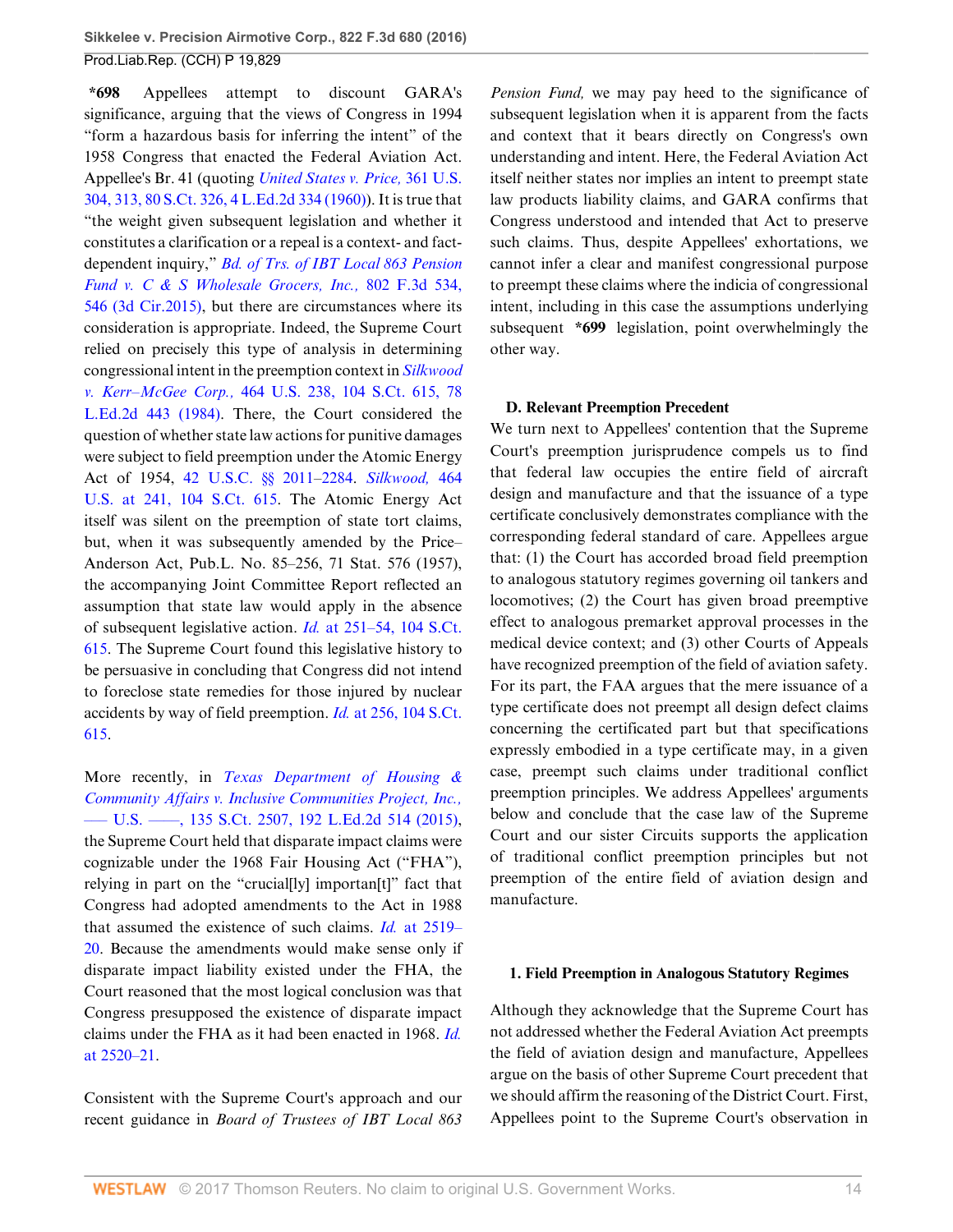*City of Burbank,* [411 U.S. at 639, 93 S.Ct. 1854,](http://www.westlaw.com/Link/Document/FullText?findType=Y&serNum=1973126394&pubNum=0000708&originatingDoc=I3ec47967064211e6b4bafa136b480ad2&refType=RP&originationContext=document&vr=3.0&rs=cblt1.0&transitionType=DocumentItem&contextData=(sc.Search)) that the Federal Aviation Act "requires a uniform and exclusive system of federal regulation if the congressional objectives underlying [it] are to be fulfilled" as evidence that the Supreme Court has concluded the FAA occupies the entire field of aviation safety. That begs the question, however, of the scope of the field in question. In *City of Burbank,* the Court held only that Congress had preempted the field of aircraft noise regulation. *Id.* [at 633, 638–40, 93 S.Ct.](http://www.westlaw.com/Link/Document/FullText?findType=Y&serNum=1973126394&pubNum=0000708&originatingDoc=I3ec47967064211e6b4bafa136b480ad2&refType=RP&originationContext=document&vr=3.0&rs=cblt1.0&transitionType=DocumentItem&contextData=(sc.Search)) [1854](http://www.westlaw.com/Link/Document/FullText?findType=Y&serNum=1973126394&pubNum=0000708&originatingDoc=I3ec47967064211e6b4bafa136b480ad2&refType=RP&originationContext=document&vr=3.0&rs=cblt1.0&transitionType=DocumentItem&contextData=(sc.Search)). Even in interpreting the express preemption clause of the Airline Deregulation Act,  $15$  the Court has taken a cautious approach, holding that plaintiffs' claims under state consumer protection statutes are preempted but that related state law claims for breach of contract are not. *See [Am. Airlines, Inc. v. Wolens,](http://www.westlaw.com/Link/Document/FullText?findType=Y&serNum=1995030819&pubNum=0000708&originatingDoc=I3ec47967064211e6b4bafa136b480ad2&refType=RP&originationContext=document&vr=3.0&rs=cblt1.0&transitionType=DocumentItem&contextData=(sc.Search))* 513 U.S. 219, 223, 227– [33, 115 S.Ct. 817, 130 L.Ed.2d 715 \(1995\)](http://www.westlaw.com/Link/Document/FullText?findType=Y&serNum=1995030819&pubNum=0000708&originatingDoc=I3ec47967064211e6b4bafa136b480ad2&refType=RP&originationContext=document&vr=3.0&rs=cblt1.0&transitionType=DocumentItem&contextData=(sc.Search)); *[Morales,](http://www.westlaw.com/Link/Document/FullText?findType=Y&serNum=1992098589&pubNum=0000708&originatingDoc=I3ec47967064211e6b4bafa136b480ad2&refType=RP&originationContext=document&vr=3.0&rs=cblt1.0&transitionType=DocumentItem&contextData=(sc.Search))* 504 [U.S. at 391, 112 S.Ct. 2031.](http://www.westlaw.com/Link/Document/FullText?findType=Y&serNum=1992098589&pubNum=0000708&originatingDoc=I3ec47967064211e6b4bafa136b480ad2&refType=RP&originationContext=document&vr=3.0&rs=cblt1.0&transitionType=DocumentItem&contextData=(sc.Search)) The Supreme Court also has observed in dicta that state tort law "plainly appl[ies]" to aviation tort cases and that Congress would need to enact legislation "[i]f federal uniformity is the desired goal with respect to claims arising from aviation accidents." *Exec. [Jet Aviation, Inc. v. City of Cleveland,](http://www.westlaw.com/Link/Document/FullText?findType=Y&serNum=1972127225&pubNum=0000708&originatingDoc=I3ec47967064211e6b4bafa136b480ad2&refType=RP&originationContext=document&vr=3.0&rs=cblt1.0&transitionType=DocumentItem&contextData=(sc.Search))* 409 U.S. 249, [273–74, 93 S.Ct. 493, 34 L.Ed.2d 454 \(1972\)](http://www.westlaw.com/Link/Document/FullText?findType=Y&serNum=1972127225&pubNum=0000708&originatingDoc=I3ec47967064211e6b4bafa136b480ad2&refType=RP&originationContext=document&vr=3.0&rs=cblt1.0&transitionType=DocumentItem&contextData=(sc.Search)). The Court's few pronouncements in the area of aviation preemption, in other words, offer little support for the broad field preemption Appellees seek.

Appellees next compare aircraft to oil tankers and locomotives, urging that the broad scope of field preemption recognized **\*700** by the Supreme Court in those industries should extend as well to aircraft design defect claims. As Appellees point out, the Supreme Court has found field preemption of oil tanker design, operation, and seaworthiness under Title II of the Ports and Waterways Safety Act and concluded state regulations that impose additional crew training requirements and mandate standard safety features on certain boats fall within this preempted field. *[United States v. Locke,](http://www.westlaw.com/Link/Document/FullText?findType=Y&serNum=2000067271&pubNum=0000708&originatingDoc=I3ec47967064211e6b4bafa136b480ad2&refType=RP&originationContext=document&vr=3.0&rs=cblt1.0&transitionType=DocumentItem&contextData=(sc.Search))* 529 [U.S. 89, 109–14, 120 S.Ct. 1135, 146 L.Ed.2d 69 \(2000\)](http://www.westlaw.com/Link/Document/FullText?findType=Y&serNum=2000067271&pubNum=0000708&originatingDoc=I3ec47967064211e6b4bafa136b480ad2&refType=RP&originationContext=document&vr=3.0&rs=cblt1.0&transitionType=DocumentItem&contextData=(sc.Search)); *Ray,* [435 U.S. at 158–68, 98 S.Ct. 988](http://www.westlaw.com/Link/Document/FullText?findType=Y&serNum=1978114197&pubNum=0000708&originatingDoc=I3ec47967064211e6b4bafa136b480ad2&refType=RP&originationContext=document&vr=3.0&rs=cblt1.0&transitionType=DocumentItem&contextData=(sc.Search)). Appellees also refer to decisions that have found field preemption of design defect claims in the railroad context, *see [Kurns v. R.R.](http://www.westlaw.com/Link/Document/FullText?findType=Y&serNum=2027223708&pubNum=0000708&originatingDoc=I3ec47967064211e6b4bafa136b480ad2&refType=RP&fi=co_pp_sp_708_1267&originationContext=document&vr=3.0&rs=cblt1.0&transitionType=DocumentItem&contextData=(sc.Search)#co_pp_sp_708_1267) Friction Prods. Corp.,* [––– U.S. ––––, 132 S.Ct. 1261, 1267–](http://www.westlaw.com/Link/Document/FullText?findType=Y&serNum=2027223708&pubNum=0000708&originatingDoc=I3ec47967064211e6b4bafa136b480ad2&refType=RP&fi=co_pp_sp_708_1267&originationContext=document&vr=3.0&rs=cblt1.0&transitionType=DocumentItem&contextData=(sc.Search)#co_pp_sp_708_1267) [68, –––L.Ed.2d –––– \(2012\);](http://www.westlaw.com/Link/Document/FullText?findType=Y&serNum=2027223708&pubNum=0000708&originatingDoc=I3ec47967064211e6b4bafa136b480ad2&refType=RP&fi=co_pp_sp_708_1267&originationContext=document&vr=3.0&rs=cblt1.0&transitionType=DocumentItem&contextData=(sc.Search)#co_pp_sp_708_1267) *Del. & [Hudson Ry. Co. v.](http://www.westlaw.com/Link/Document/FullText?findType=Y&serNum=2035246461&pubNum=0000506&originatingDoc=I3ec47967064211e6b4bafa136b480ad2&refType=RP&fi=co_pp_sp_506_661&originationContext=document&vr=3.0&rs=cblt1.0&transitionType=DocumentItem&contextData=(sc.Search)#co_pp_sp_506_661) Knoedler Mfrs., Inc.,* [781 F.3d 656, 661–62 \(3d Cir.2015\).](http://www.westlaw.com/Link/Document/FullText?findType=Y&serNum=2035246461&pubNum=0000506&originatingDoc=I3ec47967064211e6b4bafa136b480ad2&refType=RP&fi=co_pp_sp_506_661&originationContext=document&vr=3.0&rs=cblt1.0&transitionType=DocumentItem&contextData=(sc.Search)#co_pp_sp_506_661)

We do not find either of these analogies apt. As to tankers, the Supreme Court subsequently distinguished *Ray* and *Locke* on the grounds that both cases invalidated state regulations that created positive obligations, and neither of those cases "purported to pre-empt possible common law claims," *[Sprietsma v. Mercury Marine,](http://www.westlaw.com/Link/Document/FullText?findType=Y&serNum=2002754784&pubNum=0000708&originatingDoc=I3ec47967064211e6b4bafa136b480ad2&refType=RP&originationContext=document&vr=3.0&rs=cblt1.0&transitionType=DocumentItem&contextData=(sc.Search))* 537 U.S. 51, 69, [123 S.Ct. 518, 154 L.Ed.2d 466 \(2002\),](http://www.westlaw.com/Link/Document/FullText?findType=Y&serNum=2002754784&pubNum=0000708&originatingDoc=I3ec47967064211e6b4bafa136b480ad2&refType=RP&originationContext=document&vr=3.0&rs=cblt1.0&transitionType=DocumentItem&contextData=(sc.Search)) such as the aviation tort claims at issue here. As to locomotives, the Supreme Court and our own Court were bound to find such design defect claims preempted by the Supreme Court's ninety-year-old precedent in *[Napier v. Atlantic Coast Line](http://www.westlaw.com/Link/Document/FullText?findType=Y&serNum=1926121495&pubNum=0000708&originatingDoc=I3ec47967064211e6b4bafa136b480ad2&refType=RP&originationContext=document&vr=3.0&rs=cblt1.0&transitionType=DocumentItem&contextData=(sc.Search)) Railway Co.,* [272 U.S. 605, 47 S.Ct. 207, 71 L.Ed. 432](http://www.westlaw.com/Link/Document/FullText?findType=Y&serNum=1926121495&pubNum=0000708&originatingDoc=I3ec47967064211e6b4bafa136b480ad2&refType=RP&originationContext=document&vr=3.0&rs=cblt1.0&transitionType=DocumentItem&contextData=(sc.Search)) [\(1926\),](http://www.westlaw.com/Link/Document/FullText?findType=Y&serNum=1926121495&pubNum=0000708&originatingDoc=I3ec47967064211e6b4bafa136b480ad2&refType=RP&originationContext=document&vr=3.0&rs=cblt1.0&transitionType=DocumentItem&contextData=(sc.Search)) which held that the Locomotive Inspection Act preempts "the field of regulating locomotive equipment used on a highway of interstate commerce," including "the design, the construction, and the material of every part of the locomotive and tender and of all appurtenances." *[Id.](http://www.westlaw.com/Link/Document/FullText?findType=Y&serNum=1926121495&pubNum=0000708&originatingDoc=I3ec47967064211e6b4bafa136b480ad2&refType=RP&originationContext=document&vr=3.0&rs=cblt1.0&transitionType=DocumentItem&contextData=(sc.Search))* [at 607, 611, 47 S.Ct. 207.](http://www.westlaw.com/Link/Document/FullText?findType=Y&serNum=1926121495&pubNum=0000708&originatingDoc=I3ec47967064211e6b4bafa136b480ad2&refType=RP&originationContext=document&vr=3.0&rs=cblt1.0&transitionType=DocumentItem&contextData=(sc.Search))

<span id="page-14-0"></span>Far more apropos in the transportation industry is the Supreme Court's conflict preemption approach in the context of automobiles and boats, for just as the Federal Aviation Act directs the FAA to "prescrib[e] minimum standards required in the interest of safety for appliances and for the design, material, construction, quality of work, and performance of aircraft, aircraft engines, and propellers," [49 U.S.C. § 44701\(a\)\(1\),](http://www.westlaw.com/Link/Document/FullText?findType=L&pubNum=1000546&cite=49USCAS44701&originatingDoc=I3ec47967064211e6b4bafa136b480ad2&refType=RB&originationContext=document&vr=3.0&rs=cblt1.0&transitionType=DocumentItem&contextData=(sc.Search)#co_pp_7b9b000044381) the National Traffic and Motor Safety Act of 1966 ("NTMSA") empowers the National Highway Traffic Safety Administration to "prescribe motor vehicle safety standards for motor vehicles and motor vehicle equipment," [49 U.S.C. §](http://www.westlaw.com/Link/Document/FullText?findType=L&pubNum=1000546&cite=49USCAS30101&originatingDoc=I3ec47967064211e6b4bafa136b480ad2&refType=RB&originationContext=document&vr=3.0&rs=cblt1.0&transitionType=DocumentItem&contextData=(sc.Search)#co_pp_f1c50000821b0) [30101\(1\),](http://www.westlaw.com/Link/Document/FullText?findType=L&pubNum=1000546&cite=49USCAS30101&originatingDoc=I3ec47967064211e6b4bafa136b480ad2&refType=RB&originationContext=document&vr=3.0&rs=cblt1.0&transitionType=DocumentItem&contextData=(sc.Search)#co_pp_f1c50000821b0) and the Federal Boat Safety Act of 1971 ("FBSA") authorizes the Secretary of Transportation to issue regulations "establishing minimum safety standards for recreational vessels and associated equipment," [46](http://www.westlaw.com/Link/Document/FullText?findType=L&pubNum=1000546&cite=46USCAS4302&originatingDoc=I3ec47967064211e6b4bafa136b480ad2&refType=RB&originationContext=document&vr=3.0&rs=cblt1.0&transitionType=DocumentItem&contextData=(sc.Search)#co_pp_7b9b000044381) U.S.C. §  $4302(a)(1)$ . <sup>[16](#page-21-2)</sup> Moreover, like the Federal Aviation Act, the NTMSA and FBSA both contain savings clauses. [49 U.S.C. § 30103\(e\);](http://www.westlaw.com/Link/Document/FullText?findType=L&pubNum=1000546&cite=49USCAS30103&originatingDoc=I3ec47967064211e6b4bafa136b480ad2&refType=RB&originationContext=document&vr=3.0&rs=cblt1.0&transitionType=DocumentItem&contextData=(sc.Search)#co_pp_7fdd00001ca15) [46 U.S.C. § 4311\(g\)](http://www.westlaw.com/Link/Document/FullText?findType=L&pubNum=1000546&cite=46USCAS4311&originatingDoc=I3ec47967064211e6b4bafa136b480ad2&refType=RB&originationContext=document&vr=3.0&rs=cblt1.0&transitionType=DocumentItem&contextData=(sc.Search)#co_pp_16f4000091d86).

<span id="page-14-1"></span>In assessing implied preemption under these statutory schemes, the Supreme Court has found that the statutory language and applicable regulations support not field preemption, but rather a traditional conflict preemption analysis. In the automobile context, for example, the Court held that a federal regulation governing air bag usage implicated a significant federal regulatory objective—maintaining **\*701** manufacturer choice—and therefore preempted a state law tort claim, *[Geier v. Am.](http://www.westlaw.com/Link/Document/FullText?findType=Y&serNum=2000358257&pubNum=0000708&originatingDoc=I3ec47967064211e6b4bafa136b480ad2&refType=RP&originationContext=document&vr=3.0&rs=cblt1.0&transitionType=DocumentItem&contextData=(sc.Search)) Honda Motor Co.,* [529 U.S. 861, 875, 886, 120 S.Ct.](http://www.westlaw.com/Link/Document/FullText?findType=Y&serNum=2000358257&pubNum=0000708&originatingDoc=I3ec47967064211e6b4bafa136b480ad2&refType=RP&originationContext=document&vr=3.0&rs=cblt1.0&transitionType=DocumentItem&contextData=(sc.Search)) [1913, 146 L.Ed.2d 914 \(2000\),](http://www.westlaw.com/Link/Document/FullText?findType=Y&serNum=2000358257&pubNum=0000708&originatingDoc=I3ec47967064211e6b4bafa136b480ad2&refType=RP&originationContext=document&vr=3.0&rs=cblt1.0&transitionType=DocumentItem&contextData=(sc.Search)) while another regulation governing seatbelt usage did not reflect a similarly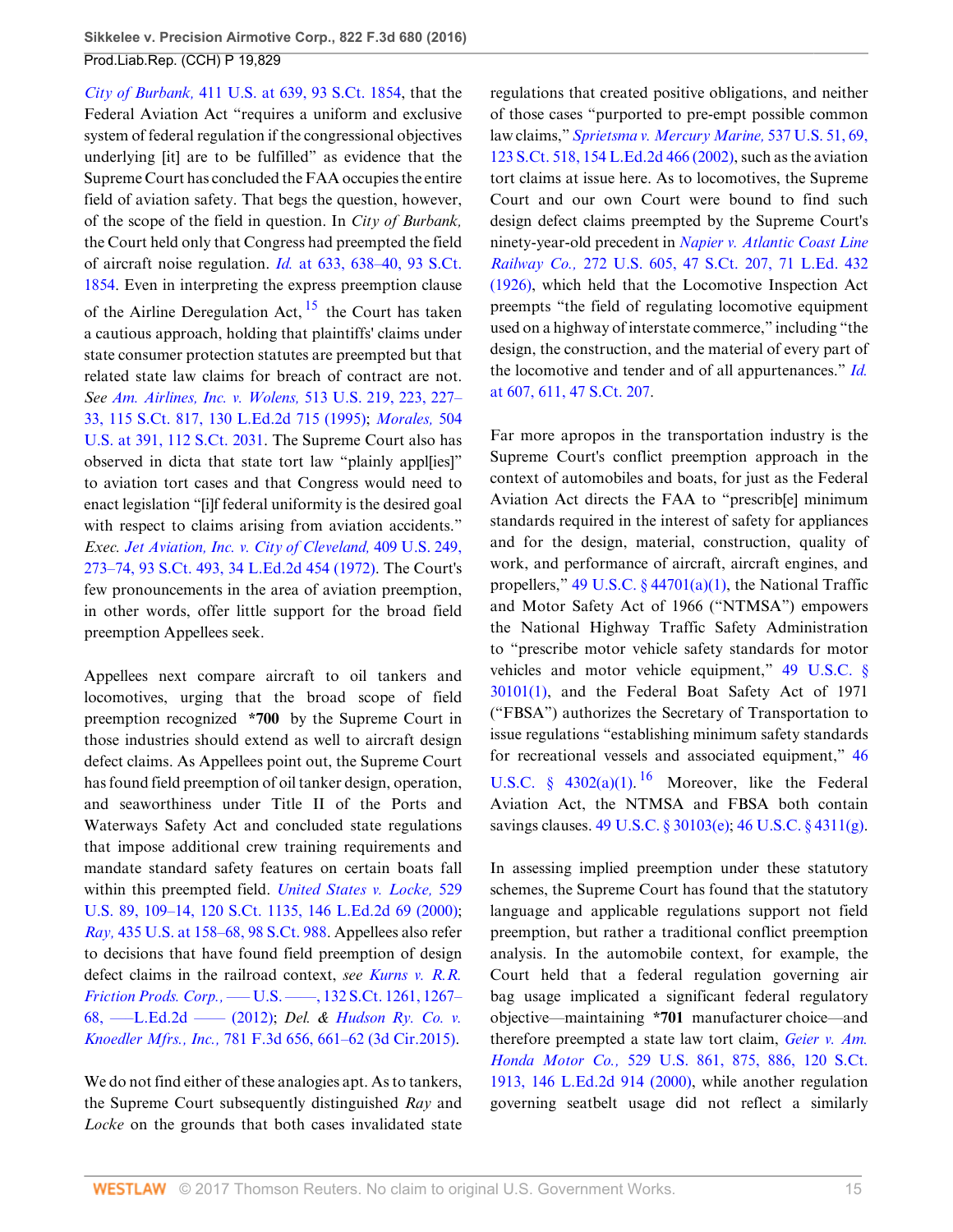significant federal objective and thus did not preempt state law claims, *Williamson,* [562 U.S. at 336, 131 S.Ct. 1131.](http://www.westlaw.com/Link/Document/FullText?findType=Y&serNum=2024648878&pubNum=0000708&originatingDoc=I3ec47967064211e6b4bafa136b480ad2&refType=RP&originationContext=document&vr=3.0&rs=cblt1.0&transitionType=DocumentItem&contextData=(sc.Search))

Similarly, in *Sprietsma,* the Court held that the Federal Boat Safety Act did not preempt the field of "state common law relating to boat manufacture," but nonetheless applied a conflict preemption analysis to determine whether petitioner's tort law claims were preempted by the Federal Boat Safety Act ("FBSA") or the Coast Guard's decision not to promulgate a regulation requiring propeller guards on motorboats. [537 U.S. at 60–](http://www.westlaw.com/Link/Document/FullText?findType=Y&serNum=2002754784&pubNum=0000708&originatingDoc=I3ec47967064211e6b4bafa136b480ad2&refType=RP&originationContext=document&vr=3.0&rs=cblt1.0&transitionType=DocumentItem&contextData=(sc.Search)) [70, 123 S.Ct. 518](http://www.westlaw.com/Link/Document/FullText?findType=Y&serNum=2002754784&pubNum=0000708&originatingDoc=I3ec47967064211e6b4bafa136b480ad2&refType=RP&originationContext=document&vr=3.0&rs=cblt1.0&transitionType=DocumentItem&contextData=(sc.Search)). The Court held that the Coast Guard's decision not to regulate did not preclude "a tort verdict premised on a jury's finding that some type of propeller guard should have been installed on this particular kind of boat equipped with respondent's particular type of motor" because the Coast Guard's decision "does not convey an 'authoritative' message of a federal policy against propeller guards." *Id.* [at 67, 123 S.Ct. 518](http://www.westlaw.com/Link/Document/FullText?findType=Y&serNum=2002754784&pubNum=0000708&originatingDoc=I3ec47967064211e6b4bafa136b480ad2&refType=RP&originationContext=document&vr=3.0&rs=cblt1.0&transitionType=DocumentItem&contextData=(sc.Search)). [17](#page-21-3)

In sum, the Supreme Court's preemption cases in the transportation context support that aircraft design and manufacture claims are not field preempted, but remain subject to principles of conflict preemption.

### **2. Type Certification As Support for Field Preemption**

Appellees also assert that because type certificates represent the FAA's determination that a design meets federal safety standards, allowing juries to impose tort liability notwithstanding the presence of a type certificate would infringe upon the field of aviation safety as defined in *Abdullah* and would fatally undermine uniformity in the federal regulatory regime. Appellees' Br. 44–45 (quoting *City of Burbank,* [411 U.S. at 639, 93 S.Ct.](http://www.westlaw.com/Link/Document/FullText?findType=Y&serNum=1973126394&pubNum=0000708&originatingDoc=I3ec47967064211e6b4bafa136b480ad2&refType=RP&originationContext=document&vr=3.0&rs=cblt1.0&transitionType=DocumentItem&contextData=(sc.Search)) [1854](http://www.westlaw.com/Link/Document/FullText?findType=Y&serNum=1973126394&pubNum=0000708&originatingDoc=I3ec47967064211e6b4bafa136b480ad2&refType=RP&originationContext=document&vr=3.0&rs=cblt1.0&transitionType=DocumentItem&contextData=(sc.Search))). In support of this argument, Appellees rely on *Riegel v. Medtronic, Inc.,* [552 U.S. 312, 128 S.Ct. 999,](http://www.westlaw.com/Link/Document/FullText?findType=Y&serNum=2015291136&pubNum=0000708&originatingDoc=I3ec47967064211e6b4bafa136b480ad2&refType=RP&originationContext=document&vr=3.0&rs=cblt1.0&transitionType=DocumentItem&contextData=(sc.Search)) [169 L.Ed.2d 892 \(2008\)](http://www.westlaw.com/Link/Document/FullText?findType=Y&serNum=2015291136&pubNum=0000708&originatingDoc=I3ec47967064211e6b4bafa136b480ad2&refType=RP&originationContext=document&vr=3.0&rs=cblt1.0&transitionType=DocumentItem&contextData=(sc.Search)), in which state tort claims were deemed preempted by an express preemption clause where the plaintiff challenged the safety of a medical device that had received preapproval from the Food and Drug Administration. *Id.* [at 330, 128 S.Ct. 999.](http://www.westlaw.com/Link/Document/FullText?findType=Y&serNum=2015291136&pubNum=0000708&originatingDoc=I3ec47967064211e6b4bafa136b480ad2&refType=RP&originationContext=document&vr=3.0&rs=cblt1.0&transitionType=DocumentItem&contextData=(sc.Search)) Although there is no express preemption clause here, Appellees posit that the FAA's type certification process should be accorded a similar field preemptive effect.

The FAA, on the other hand, argues that type certification is relevant only to an analysis under "ordinary conflict <span id="page-15-1"></span>preemption principles." [18](#page-21-4) FAA Ltr. Br. 2. **\*702** Thus, according to the FAA, "[i]t is ... only where compliance with both the type certificate and the claims made in the state tort suit 'is a physical impossibility[ ]'; or where the claim 'stands as an obstacle to the accomplishment and execution of the full purposes and objectives of Congress,' that the type certificate will serve to preempt a state tort suit." *Id.* at 10 (first quoting *[Fla. Lime & Avocado Growers,](http://www.westlaw.com/Link/Document/FullText?findType=Y&serNum=1963125355&pubNum=0000780&originatingDoc=I3ec47967064211e6b4bafa136b480ad2&refType=RP&fi=co_pp_sp_780_142&originationContext=document&vr=3.0&rs=cblt1.0&transitionType=DocumentItem&contextData=(sc.Search)#co_pp_sp_780_142) Inc.,* [373 U.S. at 142–43;](http://www.westlaw.com/Link/Document/FullText?findType=Y&serNum=1963125355&pubNum=0000780&originatingDoc=I3ec47967064211e6b4bafa136b480ad2&refType=RP&fi=co_pp_sp_780_142&originationContext=document&vr=3.0&rs=cblt1.0&transitionType=DocumentItem&contextData=(sc.Search)#co_pp_sp_780_142) then quoting *Geier,* [529 U.S. at](http://www.westlaw.com/Link/Document/FullText?findType=Y&serNum=2000358257&pubNum=0000708&originatingDoc=I3ec47967064211e6b4bafa136b480ad2&refType=RP&originationContext=document&vr=3.0&rs=cblt1.0&transitionType=DocumentItem&contextData=(sc.Search)) [873, 120 S.Ct. 1913](http://www.westlaw.com/Link/Document/FullText?findType=Y&serNum=2000358257&pubNum=0000708&originatingDoc=I3ec47967064211e6b4bafa136b480ad2&refType=RP&originationContext=document&vr=3.0&rs=cblt1.0&transitionType=DocumentItem&contextData=(sc.Search))). This, the FAA contends, strikes the right balance in the interests of federalism because:

<span id="page-15-0"></span>to the extent that a plaintiff challenges an aspect of an aircraft's design that was expressly approved by the FAA as shown on the type certificate, accompanying operating limitations, underlying type certificate data sheet, or other form of FAA approval incorporated by reference into those materials, a plaintiff's state tort suit arguing for an alternative design would be preempted under conflict preemption principles .... because a manufacturer is bound to manufacture its aircraft or aircraft part in compliance with the type certificate.

*Id.* at 10–11. On the other hand, "to the extent that the FAA has not made an affirmative determination with respect to the challenged design aspect, and the agency has left that design aspect to the manufacturer's discretion, the claim would not be preempted." *Id.* at 11. [19](#page-21-5)

<span id="page-15-2"></span>We have no need here to demarcate the boundaries of those tort suits that will be preempted as a result of a conflict between state law and a given type certificate, nor which FAA documents incorporated by reference in a type certificate might give rise to such a conflict. While the parties responded to the FAA's submission by arguing for the first time in supplemental submissions whether the alleged design defect at issue in this case is a design aspect that was expressly incorporated into the type certificate for the Textron Lycoming O–320– D<sub>2</sub>C engine and what significance that might have for conflict preemption, we will leave those issues for the District Court to consider on remand. *See, e.g., [Miller](http://www.westlaw.com/Link/Document/FullText?findType=Y&serNum=2021560347&pubNum=0000506&originatingDoc=I3ec47967064211e6b4bafa136b480ad2&refType=RP&fi=co_pp_sp_506_148&originationContext=document&vr=3.0&rs=cblt1.0&transitionType=DocumentItem&contextData=(sc.Search)#co_pp_sp_506_148) v. Mitchell,* [598 F.3d 139, 148 \(3d Cir.2010\)](http://www.westlaw.com/Link/Document/FullText?findType=Y&serNum=2021560347&pubNum=0000506&originatingDoc=I3ec47967064211e6b4bafa136b480ad2&refType=RP&fi=co_pp_sp_506_148&originationContext=document&vr=3.0&rs=cblt1.0&transitionType=DocumentItem&contextData=(sc.Search)#co_pp_sp_506_148) (remanding consideration of an issue discussed in supplemental briefing on appeal but not addressed by the district court in the first instance). For today, we hold only that, consistent with the FAA's view, type certification does not itself establish or satisfy the relevant standard of care for tort actions, nor does it evince congressional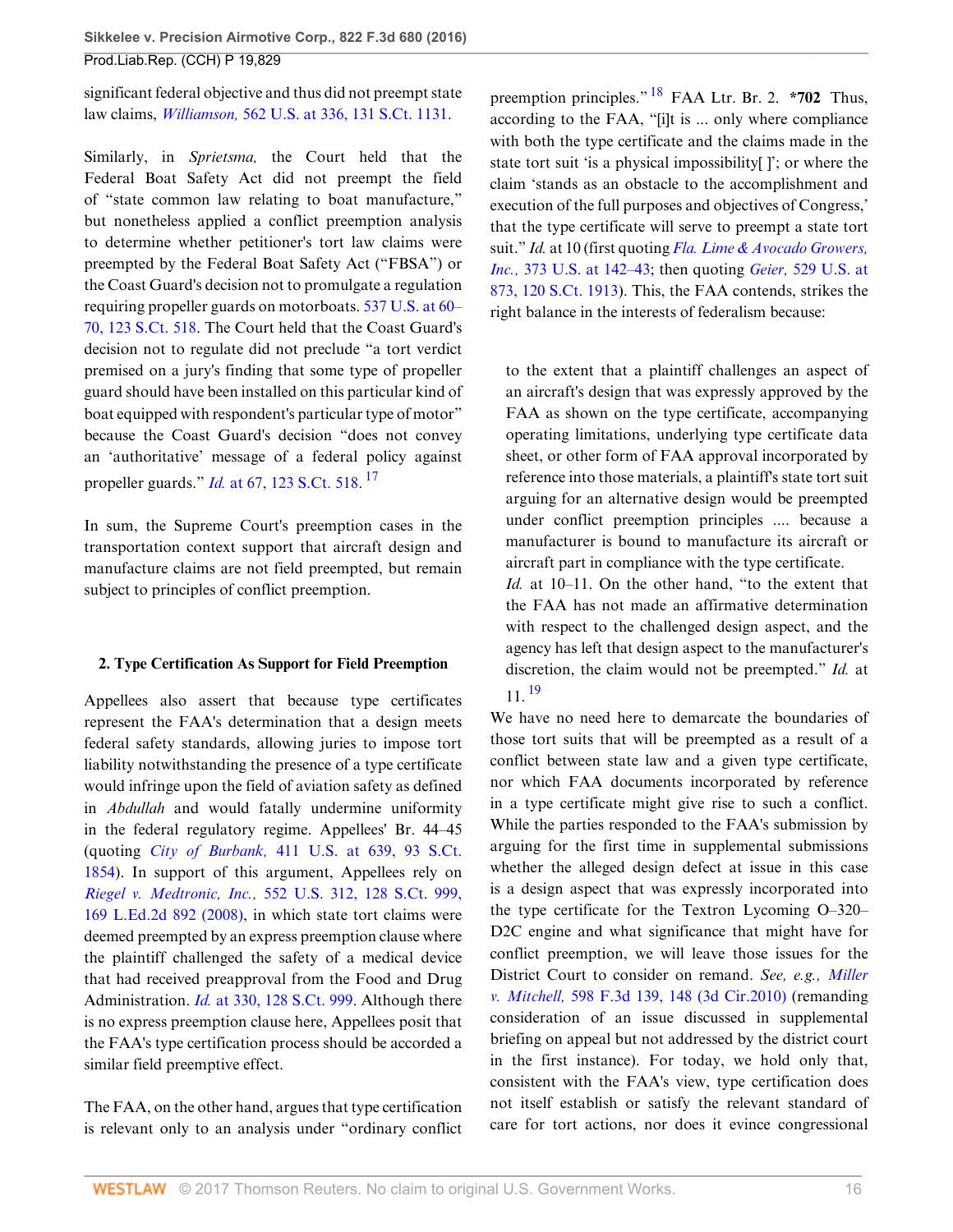intent to preempt the field of products liability; rather, because the type certification process results in the FAA's preapproval of particular specifications from which a manufacturer may not normally deviate without violating federal law, the type certificate bears on ordinary conflict preemption principles. *See Wyeth,* [555 U.S. at 576–77,](http://www.westlaw.com/Link/Document/FullText?findType=Y&serNum=2018265400&pubNum=0000708&originatingDoc=I3ec47967064211e6b4bafa136b480ad2&refType=RP&originationContext=document&vr=3.0&rs=cblt1.0&transitionType=DocumentItem&contextData=(sc.Search)) [129 S.Ct. 1187](http://www.westlaw.com/Link/Document/FullText?findType=Y&serNum=2018265400&pubNum=0000708&originatingDoc=I3ec47967064211e6b4bafa136b480ad2&refType=RP&originationContext=document&vr=3.0&rs=cblt1.0&transitionType=DocumentItem&contextData=(sc.Search)) (according "some weight" to an agency's "unique understanding" of "state law's impact on [a] federal scheme" insofar as its views are "thorough[ ], consisten [t], and persuasive[ ]"); *accord Farina,* [625 F.3d](http://www.westlaw.com/Link/Document/FullText?findType=Y&serNum=2023448865&pubNum=0000506&originatingDoc=I3ec47967064211e6b4bafa136b480ad2&refType=RP&fi=co_pp_sp_506_126&originationContext=document&vr=3.0&rs=cblt1.0&transitionType=DocumentItem&contextData=(sc.Search)#co_pp_sp_506_126) [at 126–27.](http://www.westlaw.com/Link/Document/FullText?findType=Y&serNum=2023448865&pubNum=0000506&originatingDoc=I3ec47967064211e6b4bafa136b480ad2&refType=RP&fi=co_pp_sp_506_126&originationContext=document&vr=3.0&rs=cblt1.0&transitionType=DocumentItem&contextData=(sc.Search)#co_pp_sp_506_126)

<span id="page-16-0"></span>**[\[19](#page-2-6)]** Indeed, when confronting an analogous preapproval scheme for pharmaceutical labeling, the Supreme Court has held **\*703** that, where manufacturers are unable to simultaneously comply with both federal and state requirements, state law design defect claims are conflict preempted, not field preempted. *See [Mut. Pharm. Co.](http://www.westlaw.com/Link/Document/FullText?findType=Y&serNum=2030847318&pubNum=0000708&originatingDoc=I3ec47967064211e6b4bafa136b480ad2&refType=RP&fi=co_pp_sp_708_2473&originationContext=document&vr=3.0&rs=cblt1.0&transitionType=DocumentItem&contextData=(sc.Search)#co_pp_sp_708_2473) v. Bartlett,* [––– U.S. ––––, 133 S.Ct. 2466, 2473, 186](http://www.westlaw.com/Link/Document/FullText?findType=Y&serNum=2030847318&pubNum=0000708&originatingDoc=I3ec47967064211e6b4bafa136b480ad2&refType=RP&fi=co_pp_sp_708_2473&originationContext=document&vr=3.0&rs=cblt1.0&transitionType=DocumentItem&contextData=(sc.Search)#co_pp_sp_708_2473) [L.Ed.2d 607 \(2013\);](http://www.westlaw.com/Link/Document/FullText?findType=Y&serNum=2030847318&pubNum=0000708&originatingDoc=I3ec47967064211e6b4bafa136b480ad2&refType=RP&fi=co_pp_sp_708_2473&originationContext=document&vr=3.0&rs=cblt1.0&transitionType=DocumentItem&contextData=(sc.Search)#co_pp_sp_708_2473) *PLIVA,* [131 S.Ct. at 2577.](http://www.westlaw.com/Link/Document/FullText?findType=Y&serNum=2025536613&pubNum=0000708&originatingDoc=I3ec47967064211e6b4bafa136b480ad2&refType=RP&fi=co_pp_sp_708_2577&originationContext=document&vr=3.0&rs=cblt1.0&transitionType=DocumentItem&contextData=(sc.Search)#co_pp_sp_708_2577) Before a new drug may legally be distributed in the United States, both its contents and its labeling must be preapproved by the FDA. 21 U.S.C.  $\S$   $355(a)$ ,  $(b)(1)(F)$ . In a series of recent preemption cases, the Court has distinguished between brand-name drugs and their generic equivalents, determining that at least some state law tort claims may be brought against brand-name drug companies because such companies have the ability to make some *unilateral* changes to their labels without additional regulatory preapproval, *Wyeth,* [555 U.S. at 572–73, 581, 129 S.Ct.](http://www.westlaw.com/Link/Document/FullText?findType=Y&serNum=2018265400&pubNum=0000708&originatingDoc=I3ec47967064211e6b4bafa136b480ad2&refType=RP&originationContext=document&vr=3.0&rs=cblt1.0&transitionType=DocumentItem&contextData=(sc.Search)) [1187](http://www.westlaw.com/Link/Document/FullText?findType=Y&serNum=2018265400&pubNum=0000708&originatingDoc=I3ec47967064211e6b4bafa136b480ad2&refType=RP&originationContext=document&vr=3.0&rs=cblt1.0&transitionType=DocumentItem&contextData=(sc.Search)), but such claims against generic drug manufacturers cannot survive a conflict preemption analysis because the generic manufacturers are bound by federal law to directly mimic their brand-name counterparts, *[Bartlett,](http://www.westlaw.com/Link/Document/FullText?findType=Y&serNum=2030847318&pubNum=0000708&originatingDoc=I3ec47967064211e6b4bafa136b480ad2&refType=RP&fi=co_pp_sp_708_2473&originationContext=document&vr=3.0&rs=cblt1.0&transitionType=DocumentItem&contextData=(sc.Search)#co_pp_sp_708_2473)* [133 S.Ct. at 2473, 2480](http://www.westlaw.com/Link/Document/FullText?findType=Y&serNum=2030847318&pubNum=0000708&originatingDoc=I3ec47967064211e6b4bafa136b480ad2&refType=RP&fi=co_pp_sp_708_2473&originationContext=document&vr=3.0&rs=cblt1.0&transitionType=DocumentItem&contextData=(sc.Search)#co_pp_sp_708_2473); *PLIVA,* [131 S.Ct. at 2577–](http://www.westlaw.com/Link/Document/FullText?findType=Y&serNum=2025536613&pubNum=0000708&originatingDoc=I3ec47967064211e6b4bafa136b480ad2&refType=RP&fi=co_pp_sp_708_2577&originationContext=document&vr=3.0&rs=cblt1.0&transitionType=DocumentItem&contextData=(sc.Search)#co_pp_sp_708_2577)  $81.$  $81.$  <sup>[20](#page-21-6)</sup> Ultimately, where a party cannot "independently do under federal law what state law requires of it," the state law is conflict preempted. *PLIVA,* [131 S.Ct. at 2579](http://www.westlaw.com/Link/Document/FullText?findType=Y&serNum=2025536613&pubNum=0000708&originatingDoc=I3ec47967064211e6b4bafa136b480ad2&refType=RP&fi=co_pp_sp_708_2579&originationContext=document&vr=3.0&rs=cblt1.0&transitionType=DocumentItem&contextData=(sc.Search)#co_pp_sp_708_2579).

<span id="page-16-2"></span><span id="page-16-1"></span>The same considerations apply to the case before us. The FAA's preapproval process for specifications embodied or incorporated into a type certificate, which precludes a manufacturer from making at least "major changes" [21](#page-22-0) to a design aspect **\*704** without further preapproval, means a manufacturer may well find it impossible to simultaneously comply with both a type certificate's specifications and a separate—and perhaps more stringent—state tort duty. Thus, there may be cases where a manufacturer's compliance with both the type certificate and a state law standard of care "is a physical impossibility," *[Fla. Lime & Avocado Growers, Inc.,](http://www.westlaw.com/Link/Document/FullText?findType=Y&serNum=1963125355&pubNum=0000708&originatingDoc=I3ec47967064211e6b4bafa136b480ad2&refType=RP&originationContext=document&vr=3.0&rs=cblt1.0&transitionType=DocumentItem&contextData=(sc.Search))* 373 [U.S. at 142–43, 83 S.Ct. 1210,](http://www.westlaw.com/Link/Document/FullText?findType=Y&serNum=1963125355&pubNum=0000708&originatingDoc=I3ec47967064211e6b4bafa136b480ad2&refType=RP&originationContext=document&vr=3.0&rs=cblt1.0&transitionType=DocumentItem&contextData=(sc.Search)) or would pose an obstacle to Congress's purposes and objectives. In such cases, the state law claim would be conflict preempted. For, even if an alternative design aspect would improve safety, the mere "possibility" that the FAA would approve a hypothetical application for an alteration does not make it possible to comply with both federal and state requirements: As the Supreme Court observed in *PLIVA,* if that were enough, conflict preemption would be "all but meaningless." [131](http://www.westlaw.com/Link/Document/FullText?findType=Y&serNum=2025536613&pubNum=0000708&originatingDoc=I3ec47967064211e6b4bafa136b480ad2&refType=RP&fi=co_pp_sp_708_2579&originationContext=document&vr=3.0&rs=cblt1.0&transitionType=DocumentItem&contextData=(sc.Search)#co_pp_sp_708_2579) [S.Ct. at 2579.](http://www.westlaw.com/Link/Document/FullText?findType=Y&serNum=2025536613&pubNum=0000708&originatingDoc=I3ec47967064211e6b4bafa136b480ad2&refType=RP&fi=co_pp_sp_708_2579&originationContext=document&vr=3.0&rs=cblt1.0&transitionType=DocumentItem&contextData=(sc.Search)#co_pp_sp_708_2579)

As for Appellees' reliance on *Riegel,* we agree that the FAA's type certification process resembles the " 'rigorous' " preapproval process for certain medical devices under the Federal Food, Drug, and Cosmetic Act (FDCA), Pub.L. No. 75–717, 52 Stat. 1040 (1939) (amended 1976). *Riegel,* [552 U.S. at 317, 128 S.Ct. 999](http://www.westlaw.com/Link/Document/FullText?findType=Y&serNum=2015291136&pubNum=0000708&originatingDoc=I3ec47967064211e6b4bafa136b480ad2&refType=RP&originationContext=document&vr=3.0&rs=cblt1.0&transitionType=DocumentItem&contextData=(sc.Search)) (quoting *[Lohr,](http://www.westlaw.com/Link/Document/FullText?findType=Y&serNum=1996141769&pubNum=0000708&originatingDoc=I3ec47967064211e6b4bafa136b480ad2&refType=RP&originationContext=document&vr=3.0&rs=cblt1.0&transitionType=DocumentItem&contextData=(sc.Search))* 518 [U.S. at 477, 116 S.Ct. 2240\)](http://www.westlaw.com/Link/Document/FullText?findType=Y&serNum=1996141769&pubNum=0000708&originatingDoc=I3ec47967064211e6b4bafa136b480ad2&refType=RP&originationContext=document&vr=3.0&rs=cblt1.0&transitionType=DocumentItem&contextData=(sc.Search)). Not unlike type certification, this approval process involves copious submissions and exhaustive review, and the FDA grants approval only if a device is deemed both safe and effective. *Id.* [at 317–19,](http://www.westlaw.com/Link/Document/FullText?findType=Y&serNum=2015291136&pubNum=0000708&originatingDoc=I3ec47967064211e6b4bafa136b480ad2&refType=RP&originationContext=document&vr=3.0&rs=cblt1.0&transitionType=DocumentItem&contextData=(sc.Search)) [128 S.Ct. 999](http://www.westlaw.com/Link/Document/FullText?findType=Y&serNum=2015291136&pubNum=0000708&originatingDoc=I3ec47967064211e6b4bafa136b480ad2&refType=RP&originationContext=document&vr=3.0&rs=cblt1.0&transitionType=DocumentItem&contextData=(sc.Search)). In addition, just as aircraft manufacturers may not make major changes to or deviate from their type certificates without the FAA's sign-off, certain medical device manufacturers may not deviate from a federally sanctioned design without first obtaining supplemental approval from the FDA. *See* [21 U.S.C. § 360e\(d\)\(6\)\(A\)\(i\)](http://www.westlaw.com/Link/Document/FullText?findType=L&pubNum=1000546&cite=21USCAS360E&originatingDoc=I3ec47967064211e6b4bafa136b480ad2&refType=RB&originationContext=document&vr=3.0&rs=cblt1.0&transitionType=DocumentItem&contextData=(sc.Search)#co_pp_0201000005ae5); *Riegel,* [552 U.S. at 319, 128 S.Ct. 999.](http://www.westlaw.com/Link/Document/FullText?findType=Y&serNum=2015291136&pubNum=0000708&originatingDoc=I3ec47967064211e6b4bafa136b480ad2&refType=RP&originationContext=document&vr=3.0&rs=cblt1.0&transitionType=DocumentItem&contextData=(sc.Search)) However, unlike the Federal Aviation Act, the statute governing medical devices includes an express preemption clause that forbids states from imposing "requirements" that are "different from, or in addition to" federal requirements placed on medical devices. [21 U.S.C. § 360k\(a\)\(1\)](http://www.westlaw.com/Link/Document/FullText?findType=L&pubNum=1000546&cite=21USCAS360K&originatingDoc=I3ec47967064211e6b4bafa136b480ad2&refType=RB&originationContext=document&vr=3.0&rs=cblt1.0&transitionType=DocumentItem&contextData=(sc.Search)#co_pp_7b9b000044381); *[Riegel,](http://www.westlaw.com/Link/Document/FullText?findType=Y&serNum=2015291136&pubNum=0000708&originatingDoc=I3ec47967064211e6b4bafa136b480ad2&refType=RP&originationContext=document&vr=3.0&rs=cblt1.0&transitionType=DocumentItem&contextData=(sc.Search))* 552 [U.S. at 316, 128 S.Ct. 999](http://www.westlaw.com/Link/Document/FullText?findType=Y&serNum=2015291136&pubNum=0000708&originatingDoc=I3ec47967064211e6b4bafa136b480ad2&refType=RP&originationContext=document&vr=3.0&rs=cblt1.0&transitionType=DocumentItem&contextData=(sc.Search)). Because the Supreme Court's preemption analysis in *Riegel* hinged on its interpretation of this express preemption clause, the case provides no support for the general proposition that states may not regulate devices governed by a federal statutory scheme.

Moreover, in an important respect, *Riegel* cuts against a finding of field preemption in this case, particularly when read in conjunction with the Court's prior medical device decision in *Lohr.* Together these cases reflect a narrow, rather than sweeping, approach to analyzing the preemptive contours of a federal premarket approval scheme. In *Lohr*, finding that the "overarching concern" of the federal statutory and regulatory scheme was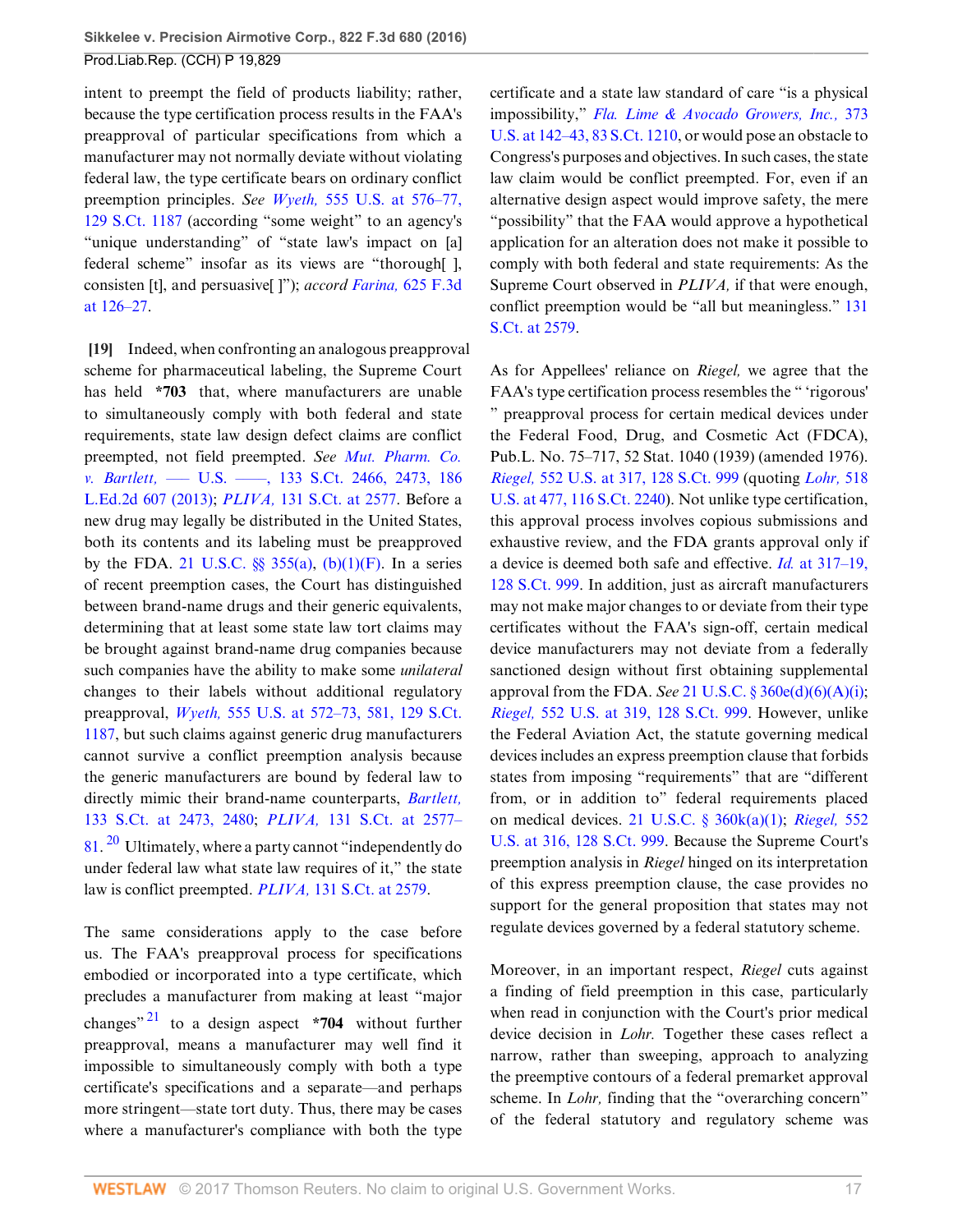ensuring "that pre-emption occur only where a particular state requirement threatens to interfere with a specific federal interest," the Court preserved state common law requirements "equal to, or substantially identical to, requirements imposed under federal law." [518 U.S. at](http://www.westlaw.com/Link/Document/FullText?findType=Y&serNum=1996141769&pubNum=0000708&originatingDoc=I3ec47967064211e6b4bafa136b480ad2&refType=RP&originationContext=document&vr=3.0&rs=cblt1.0&transitionType=DocumentItem&contextData=(sc.Search)) [497, 500–01, 116 S.Ct. 2240](http://www.westlaw.com/Link/Document/FullText?findType=Y&serNum=1996141769&pubNum=0000708&originatingDoc=I3ec47967064211e6b4bafa136b480ad2&refType=RP&originationContext=document&vr=3.0&rs=cblt1.0&transitionType=DocumentItem&contextData=(sc.Search)) (internal quotation marks omitted). Subsequently, in *Riegel,* although the Court held that state design defect claims were preempted where they imposed additional safety requirements on medical device manufacturers in violation of the express preemption clause, the Court left *Lohr* intact and took care to note that state duties that " 'parallel,' rather than add to, federal requirements" are not preempted by the statute. [552 U.S. at 330, 128 S.Ct. 999.](http://www.westlaw.com/Link/Document/FullText?findType=Y&serNum=2015291136&pubNum=0000708&originatingDoc=I3ec47967064211e6b4bafa136b480ad2&refType=RP&originationContext=document&vr=3.0&rs=cblt1.0&transitionType=DocumentItem&contextData=(sc.Search)) Here, confronted with a similarly exhaustive preapproval process governing aircraft manufacture and design and no express preemption clause, we see no justification for going further than the Supreme **\*705** Court elected to go in *Riegel* or *Lohr* by deeming categorically preempted even those state requirements that may be consistent with the federal regulatory scheme as embodied in the FAA's type certificates. We thus read *Riegel* not to bestow field preemptive effect on type certificates, but rather to counsel in favor of narrowly construing the effect of federal regulations on state law—much like the conflict preemption analysis undertaken in *Bartlett* and *PLIVA.*

### **3. Aviation Preemption Precedent in the Courts of Appeals**

With a dearth of support for the proposition that the field of aircraft design and manufacture is preempted, Appellees attempt to muster support from select language in the opinions of other Courts of Appeals. Their efforts are unavailing.

Appellees observe that various Courts of Appeals have described the entire field of aviation safety as preempted, but, on inspection, even those courts have carefully circumscribed the scope of those rulings. The Second, Ninth, and Tenth Circuits all assess the scope of the field of aviation safety by examining the pervasiveness of the regulations in a particular area rather than simply determining whether the area implicated by the lawsuit concerns an aspect of air safety. *See [Gilstrap v.](http://www.westlaw.com/Link/Document/FullText?findType=Y&serNum=2030091236&pubNum=0000506&originatingDoc=I3ec47967064211e6b4bafa136b480ad2&refType=RP&fi=co_pp_sp_506_1006&originationContext=document&vr=3.0&rs=cblt1.0&transitionType=DocumentItem&contextData=(sc.Search)#co_pp_sp_506_1006) United Air Lines, Inc.,* [709 F.3d 995, 1006 \(9th Cir.2013\)](http://www.westlaw.com/Link/Document/FullText?findType=Y&serNum=2030091236&pubNum=0000506&originatingDoc=I3ec47967064211e6b4bafa136b480ad2&refType=RP&fi=co_pp_sp_506_1006&originationContext=document&vr=3.0&rs=cblt1.0&transitionType=DocumentItem&contextData=(sc.Search)#co_pp_sp_506_1006) (inquiring as to "whether the particular area of aviation commerce and safety implicated by the lawsuit is governed by pervasive federal regulations" (quoting *[Martin,](http://www.westlaw.com/Link/Document/FullText?findType=Y&serNum=2018104653&pubNum=0000506&originatingDoc=I3ec47967064211e6b4bafa136b480ad2&refType=RP&fi=co_pp_sp_506_811&originationContext=document&vr=3.0&rs=cblt1.0&transitionType=DocumentItem&contextData=(sc.Search)#co_pp_sp_506_811)* 555

[F.3d at 811](http://www.westlaw.com/Link/Document/FullText?findType=Y&serNum=2018104653&pubNum=0000506&originatingDoc=I3ec47967064211e6b4bafa136b480ad2&refType=RP&fi=co_pp_sp_506_811&originationContext=document&vr=3.0&rs=cblt1.0&transitionType=DocumentItem&contextData=(sc.Search)#co_pp_sp_506_811)) (alteration and internal quotation marks omitted)); *[Goodspeed Airport L.L.C. v. E. Haddam Inland](http://www.westlaw.com/Link/Document/FullText?findType=Y&serNum=2024561001&pubNum=0000506&originatingDoc=I3ec47967064211e6b4bafa136b480ad2&refType=RP&fi=co_pp_sp_506_210&originationContext=document&vr=3.0&rs=cblt1.0&transitionType=DocumentItem&contextData=(sc.Search)#co_pp_sp_506_210) [Wetlands & Watercourses Comm'n,](http://www.westlaw.com/Link/Document/FullText?findType=Y&serNum=2024561001&pubNum=0000506&originatingDoc=I3ec47967064211e6b4bafa136b480ad2&refType=RP&fi=co_pp_sp_506_210&originationContext=document&vr=3.0&rs=cblt1.0&transitionType=DocumentItem&contextData=(sc.Search)#co_pp_sp_506_210)* 634 F.3d 206, 210–11 [\(2d Cir.2011\)](http://www.westlaw.com/Link/Document/FullText?findType=Y&serNum=2024561001&pubNum=0000506&originatingDoc=I3ec47967064211e6b4bafa136b480ad2&refType=RP&fi=co_pp_sp_506_210&originationContext=document&vr=3.0&rs=cblt1.0&transitionType=DocumentItem&contextData=(sc.Search)#co_pp_sp_506_210) ( "[C]oncluding that Congress intended to occupy the field of air safety does not end our task.... [T]he inquiry is twofold; we must determine not only Congressional intent to preempt, but also the scope of that preemption. 'The key question is thus at what point the state regulation sufficiently interferes with federal regulation that it should be deemed pre-empted[.]' " (second alteration in original) (quoting *[Gade v. Nat'l](http://www.westlaw.com/Link/Document/FullText?findType=Y&serNum=1992110097&pubNum=0000708&originatingDoc=I3ec47967064211e6b4bafa136b480ad2&refType=RP&originationContext=document&vr=3.0&rs=cblt1.0&transitionType=DocumentItem&contextData=(sc.Search)) Solid Wastes Mgmt. Ass'n,* [505 U.S. 88, 107, 112 S.Ct.](http://www.westlaw.com/Link/Document/FullText?findType=Y&serNum=1992110097&pubNum=0000708&originatingDoc=I3ec47967064211e6b4bafa136b480ad2&refType=RP&originationContext=document&vr=3.0&rs=cblt1.0&transitionType=DocumentItem&contextData=(sc.Search)) [2374, 120 L.Ed.2d 73 \(1992\)\)](http://www.westlaw.com/Link/Document/FullText?findType=Y&serNum=1992110097&pubNum=0000708&originatingDoc=I3ec47967064211e6b4bafa136b480ad2&refType=RP&originationContext=document&vr=3.0&rs=cblt1.0&transitionType=DocumentItem&contextData=(sc.Search))); *[U.S. Airways, Inc. v.](http://www.westlaw.com/Link/Document/FullText?findType=Y&serNum=2023939877&pubNum=0000506&originatingDoc=I3ec47967064211e6b4bafa136b480ad2&refType=RP&fi=co_pp_sp_506_1329&originationContext=document&vr=3.0&rs=cblt1.0&transitionType=DocumentItem&contextData=(sc.Search)#co_pp_sp_506_1329) O'Donnell,* [627 F.3d 1318, 1329 \(10th Cir.2010\)](http://www.westlaw.com/Link/Document/FullText?findType=Y&serNum=2023939877&pubNum=0000506&originatingDoc=I3ec47967064211e6b4bafa136b480ad2&refType=RP&fi=co_pp_sp_506_1329&originationContext=document&vr=3.0&rs=cblt1.0&transitionType=DocumentItem&contextData=(sc.Search)#co_pp_sp_506_1329) ("Based on the pervasive federal regulations concerning flight attendant and crew member training and the aviation safety concerns involved when regulating an airline's alcoholic beverage service, we conclude that NMLCA's application to an airline implicates the field of airline safety that Congress intended federal law to regulate exclusively.").  $^{22}$  $^{22}$  $^{22}$ 

<span id="page-17-0"></span>**\*706** In any event, to date, the Courts of Appeals have held that aviation products liability claims are not preempted, although they have taken a variety of different approaches to reach that result. *See Martin,* [555 F.3d at](http://www.westlaw.com/Link/Document/FullText?findType=Y&serNum=2018104653&pubNum=0000506&originatingDoc=I3ec47967064211e6b4bafa136b480ad2&refType=RP&fi=co_pp_sp_506_812&originationContext=document&vr=3.0&rs=cblt1.0&transitionType=DocumentItem&contextData=(sc.Search)#co_pp_sp_506_812) [812](http://www.westlaw.com/Link/Document/FullText?findType=Y&serNum=2018104653&pubNum=0000506&originatingDoc=I3ec47967064211e6b4bafa136b480ad2&refType=RP&fi=co_pp_sp_506_812&originationContext=document&vr=3.0&rs=cblt1.0&transitionType=DocumentItem&contextData=(sc.Search)#co_pp_sp_506_812); *[Greene v. B.F. Goodrich Avionics Sys., Inc.,](http://www.westlaw.com/Link/Document/FullText?findType=Y&serNum=2006717418&pubNum=0000506&originatingDoc=I3ec47967064211e6b4bafa136b480ad2&refType=RP&fi=co_pp_sp_506_788&originationContext=document&vr=3.0&rs=cblt1.0&transitionType=DocumentItem&contextData=(sc.Search)#co_pp_sp_506_788)* 409 F.3d [784, 788–89, 794–95 \(6th Cir.2005\)](http://www.westlaw.com/Link/Document/FullText?findType=Y&serNum=2006717418&pubNum=0000506&originatingDoc=I3ec47967064211e6b4bafa136b480ad2&refType=RP&fi=co_pp_sp_506_788&originationContext=document&vr=3.0&rs=cblt1.0&transitionType=DocumentItem&contextData=(sc.Search)#co_pp_sp_506_788); *[Pub. Health Trust,](http://www.westlaw.com/Link/Document/FullText?findType=Y&serNum=1993104649&pubNum=0000350&originatingDoc=I3ec47967064211e6b4bafa136b480ad2&refType=RP&fi=co_pp_sp_350_294&originationContext=document&vr=3.0&rs=cblt1.0&transitionType=DocumentItem&contextData=(sc.Search)#co_pp_sp_350_294)* [992 F.2d at 294–95;](http://www.westlaw.com/Link/Document/FullText?findType=Y&serNum=1993104649&pubNum=0000350&originatingDoc=I3ec47967064211e6b4bafa136b480ad2&refType=RP&fi=co_pp_sp_350_294&originationContext=document&vr=3.0&rs=cblt1.0&transitionType=DocumentItem&contextData=(sc.Search)#co_pp_sp_350_294) *Cleveland,* [985 F.2d at 1442–47.](http://www.westlaw.com/Link/Document/FullText?findType=Y&serNum=1993050954&pubNum=0000350&originatingDoc=I3ec47967064211e6b4bafa136b480ad2&refType=RP&fi=co_pp_sp_350_1442&originationContext=document&vr=3.0&rs=cblt1.0&transitionType=DocumentItem&contextData=(sc.Search)#co_pp_sp_350_1442) The Ninth Circuit has held that the entire field of aviation safety is preempted, *[Montalvo v. Spirit Airlines,](http://www.westlaw.com/Link/Document/FullText?findType=Y&serNum=2013967137&pubNum=0000506&originatingDoc=I3ec47967064211e6b4bafa136b480ad2&refType=RP&fi=co_pp_sp_506_468&originationContext=document&vr=3.0&rs=cblt1.0&transitionType=DocumentItem&contextData=(sc.Search)#co_pp_sp_506_468)* 508 F.3d [464, 468–69 \(9th Cir.2007\)](http://www.westlaw.com/Link/Document/FullText?findType=Y&serNum=2013967137&pubNum=0000506&originatingDoc=I3ec47967064211e6b4bafa136b480ad2&refType=RP&fi=co_pp_sp_506_468&originationContext=document&vr=3.0&rs=cblt1.0&transitionType=DocumentItem&contextData=(sc.Search)#co_pp_sp_506_468), but that products liability claims are not within that preempted field, drawing a line between areas of law where the FAA *has* issued "pervasive regulations"—such as passenger warnings, *id.* (concluding that state law negligence claims for failure to warn passengers of medical risks accompanying long flights are preempted), and pilot qualifications, *[Ventress v. Japan](http://www.westlaw.com/Link/Document/FullText?findType=Y&serNum=2032982844&pubNum=0000506&originatingDoc=I3ec47967064211e6b4bafa136b480ad2&refType=RP&fi=co_pp_sp_506_721&originationContext=document&vr=3.0&rs=cblt1.0&transitionType=DocumentItem&contextData=(sc.Search)#co_pp_sp_506_721) Airlines,* [747 F.3d 716, 721–23 \(9th Cir.\)](http://www.westlaw.com/Link/Document/FullText?findType=Y&serNum=2032982844&pubNum=0000506&originatingDoc=I3ec47967064211e6b4bafa136b480ad2&refType=RP&fi=co_pp_sp_506_721&originationContext=document&vr=3.0&rs=cblt1.0&transitionType=DocumentItem&contextData=(sc.Search)#co_pp_sp_506_721), *cert. denied,* –[–– U.S. ––––, 135 S.Ct. 164, 190 L.Ed.2d 118 \(2014\)](http://www.westlaw.com/Link/Document/FullText?findType=Y&serNum=2033682667&pubNum=0000708&originatingDoc=I3ec47967064211e6b4bafa136b480ad2&refType=RP&originationContext=document&vr=3.0&rs=cblt1.0&transitionType=DocumentItem&contextData=(sc.Search)) (holding state law claims implicating pilot qualifications and medical standards fall within the preempted field of aviation safety because "unlike aircraft stairs, [they] are pervasively regulated")—and other areas where the FAA has not—such as products liability claims for allegedly defective airstairs, *Martin,* [555 F.3d at 808–11](http://www.westlaw.com/Link/Document/FullText?findType=Y&serNum=2018104653&pubNum=0000506&originatingDoc=I3ec47967064211e6b4bafa136b480ad2&refType=RP&fi=co_pp_sp_506_808&originationContext=document&vr=3.0&rs=cblt1.0&transitionType=DocumentItem&contextData=(sc.Search)#co_pp_sp_506_808).

The Tenth and Eleventh Circuits, in addressing products liability claims, have held that not only are those claims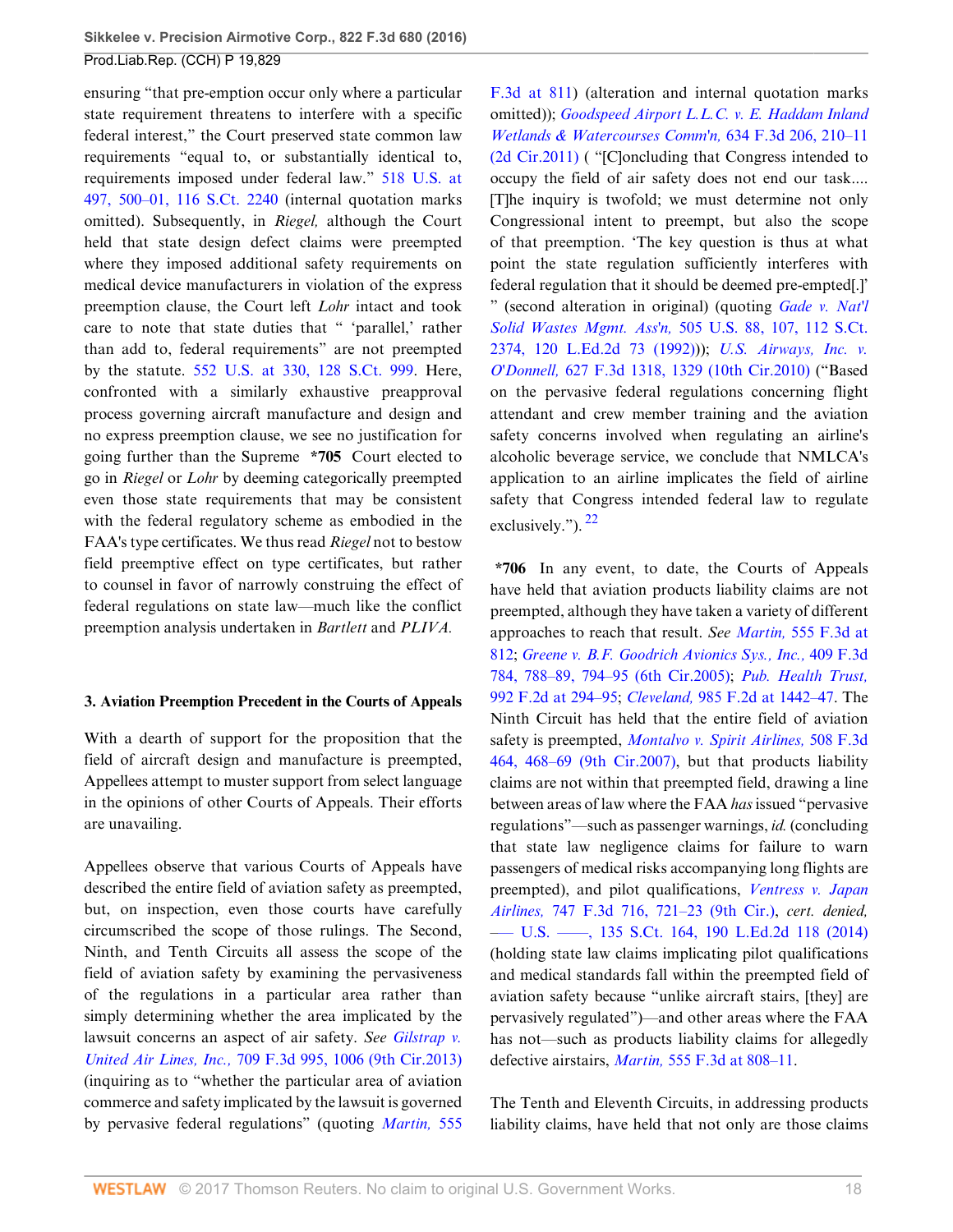governed by state law, but also that the entire field of aviation safety is not preempted. *See [Pub. Health Trust,](http://www.westlaw.com/Link/Document/FullText?findType=Y&serNum=1993104649&pubNum=0000350&originatingDoc=I3ec47967064211e6b4bafa136b480ad2&refType=RP&fi=co_pp_sp_350_295&originationContext=document&vr=3.0&rs=cblt1.0&transitionType=DocumentItem&contextData=(sc.Search)#co_pp_sp_350_295)* [992 F.2d at 295](http://www.westlaw.com/Link/Document/FullText?findType=Y&serNum=1993104649&pubNum=0000350&originatingDoc=I3ec47967064211e6b4bafa136b480ad2&refType=RP&fi=co_pp_sp_350_295&originationContext=document&vr=3.0&rs=cblt1.0&transitionType=DocumentItem&contextData=(sc.Search)#co_pp_sp_350_295); *Cleveland,* [985 F.2d at 1447.](http://www.westlaw.com/Link/Document/FullText?findType=Y&serNum=1993050954&pubNum=0000350&originatingDoc=I3ec47967064211e6b4bafa136b480ad2&refType=RP&fi=co_pp_sp_350_1447&originationContext=document&vr=3.0&rs=cblt1.0&transitionType=DocumentItem&contextData=(sc.Search)#co_pp_sp_350_1447) While the basis for their broader holdings is now in doubt,  $2^3$ both of those Circuits still hold that aviation products liability claims are governed by state law. The Sixth Circuit's approach is most difficult to decipher: In a single opinion, it relied on *Abdullah* for the proposition that "federal law establishes the standards of care in the field of aviation safety and thus preempts the field from state regulation" yet also applied Kentucky tort law to a design defect products liability claim involving a navigational instrument. *Greene,* [409 F.3d at 788–89, 794–95.](http://www.westlaw.com/Link/Document/FullText?findType=Y&serNum=2006717418&pubNum=0000506&originatingDoc=I3ec47967064211e6b4bafa136b480ad2&refType=RP&fi=co_pp_sp_506_788&originationContext=document&vr=3.0&rs=cblt1.0&transitionType=DocumentItem&contextData=(sc.Search)#co_pp_sp_506_788) The most logical reading of *Greene* is that it holds products liability claims not to be preempted, as any other interpretation would render futile its extensive analysis of the design defect claim under state law. *See Martin,* [555 F.3d at](http://www.westlaw.com/Link/Document/FullText?findType=Y&serNum=2018104653&pubNum=0000506&originatingDoc=I3ec47967064211e6b4bafa136b480ad2&refType=RP&fi=co_pp_sp_506_811&originationContext=document&vr=3.0&rs=cblt1.0&transitionType=DocumentItem&contextData=(sc.Search)#co_pp_sp_506_811) [811](http://www.westlaw.com/Link/Document/FullText?findType=Y&serNum=2018104653&pubNum=0000506&originatingDoc=I3ec47967064211e6b4bafa136b480ad2&refType=RP&fi=co_pp_sp_506_811&originationContext=document&vr=3.0&rs=cblt1.0&transitionType=DocumentItem&contextData=(sc.Search)#co_pp_sp_506_811); *McWilliams v. S.E., Inc.,* [581 F.Supp.2d 885, 888–92](http://www.westlaw.com/Link/Document/FullText?findType=Y&serNum=2016890603&pubNum=0004637&originatingDoc=I3ec47967064211e6b4bafa136b480ad2&refType=RP&fi=co_pp_sp_4637_888&originationContext=document&vr=3.0&rs=cblt1.0&transitionType=DocumentItem&contextData=(sc.Search)#co_pp_sp_4637_888) [\(N.D.Ohio 2008\)](http://www.westlaw.com/Link/Document/FullText?findType=Y&serNum=2016890603&pubNum=0004637&originatingDoc=I3ec47967064211e6b4bafa136b480ad2&refType=RP&fi=co_pp_sp_4637_888&originationContext=document&vr=3.0&rs=cblt1.0&transitionType=DocumentItem&contextData=(sc.Search)#co_pp_sp_4637_888).

**\*707** Even those Courts of Appeals that have not directly addressed the issue have adopted approaches to aviation preemption that suggest they would reach a similar result. The Seventh Circuit has clearly indicated its understanding that state law applies to aviation products liability claims. *See Bennett,* [484 F.3d at 908–09](http://www.westlaw.com/Link/Document/FullText?findType=Y&serNum=2012108150&pubNum=0000506&originatingDoc=I3ec47967064211e6b4bafa136b480ad2&refType=RP&fi=co_pp_sp_506_908&originationContext=document&vr=3.0&rs=cblt1.0&transitionType=DocumentItem&contextData=(sc.Search)#co_pp_sp_506_908) ("Defendants' early theory that federal law occupies the field of aviation safety and thus 'completely preempts' all state law has been abandoned.... Illinois tort law supplies the claim for relief. On that much all parties agree. For decades aviation suits have been litigated in state court when the parties were not of diverse citizenship."). And the Fifth Circuit has found field preemption only of the narrower field of passenger safety warnings, *[Witty v.](http://www.westlaw.com/Link/Document/FullText?findType=Y&serNum=2004317063&pubNum=0000506&originatingDoc=I3ec47967064211e6b4bafa136b480ad2&refType=RP&fi=co_pp_sp_506_385&originationContext=document&vr=3.0&rs=cblt1.0&transitionType=DocumentItem&contextData=(sc.Search)#co_pp_sp_506_385) Delta Air Lines, Inc.,* [366 F.3d 380, 385 \(5th Cir.2004\)](http://www.westlaw.com/Link/Document/FullText?findType=Y&serNum=2004317063&pubNum=0000506&originatingDoc=I3ec47967064211e6b4bafa136b480ad2&refType=RP&fi=co_pp_sp_506_385&originationContext=document&vr=3.0&rs=cblt1.0&transitionType=DocumentItem&contextData=(sc.Search)#co_pp_sp_506_385), and otherwise has applied state law to aviation products liability claims, *e.g., McLennan,* [245 F.3d at 425–26](http://www.westlaw.com/Link/Document/FullText?findType=Y&serNum=2001224510&pubNum=0000506&originatingDoc=I3ec47967064211e6b4bafa136b480ad2&refType=RP&fi=co_pp_sp_506_425&originationContext=document&vr=3.0&rs=cblt1.0&transitionType=DocumentItem&contextData=(sc.Search)#co_pp_sp_506_425).

In sum, no federal appellate court has held an aviation products liability claim to be subject to a federal standard of care or otherwise field preempted, and Appellees have been unable to identify a single decision from any court, other than the District Court here, that has held the mere issuance of a type certificate conclusively establishes a defendant's compliance with the relevant standard of care.

### **E. The Parties' Policy Arguments**

<span id="page-18-0"></span>In addition to their legal arguments, the parties present various policy arguments in support of their respective positions. While we are not unsympathetic to those arguments, they carry no sway in face of clear evidence of congressional intent and the guidance we draw from the Supreme Court's preemption jurisprudence. Nonetheless, for the sake of completeness, we address those arguments briefly here.

First, in support of field preemption and a federal standard of care, Appellees and their amici warn that allowing state tort law to govern design defect claims will open up aviation manufacturers to tremendous potential liability and the unpredictability of non-uniform standards applied by juries throughout the states. *See, e.g.,* Br. of Amicus Curiae Gen. Aviation Mfrs. Ass'n 18–24. Even if we accepted the premise that members of the aviation manufacturing industry would suffer more harm from exposure to tort liability than any other manufacturer that sells its products in all fifty states, this policy argument could not lead us to find field preemption without the requisite congressional intent. And as even the FAA acknowledges, "[a]lthough allowing a defendant to be held liable for a design defect in an engine that has received a type certificate from the FAA is in some tension with Congress's interest in national uniformity in safety standards with oversight by a single federal agency, Congress struck a balance between protecting these interests in uniformity and permitting States to compensate accident victims." FAA Ltr. Br. 12.

Nor are we moved by Appellees' predictions of the dire consequences to aircraft and component manufacturers of permitting products liability claims to proceed under state tort law, for our holding does not effect a sea change. On the contrary, it simply maintains the status quo that has existed since the inception of the aviation industry, preserving state tort remedies for people injured or killed in plane crashes caused by manufacturing and design defects. That status quo leaves intact the traditional deterrence mechanism of a state standard of care, with attendant remedies for its breach. Thus, while perhaps contrary to certain policies identified by Appellees and their amici, our holding furthers an overriding public policy and one we conclude is consistent with the Federal Aviation Act, FAA regulations, GARA, and decisions of the Supreme Court and our **\*708** sister Circuits: promoting aviation safety. *See* [49 U.S.C. §§ 40101\(a\)\(1\)-](http://www.westlaw.com/Link/Document/FullText?findType=L&pubNum=1000546&cite=49USCAS40101&originatingDoc=I3ec47967064211e6b4bafa136b480ad2&refType=RB&originationContext=document&vr=3.0&rs=cblt1.0&transitionType=DocumentItem&contextData=(sc.Search)#co_pp_7b9b000044381) [\(3\),](http://www.westlaw.com/Link/Document/FullText?findType=L&pubNum=1000546&cite=49USCAS40101&originatingDoc=I3ec47967064211e6b4bafa136b480ad2&refType=RB&originationContext=document&vr=3.0&rs=cblt1.0&transitionType=DocumentItem&contextData=(sc.Search)#co_pp_7b9b000044381) [44701\(a\).](http://www.westlaw.com/Link/Document/FullText?findType=L&pubNum=1000546&cite=49USCAS44701&originatingDoc=I3ec47967064211e6b4bafa136b480ad2&refType=RB&originationContext=document&vr=3.0&rs=cblt1.0&transitionType=DocumentItem&contextData=(sc.Search)#co_pp_8b3b0000958a4)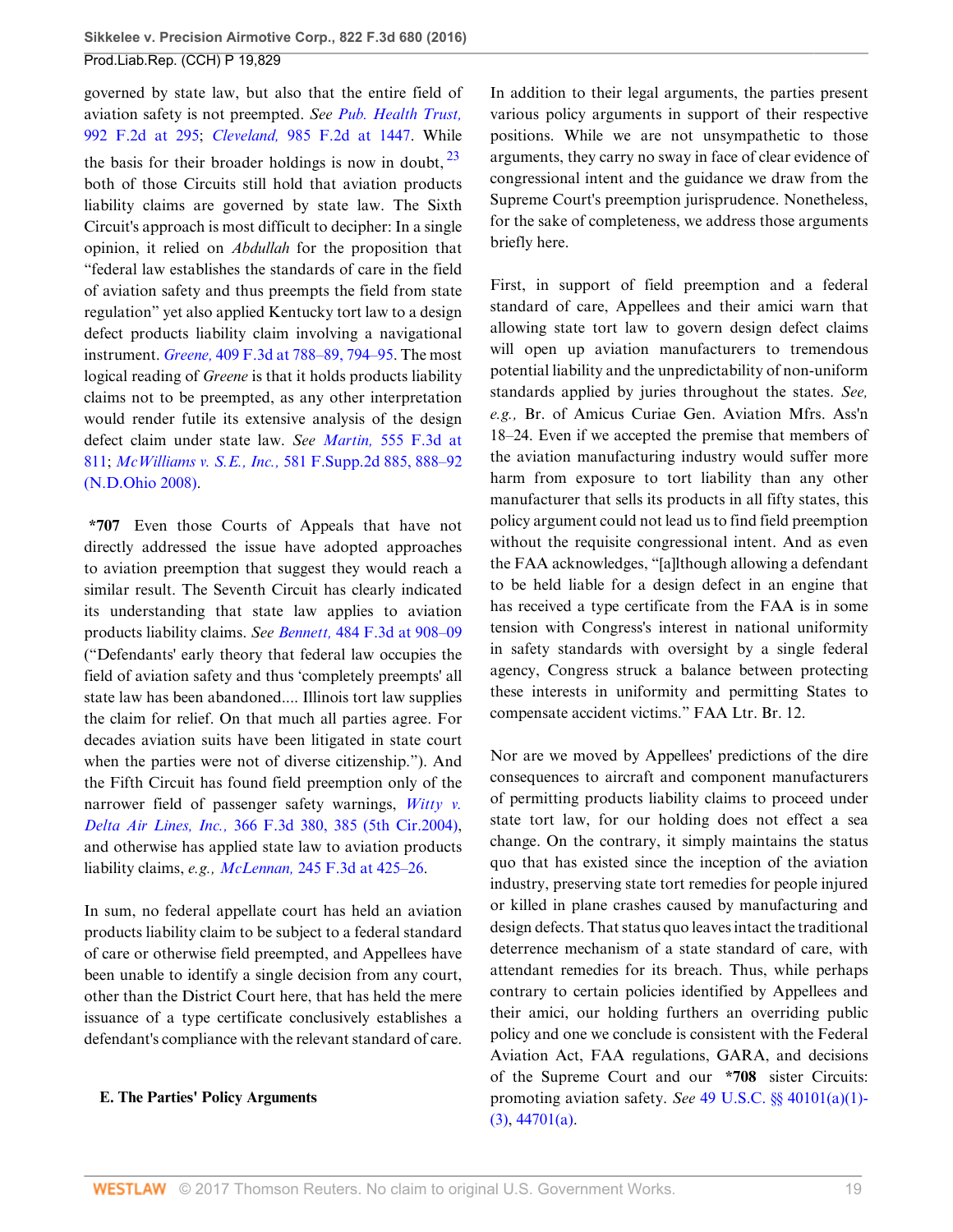On the other side of this debate, in arguing that type certificates should have no significance for conflict preemption, much less field preemption, Appellant contends that FAA preapproval of particular specifications provides no assurance of safety because the FAA delegates ninety percent of its certification activities to private individuals and organizations, known as designees, which can include the manufacturers themselves. U.S. Gov't Accountability Office, GAO– 05–40, *Aviation Safety: FAA Needs to Strengthen the Management of Its Designee Programs* 3 (2004); *see also Junhong v. Boeing Co.,* [792 F.3d 805, 808 \(7th](http://www.westlaw.com/Link/Document/FullText?findType=Y&serNum=2036640778&pubNum=0000506&originatingDoc=I3ec47967064211e6b4bafa136b480ad2&refType=RP&fi=co_pp_sp_506_808&originationContext=document&vr=3.0&rs=cblt1.0&transitionType=DocumentItem&contextData=(sc.Search)#co_pp_sp_506_808) [Cir.2015\)](http://www.westlaw.com/Link/Document/FullText?findType=Y&serNum=2036640778&pubNum=0000506&originatingDoc=I3ec47967064211e6b4bafa136b480ad2&refType=RP&fi=co_pp_sp_506_808&originationContext=document&vr=3.0&rs=cblt1.0&transitionType=DocumentItem&contextData=(sc.Search)#co_pp_sp_506_808) ("Instead of sending a cadre of inspectors to check whether every aircraft design meets every particular of every federal rule and policy, the FAA allows [manufacturers] to do some of the checking [themselves]."). We too have recognized that designees receive inconsistent monitoring and oversight from the FAA, and many have some association with the applicant, so that in essence "[s]ome manufacturers are able to grant themselves a type certificate." *[Robinson v. Hartzell](http://www.westlaw.com/Link/Document/FullText?findType=Y&serNum=2009498658&pubNum=0000506&originatingDoc=I3ec47967064211e6b4bafa136b480ad2&refType=RP&fi=co_pp_sp_506_166&originationContext=document&vr=3.0&rs=cblt1.0&transitionType=DocumentItem&contextData=(sc.Search)#co_pp_sp_506_166) Propeller, Inc.,* [454 F.3d 163, 166 \(3d Cir.2006\);](http://www.westlaw.com/Link/Document/FullText?findType=Y&serNum=2009498658&pubNum=0000506&originatingDoc=I3ec47967064211e6b4bafa136b480ad2&refType=RP&fi=co_pp_sp_506_166&originationContext=document&vr=3.0&rs=cblt1.0&transitionType=DocumentItem&contextData=(sc.Search)#co_pp_sp_506_166) *see also Varig Airlines,* [467 U.S. at 818 n. 14, 104 S.Ct.](http://www.westlaw.com/Link/Document/FullText?findType=Y&serNum=1984129788&pubNum=0000708&originatingDoc=I3ec47967064211e6b4bafa136b480ad2&refType=RP&originationContext=document&vr=3.0&rs=cblt1.0&transitionType=DocumentItem&contextData=(sc.Search)) [2755](http://www.westlaw.com/Link/Document/FullText?findType=Y&serNum=1984129788&pubNum=0000708&originatingDoc=I3ec47967064211e6b4bafa136b480ad2&refType=RP&originationContext=document&vr=3.0&rs=cblt1.0&transitionType=DocumentItem&contextData=(sc.Search)) (expressing concern that the staff of the FAA "performs only a cursory review of the substance of the overwhelming volume of documents submitted for its approval" (alteration, internal quotation marks, and citation omitted)). Even the FAA acknowledges that, "[i]n light of its limited resources," the agency designates outside organizations to perform some of the FAA's work in preparing a type certificate. FAA Ltr. Br. 14. From these alleged "flaws" in the review process, Appellant argues that the agency preapproval of specifications in the type certificate amounts to an unreliable selfpolicing regime that should play no role in even conflict preemption.

This very same argument, however, was raised in *Bartlett* and failed to carry the day. While the dissenters decried that granting "manufacturers of products that require preapproval ... *de facto* immunity from design-defect liability" would force the public "to rely exclusively on imperfect federal agencies with limited resources," *Bartlett,* [133 S.Ct. at 2495](http://www.westlaw.com/Link/Document/FullText?findType=Y&serNum=2030847318&pubNum=0000708&originatingDoc=I3ec47967064211e6b4bafa136b480ad2&refType=RP&fi=co_pp_sp_708_2495&originationContext=document&vr=3.0&rs=cblt1.0&transitionType=DocumentItem&contextData=(sc.Search)#co_pp_sp_708_2495) (Sotomayor, J., dissenting), the majority held that because generic drug manufacturers

are required to directly mirror the preapproved labels of their brand-name counterparts and are thus "prohibited from making any unilateral changes" to their labels, state law design defect claims were foreclosed by "a straightforward application of pre-emption law," *id.* [at](http://www.westlaw.com/Link/Document/FullText?findType=Y&serNum=2030847318&pubNum=0000708&originatingDoc=I3ec47967064211e6b4bafa136b480ad2&refType=RP&fi=co_pp_sp_708_2471&originationContext=document&vr=3.0&rs=cblt1.0&transitionType=DocumentItem&contextData=(sc.Search)#co_pp_sp_708_2471) [2471, 2480.](http://www.westlaw.com/Link/Document/FullText?findType=Y&serNum=2030847318&pubNum=0000708&originatingDoc=I3ec47967064211e6b4bafa136b480ad2&refType=RP&fi=co_pp_sp_708_2471&originationContext=document&vr=3.0&rs=cblt1.0&transitionType=DocumentItem&contextData=(sc.Search)#co_pp_sp_708_2471) Although the resource limitations and extent of outsourcing of parts of the review process highlight the need for the FAA's vigilant oversight, the FAA still makes the ultimate decision to approve the particular design specifications sought in a type certificate. [49 U.S.C.](http://www.westlaw.com/Link/Document/FullText?findType=L&pubNum=1000546&cite=49USCAS44704&originatingDoc=I3ec47967064211e6b4bafa136b480ad2&refType=RB&originationContext=document&vr=3.0&rs=cblt1.0&transitionType=DocumentItem&contextData=(sc.Search)#co_pp_8b3b0000958a4) [§ 44704\(a\)](http://www.westlaw.com/Link/Document/FullText?findType=L&pubNum=1000546&cite=49USCAS44704&originatingDoc=I3ec47967064211e6b4bafa136b480ad2&refType=RB&originationContext=document&vr=3.0&rs=cblt1.0&transitionType=DocumentItem&contextData=(sc.Search)#co_pp_8b3b0000958a4); [14 C.F.R. § 21.21](http://www.westlaw.com/Link/Document/FullText?findType=L&pubNum=1000547&cite=14CFRS21.21&originatingDoc=I3ec47967064211e6b4bafa136b480ad2&refType=LQ&originationContext=document&vr=3.0&rs=cblt1.0&transitionType=DocumentItem&contextData=(sc.Search)). Thus, the reasoning of the *Bartlett* [majority, 133 S.Ct. at 2473, 2480](http://www.westlaw.com/Link/Document/FullText?findType=Y&serNum=2030847318&pubNum=0000708&originatingDoc=I3ec47967064211e6b4bafa136b480ad2&refType=RP&fi=co_pp_sp_708_2473&originationContext=document&vr=3.0&rs=cblt1.0&transitionType=DocumentItem&contextData=(sc.Search)#co_pp_sp_708_2473), and the consideration we must give to the FAA's views under separation of powers principles, *see Wyeth,* [555 U.S. at](http://www.westlaw.com/Link/Document/FullText?findType=Y&serNum=2018265400&pubNum=0000708&originatingDoc=I3ec47967064211e6b4bafa136b480ad2&refType=RP&originationContext=document&vr=3.0&rs=cblt1.0&transitionType=DocumentItem&contextData=(sc.Search)) [576–77, 129 S.Ct. 1187,](http://www.westlaw.com/Link/Document/FullText?findType=Y&serNum=2018265400&pubNum=0000708&originatingDoc=I3ec47967064211e6b4bafa136b480ad2&refType=RP&originationContext=document&vr=3.0&rs=cblt1.0&transitionType=DocumentItem&contextData=(sc.Search)) lead us to conclude that the FAA's preapproval process for aircraft component part designs must be accorded due weight under a conflict preemption analysis.

In sum, the parties' policy arguments notwithstanding, the case law of the Supreme Court and our sister Circuits confirm our conclusion: We are dealing with an area at the heart of state police powers, and we have no indication of congressional intent to preempt the entire field of aviation design and manufacture. We therefore decline the invitation to create a circuit split and to broaden the scope of **\*709** *Abdullah's* field preemption to design defects when the statute, the regulations, and relevant precedent militate against it.

### **IV.** *Conclusion*

We conclude that the District Court erred in granting summary judgment on Sikkelee's design defect claims on the basis of field preemption. The field of aviation safety we identified as preempted in *Abdullah* does not include product manufacture and design, which continues to be governed by state tort law, subject to traditional conflict preemption principles. Accordingly, we will vacate and remand for further proceedings consistent with this opinion. [24](#page-22-3)

#### <span id="page-19-0"></span>**All Citations**

822 F.3d 680, Prod.Liab.Rep. (CCH) P 19,829

## Footnotes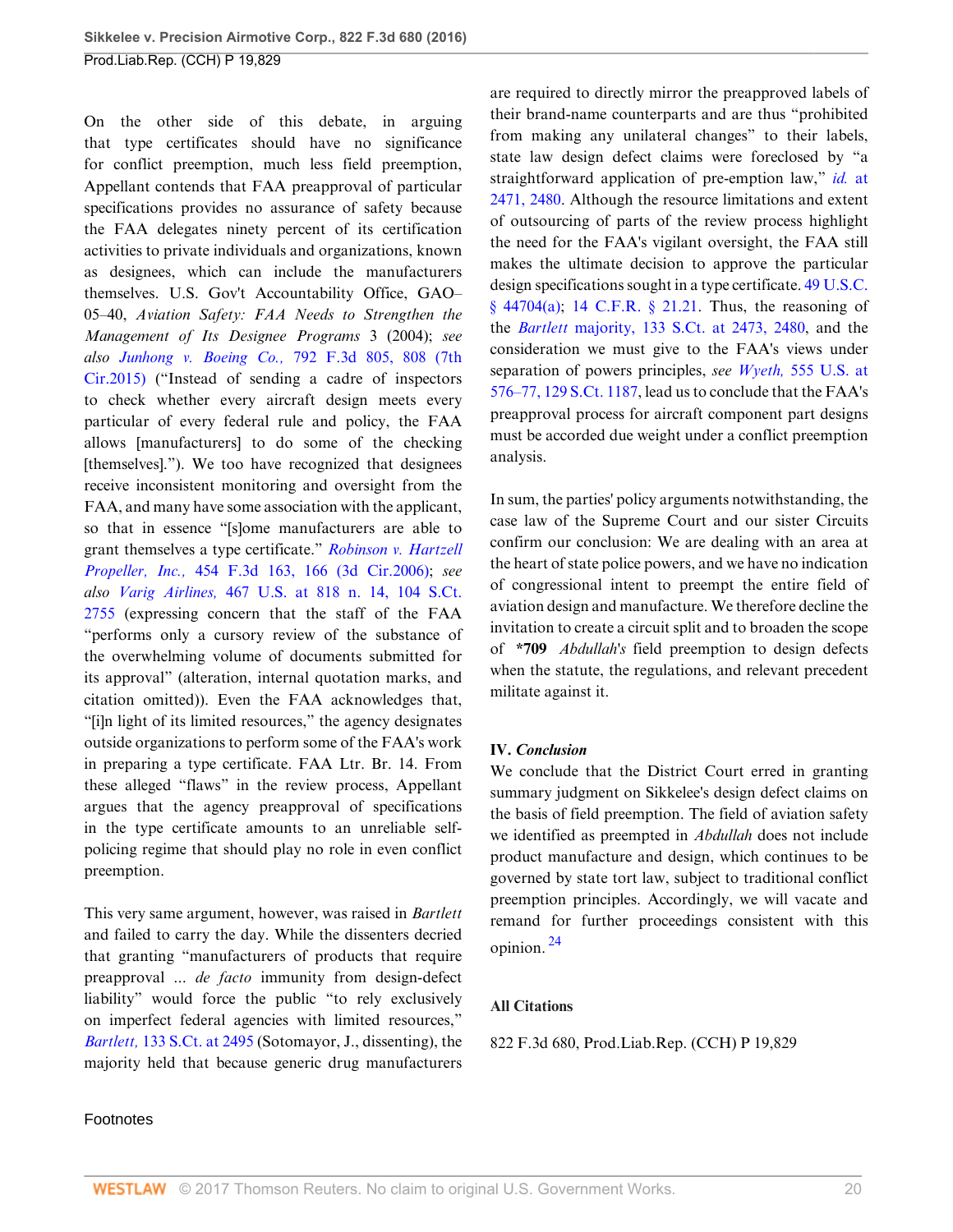- <span id="page-20-0"></span>[1](#page-4-0) The only difference between these portions of the two Acts is that the Federal Aviation Act replaced the word "Authority" referring to the Civil Aviation Authority created by the 1938 Act—with "Administrator," which refers to the appointed head of the Authority's successor organization, the Federal Aviation Administration. See also [H.R. Rep. 85–2360, at 16](http://www.westlaw.com/Link/Document/FullText?findType=Y&serNum=0100972534&pubNum=0100014&originatingDoc=I3ec47967064211e6b4bafa136b480ad2&refType=TV&originationContext=document&vr=3.0&rs=cblt1.0&transitionType=DocumentItem&contextData=(sc.Search)) (1958) (reflecting that, except for certain enumerated changes, "TITLE VI. SAFETY REGULATION OF CIVIL AERONAUTICS [of the Federal Aviation Act] ... is a reenactment of existing law without substantial change").
- <span id="page-20-1"></span>[2](#page-5-7) As summarized by the District Court, Sikkelee specifically alleged that Lycoming had violated, at least, the following regulations: Civil Air Regulations (CARs) §§ 13.100, 13.101, 13.104, 13.110 (1964); [14 C.F.R. §§ 21.2,](http://www.westlaw.com/Link/Document/FullText?findType=L&pubNum=1000547&cite=14CFRS21.2&originatingDoc=I3ec47967064211e6b4bafa136b480ad2&refType=LQ&originationContext=document&vr=3.0&rs=cblt1.0&transitionType=DocumentItem&contextData=(sc.Search)) [21.3](http://www.westlaw.com/Link/Document/FullText?findType=L&pubNum=1000547&cite=14CFRS21.3&originatingDoc=I3ec47967064211e6b4bafa136b480ad2&refType=LQ&originationContext=document&vr=3.0&rs=cblt1.0&transitionType=DocumentItem&contextData=(sc.Search)), 21.14, [21.21,](http://www.westlaw.com/Link/Document/FullText?findType=L&pubNum=1000547&cite=14CFRS21.21&originatingDoc=I3ec47967064211e6b4bafa136b480ad2&refType=LQ&originationContext=document&vr=3.0&rs=cblt1.0&transitionType=DocumentItem&contextData=(sc.Search)) [21.303,](http://www.westlaw.com/Link/Document/FullText?findType=L&pubNum=1000547&cite=14CFRS21.303&originatingDoc=I3ec47967064211e6b4bafa136b480ad2&refType=LQ&originationContext=document&vr=3.0&rs=cblt1.0&transitionType=DocumentItem&contextData=(sc.Search)) [33.4,](http://www.westlaw.com/Link/Document/FullText?findType=L&pubNum=1000547&cite=14CFRS33.4&originatingDoc=I3ec47967064211e6b4bafa136b480ad2&refType=LQ&originationContext=document&vr=3.0&rs=cblt1.0&transitionType=DocumentItem&contextData=(sc.Search)) [33.15,](http://www.westlaw.com/Link/Document/FullText?findType=L&pubNum=1000547&cite=14CFRS33.15&originatingDoc=I3ec47967064211e6b4bafa136b480ad2&refType=LQ&originationContext=document&vr=3.0&rs=cblt1.0&transitionType=DocumentItem&contextData=(sc.Search)) [33.19,](http://www.westlaw.com/Link/Document/FullText?findType=L&pubNum=1000547&cite=14CFRS33.19&originatingDoc=I3ec47967064211e6b4bafa136b480ad2&refType=LQ&originationContext=document&vr=3.0&rs=cblt1.0&transitionType=DocumentItem&contextData=(sc.Search)) [33.35](http://www.westlaw.com/Link/Document/FullText?findType=L&pubNum=1000547&cite=14CFRS33.35&originatingDoc=I3ec47967064211e6b4bafa136b480ad2&refType=LQ&originationContext=document&vr=3.0&rs=cblt1.0&transitionType=DocumentItem&contextData=(sc.Search)), [145.221\(a\) \(2004\)](http://www.westlaw.com/Link/Document/FullText?findType=L&pubNum=1000547&cite=14CFRS145.221&originatingDoc=I3ec47967064211e6b4bafa136b480ad2&refType=RB&originationContext=document&vr=3.0&rs=cblt1.0&transitionType=DocumentItem&contextData=(sc.Search)#co_pp_8b3b0000958a4). As described by the District Court, CARs were precursors to modern day Federal Aviation Regulations codified in Title 14 of the Code of Federal Regulations. Sikkelee, [45 F.Supp.3d](http://www.westlaw.com/Link/Document/FullText?findType=Y&serNum=2034316153&pubNum=0007903&originatingDoc=I3ec47967064211e6b4bafa136b480ad2&refType=RP&fi=co_pp_sp_7903_440&originationContext=document&vr=3.0&rs=cblt1.0&transitionType=DocumentItem&contextData=(sc.Search)#co_pp_sp_7903_440) [at 440 n. 9](http://www.westlaw.com/Link/Document/FullText?findType=Y&serNum=2034316153&pubNum=0007903&originatingDoc=I3ec47967064211e6b4bafa136b480ad2&refType=RP&fi=co_pp_sp_7903_440&originationContext=document&vr=3.0&rs=cblt1.0&transitionType=DocumentItem&contextData=(sc.Search)#co_pp_sp_7903_440) (citing a description of the history of aviation regulations found in 2 Kreindler, Aviation Accident Law § 9.01(1)- (2) (Matthew Bender)).
- <span id="page-20-2"></span>[3](#page-5-8) The case then took a detour to this Court to determine whether the Second or Third Restatement of Torts applied to products liability cases. In denying the petition for interlocutory appeal, we clearly indicated that the Third Restatement applied. Sikkelee v. Precision Airmotive Corp., [No. 12–8081, 2012 WL 5077571 \(3d Cir. Oct. 17, 2012\)](http://www.westlaw.com/Link/Document/FullText?findType=Y&serNum=2028920279&pubNum=0000999&originatingDoc=I3ec47967064211e6b4bafa136b480ad2&refType=RP&originationContext=document&vr=3.0&rs=cblt1.0&transitionType=DocumentItem&contextData=(sc.Search)). At that point, the case was reassigned from Judge John E. Jones III to Judge Matthew W. Brann.
- <span id="page-20-3"></span>[4](#page-5-9) Upon receiving a report that a product has malfunctioned or contains a defect, the FAA may issue a legally enforceable airworthiness directive that specifies "inspections you must carry out, conditions and limitations you must comply with, and any actions you must take to resolve an unsafe condition." [14 C.F.R. § 39.11](http://www.westlaw.com/Link/Document/FullText?findType=L&pubNum=1000547&cite=14CFRS39.11&originatingDoc=I3ec47967064211e6b4bafa136b480ad2&refType=LQ&originationContext=document&vr=3.0&rs=cblt1.0&transitionType=DocumentItem&contextData=(sc.Search)); see also [14 C.F.R. §§ 39.3](http://www.westlaw.com/Link/Document/FullText?findType=L&pubNum=1000547&cite=14CFRS39.3&originatingDoc=I3ec47967064211e6b4bafa136b480ad2&refType=LQ&originationContext=document&vr=3.0&rs=cblt1.0&transitionType=DocumentItem&contextData=(sc.Search)), [39.5](http://www.westlaw.com/Link/Document/FullText?findType=L&pubNum=1000547&cite=14CFRS39.5&originatingDoc=I3ec47967064211e6b4bafa136b480ad2&refType=LQ&originationContext=document&vr=3.0&rs=cblt1.0&transitionType=DocumentItem&contextData=(sc.Search)). Any further operation of an aircraft in contravention of an airworthiness directive is a violation of federal law. [14 C.F.R.](http://www.westlaw.com/Link/Document/FullText?findType=L&pubNum=1000547&cite=14CFRS39.7&originatingDoc=I3ec47967064211e6b4bafa136b480ad2&refType=LQ&originationContext=document&vr=3.0&rs=cblt1.0&transitionType=DocumentItem&contextData=(sc.Search)) [§§ 39.7](http://www.westlaw.com/Link/Document/FullText?findType=L&pubNum=1000547&cite=14CFRS39.7&originatingDoc=I3ec47967064211e6b4bafa136b480ad2&refType=LQ&originationContext=document&vr=3.0&rs=cblt1.0&transitionType=DocumentItem&contextData=(sc.Search)), [39.9.](http://www.westlaw.com/Link/Document/FullText?findType=L&pubNum=1000547&cite=14CFRS39.9&originatingDoc=I3ec47967064211e6b4bafa136b480ad2&refType=LQ&originationContext=document&vr=3.0&rs=cblt1.0&transitionType=DocumentItem&contextData=(sc.Search))
- <span id="page-20-4"></span>[5](#page-7-0) The full text of this regulation reads: "Aircraft operations for the purpose of air navigation. No person may operate an aircraft in a careless or reckless manner so as to endanger the life or property of another." [14 C.F.R. § 91.13\(a\)](http://www.westlaw.com/Link/Document/FullText?findType=L&pubNum=1000547&cite=14CFRS91.13&originatingDoc=I3ec47967064211e6b4bafa136b480ad2&refType=RB&originationContext=document&vr=3.0&rs=cblt1.0&transitionType=DocumentItem&contextData=(sc.Search)#co_pp_8b3b0000958a4).
- <span id="page-20-5"></span>[6](#page-7-1) Appellees point to our passing reference in Elassaad that the certification and airworthiness requirements for aircraft parts concern aspects of air safety. [613 F.3d at 128.](http://www.westlaw.com/Link/Document/FullText?findType=Y&serNum=2022462912&pubNum=0000506&originatingDoc=I3ec47967064211e6b4bafa136b480ad2&refType=RP&fi=co_pp_sp_506_128&originationContext=document&vr=3.0&rs=cblt1.0&transitionType=DocumentItem&contextData=(sc.Search)#co_pp_sp_506_128) The certification process, however, had no relevance to the pertinent issues in Elassaad, so this statement constituted dicta. See [In re Nat'l Football League Players Concussion Injury Litig.,](http://www.westlaw.com/Link/Document/FullText?findType=Y&serNum=2035146933&pubNum=0000506&originatingDoc=I3ec47967064211e6b4bafa136b480ad2&refType=RP&fi=co_pp_sp_506_583&originationContext=document&vr=3.0&rs=cblt1.0&transitionType=DocumentItem&contextData=(sc.Search)#co_pp_sp_506_583) [775 F.3d 570, 583–84 n. 18 \(3d Cir.2014\).](http://www.westlaw.com/Link/Document/FullText?findType=Y&serNum=2035146933&pubNum=0000506&originatingDoc=I3ec47967064211e6b4bafa136b480ad2&refType=RP&fi=co_pp_sp_506_583&originationContext=document&vr=3.0&rs=cblt1.0&transitionType=DocumentItem&contextData=(sc.Search)#co_pp_sp_506_583)
- <span id="page-20-6"></span>[7](#page-9-2) The Tenth Circuit rejected the application of the presumption against preemption in the air operations context on the ground that "the field of aviation safety has long been dominated by federal interests." See [U.S. Airways, Inc. v. O'Donnell,](http://www.westlaw.com/Link/Document/FullText?findType=Y&serNum=2023939877&pubNum=0000506&originatingDoc=I3ec47967064211e6b4bafa136b480ad2&refType=RP&fi=co_pp_sp_506_1325&originationContext=document&vr=3.0&rs=cblt1.0&transitionType=DocumentItem&contextData=(sc.Search)#co_pp_sp_506_1325) [627 F.3d 1318, 1325 \(10th Cir.2010\)](http://www.westlaw.com/Link/Document/FullText?findType=Y&serNum=2023939877&pubNum=0000506&originatingDoc=I3ec47967064211e6b4bafa136b480ad2&refType=RP&fi=co_pp_sp_506_1325&originationContext=document&vr=3.0&rs=cblt1.0&transitionType=DocumentItem&contextData=(sc.Search)#co_pp_sp_506_1325) (internal quotation marks omitted). For the reasons discussed above, we respectfully disagree.
- <span id="page-20-7"></span>[8](#page-9-3) There is no question that state law provides remedies for products liability claims. See, e.g., [Tincher v. Omega Flex, Inc.,](http://www.westlaw.com/Link/Document/FullText?findType=Y&serNum=2034827250&pubNum=0007691&originatingDoc=I3ec47967064211e6b4bafa136b480ad2&refType=RP&originationContext=document&vr=3.0&rs=cblt1.0&transitionType=DocumentItem&contextData=(sc.Search)) [628 Pa. 296, 104 A.3d 328 \(2014\).](http://www.westlaw.com/Link/Document/FullText?findType=Y&serNum=2034827250&pubNum=0007691&originatingDoc=I3ec47967064211e6b4bafa136b480ad2&refType=RP&originationContext=document&vr=3.0&rs=cblt1.0&transitionType=DocumentItem&contextData=(sc.Search))
- <span id="page-20-8"></span>[9](#page-10-1) At our request, the FAA submitted a letter brief specifically to address the scope of field preemption, the existence and source of any federal standard of care for design defect claims, and the role of the type certificate in determining whether the relevant standard of care had been met. For the reasons set forth below, we are not persuaded by the FAA's position on field preemption and the applicable standard of care. However, we do find persuasive its views on the relevance of the type certification process to a conflict preemption analysis. See infra Part III.D.2.
- <span id="page-20-9"></span>[10](#page-11-1) Although Appellees suggest [49 U.S.C. § 44701\(a\)\(5\)](http://www.westlaw.com/Link/Document/FullText?findType=L&pubNum=1000546&cite=49USCAS44701&originatingDoc=I3ec47967064211e6b4bafa136b480ad2&refType=RB&originationContext=document&vr=3.0&rs=cblt1.0&transitionType=DocumentItem&contextData=(sc.Search)#co_pp_488b0000d05e2) and CAR §§ 13.100–101, 13.104 (1964) as candidates for an equivalent to [§ 91.13\(a\)](http://www.westlaw.com/Link/Document/FullText?findType=L&pubNum=1000547&cite=14CFRS91.13&originatingDoc=I3ec47967064211e6b4bafa136b480ad2&refType=RB&originationContext=document&vr=3.0&rs=cblt1.0&transitionType=DocumentItem&contextData=(sc.Search)#co_pp_8b3b0000958a4), neither states a workable standard of care. The first simply describes what types of regulations the FAA is authorized to promulgate by directing the agency to prescribe "regulations and minimum standards for other practices, methods, and procedures the Administrator finds necessary for safety in air commerce and national security." [49 U.S.C. § 44701\(a\)\(5\)](http://www.westlaw.com/Link/Document/FullText?findType=L&pubNum=1000546&cite=49USCAS44701&originatingDoc=I3ec47967064211e6b4bafa136b480ad2&refType=RB&originationContext=document&vr=3.0&rs=cblt1.0&transitionType=DocumentItem&contextData=(sc.Search)#co_pp_488b0000d05e2). The second establishes "standards with which compliance shall be demonstrated for the issuance of and changes to type certificates for engines used on aircraft." CAR § 13.0 (1964). Neither provision purports to, nor could, practically function as a general standard of care for products liability claims.
- <span id="page-20-10"></span>[11](#page-12-2) An audio recording of the oral argument is available online, at http://www2.ca3.uscourts.gov/oralargument/audio/14– 4193JillSilleleev. PrecisionAirmotiveCorp.mp3.
- <span id="page-20-11"></span>[12](#page-12-3) "General aviation aircraft" is defined in GARA as any aircraft with a maximum seating capacity of fewer than 20 passengers that was not engaged in scheduled passenger-carrying operations at the time of the accident. [49 U.S.C. § 40101](http://www.westlaw.com/Link/Document/FullText?findType=L&pubNum=1000546&cite=49USCAS40101&originatingDoc=I3ec47967064211e6b4bafa136b480ad2&refType=LQ&originationContext=document&vr=3.0&rs=cblt1.0&transitionType=DocumentItem&contextData=(sc.Search)) note § 2(c). In other words, general aviation is distinct from larger-scale commercial aviation.
- <span id="page-20-12"></span>[13](#page-12-4) In full, this exception provides that GARA's statute of repose does not apply

if the claimant pleads with specificity the facts necessary to prove, and proves, that the manufacturer with respect to a type certificate or airworthiness certificate for, or obligations with respect to continuing airworthiness of, an aircraft or a component, system, subassembly, or other part of an aircraft knowingly misrepresented to the Federal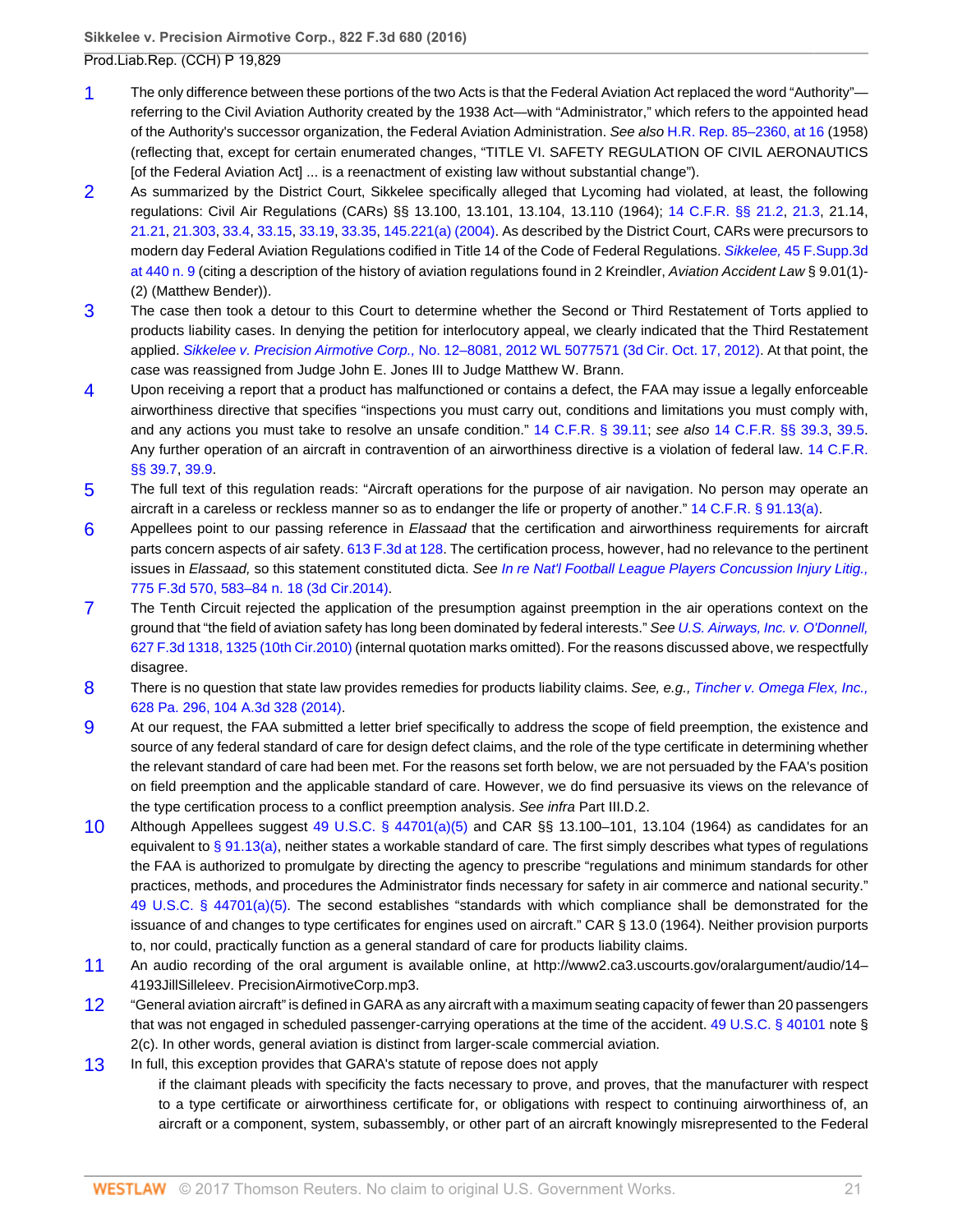Aviation Administration, or concealed or withheld from the Federal Aviation Administration, required information that is material and relevant to the performance or the maintenance or operation of such aircraft, or the component, system, subassembly, or other part, that is causally related to the harm which the claimant allegedly suffered.

[49 U.S.C. § 40101](http://www.westlaw.com/Link/Document/FullText?findType=L&pubNum=1000546&cite=49USCAS40101&originatingDoc=I3ec47967064211e6b4bafa136b480ad2&refType=LQ&originationContext=document&vr=3.0&rs=cblt1.0&transitionType=DocumentItem&contextData=(sc.Search)) note § 2(b)(1). This provision would exempt from the statute of repose claims that are based on a manufacturer's misrepresentations and omissions with regard to a type certificate or the continuing airworthiness of a plane or its component part, such as a manufacturer's failure to comply with a type certificate or failure to report required information to the FAA.

- <span id="page-21-0"></span>[14](#page-12-5) Appellant notes that, as indicated in the House Report accompanying GARA, prior legislative efforts to explicitly federalize aviation tort law failed to get off the ground. H.R.Rep. No. 103–525, pt. 2, at 6 & n. 11 (referencing failed bill H.R. 5362, 102d Cong. (1992)); see Appellant's Br. 9. For example, H.R. 5362 would have explicitly preempted state tort claims against aircraft manufacturers arising out of general aviation accidents, put in place substantive legal rules for such actions (e.g., applying principles of comparative responsibility in such cases), and imbued federal courts with original, concurrent jurisdiction to adjudicate such claims. Although Appellant seems to be suggesting that such proposed bills reflect Congress's belief at the time that the field of aviation products liability was not preempted—and, thus, remains so today absent legislation to the contrary—we take no confidence in the reading of tea leaves left behind by failed legislative efforts. For, while on rare occasion the Supreme Court has described legislative inaction as "instructive" but "not conclusive," Firestone Tire & Rubber Co. v. Bruch, [489 U.S. 101, 114, 109 S.Ct. 948, 103 L.Ed.2d 80 \(1989\)](http://www.westlaw.com/Link/Document/FullText?findType=Y&serNum=1989026578&pubNum=0000708&originatingDoc=I3ec47967064211e6b4bafa136b480ad2&refType=RP&originationContext=document&vr=3.0&rs=cblt1.0&transitionType=DocumentItem&contextData=(sc.Search)) (internal quotation marks omitted), it far more often, and with good reason, has emphasized its "reluctan[ce] to draw inferences from Congress'[s] failure to act," Schneidewind v. ANR Pipeline Co., [485 U.S. 293, 306, 108 S.Ct. 1145, 99 L.Ed.2d 316](http://www.westlaw.com/Link/Document/FullText?findType=Y&serNum=1988038611&pubNum=0000708&originatingDoc=I3ec47967064211e6b4bafa136b480ad2&refType=RP&originationContext=document&vr=3.0&rs=cblt1.0&transitionType=DocumentItem&contextData=(sc.Search)) [\(1988\)](http://www.westlaw.com/Link/Document/FullText?findType=Y&serNum=1988038611&pubNum=0000708&originatingDoc=I3ec47967064211e6b4bafa136b480ad2&refType=RP&originationContext=document&vr=3.0&rs=cblt1.0&transitionType=DocumentItem&contextData=(sc.Search)); see also FDA v. Brown & Williamson Tobacco Corp., [529 U.S. 120, 155, 120 S.Ct. 1291, 146 L.Ed.2d 121 \(2000\)](http://www.westlaw.com/Link/Document/FullText?findType=Y&serNum=2000079182&pubNum=0000708&originatingDoc=I3ec47967064211e6b4bafa136b480ad2&refType=RP&originationContext=document&vr=3.0&rs=cblt1.0&transitionType=DocumentItem&contextData=(sc.Search)) (declining to "rely on Congress'[s] failure to act").
- <span id="page-21-1"></span>[15](#page-14-0) The Airline Deregulation Act, [Pub.L. No. 95–504,](http://www.westlaw.com/Link/Document/FullText?findType=l&pubNum=1077005&cite=UUID(I258F6A20DA-524EC1ACE47-1DADC774C5F)&originatingDoc=I3ec47967064211e6b4bafa136b480ad2&refType=SL&originationContext=document&vr=3.0&rs=cblt1.0&transitionType=DocumentItem&contextData=(sc.Search)) § 105(a)(1), 92 Stat. 1705, 1708 (1978), expressly preempted state law claims "relating to rates, routes, or services of any air carrier." In light of nonsubstantive amendments by Congress, today's iteration of the express preemption clause precludes state law claims "related to a price, route, or service of an air carrier." [49 U.S.C. § 41713\(b\)\(1\)](http://www.westlaw.com/Link/Document/FullText?findType=L&pubNum=1000546&cite=49USCAS41713&originatingDoc=I3ec47967064211e6b4bafa136b480ad2&refType=RB&originationContext=document&vr=3.0&rs=cblt1.0&transitionType=DocumentItem&contextData=(sc.Search)#co_pp_3fed000053a85).
- <span id="page-21-2"></span>[16](#page-14-1) Appellees argue that the Federal Aviation Act's mandate that the FAA Administrator establish "minimum" standards in both Section 604 (pertaining to operations) and Section 601(a) (pertaining to aircraft design and manufacture) justifies the extension of Abdullah field preemption to both areas. Appellees' Br. 34 (citing §§ 101(3), (10), (21); 601(a)(1)-(5)). In Abdullah, however, we observed that the reference to "minimum standards" did not preclude a finding of field preemption; we did not hold that it required or even supported it. See Abdullah, 181 F.3d at 373-74.
- <span id="page-21-3"></span>[17](#page-15-0) We recognize that, unlike the Federal Aviation Act, the NTMSA and the FBSA also contain express preemption clauses. [49 U.S.C. § 30103\(b\)\(1\);](http://www.westlaw.com/Link/Document/FullText?findType=L&pubNum=1000546&cite=49USCAS30103&originatingDoc=I3ec47967064211e6b4bafa136b480ad2&refType=RB&originationContext=document&vr=3.0&rs=cblt1.0&transitionType=DocumentItem&contextData=(sc.Search)#co_pp_3fed000053a85) [46 U.S.C. § 4306](http://www.westlaw.com/Link/Document/FullText?findType=L&pubNum=1000546&cite=46USCAS4306&originatingDoc=I3ec47967064211e6b4bafa136b480ad2&refType=LQ&originationContext=document&vr=3.0&rs=cblt1.0&transitionType=DocumentItem&contextData=(sc.Search)). Despite these clauses, however, the Supreme Court still conducted a conflict preemption analysis in Geier and Sprietsma rather than a field preemption analysis because it determined that, while an express preemption clause may indicate some congressional desire to "subject the industry to a single, uniform set of federal safety standards," the presence of a savings clause simultaneously "reflects a congressional determination that occasional nonuniformity is a small price to pay for a system in which juries ... enforce[ ] safety standards [and] ... provid[e] necessary compensation to victims." Geier, 529 U.S. at 867-71, 120 S.Ct. 1913; see also Sprietsma, 537 U.S. at 62-[65, 123 S.Ct. 518](http://www.westlaw.com/Link/Document/FullText?findType=Y&serNum=2002754784&pubNum=0000708&originatingDoc=I3ec47967064211e6b4bafa136b480ad2&refType=RP&originationContext=document&vr=3.0&rs=cblt1.0&transitionType=DocumentItem&contextData=(sc.Search)). Because the Court has been willing to apply conflict rather than field preemption even in situations where an express preemption clause is at play, conflict preemption appears especially apt in a case like this one where there is no such clause to counsel in favor of field preemption.
- <span id="page-21-4"></span>[18](#page-15-1) Even with regard to those claims not preempted by conflict preemption, the FAA contends that a federal standard of care should apply. FAA Ltr. Br. 11. For the reasons set forth above, we have rejected that contention. See supra Part III.C.2.
- <span id="page-21-5"></span>[19](#page-15-2) A type certificate thus would not create such a conflict in the FAA's view where unilateral changes are permissible without preapproval or where an allegation of negligence arises after the issuance of a type certificate, such as claims related to a manufacturer's maintenance of an aircraft, issuance of service bulletins to correct an issue that has come to the manufacturer's attention, or failure to conform its manufacturing process to the specifications in the type certificate. See FAA Ltr. Br. 10–11, 12–13 n. 2.
- <span id="page-21-6"></span>[20](#page-16-1) In the case of a new brand-name drug, FDA approval can be secured only by submitting a new drug application ("NDA"), which must include full reports of clinical investigations, [21 U.S.C. § 355\(b\)\(1\)\(A\),](http://www.westlaw.com/Link/Document/FullText?findType=L&pubNum=1000546&cite=21USCAS355&originatingDoc=I3ec47967064211e6b4bafa136b480ad2&refType=RB&originationContext=document&vr=3.0&rs=cblt1.0&transitionType=DocumentItem&contextData=(sc.Search)#co_pp_3fed000053a85) relevant nonclinical studies, [21 C.F.R.](http://www.westlaw.com/Link/Document/FullText?findType=L&pubNum=1000547&cite=21CFRS314.50&originatingDoc=I3ec47967064211e6b4bafa136b480ad2&refType=RB&originationContext=document&vr=3.0&rs=cblt1.0&transitionType=DocumentItem&contextData=(sc.Search)#co_pp_4be3000003be5)  $\S 314.50(d)(2)$ , "any other data or information relevant to an evaluation of the safety and effectiveness of the drug product obtained or otherwise received by the applicant from any source," [21 C.F.R. § 314.50\(d\)\(5\)\(iv\)](http://www.westlaw.com/Link/Document/FullText?findType=L&pubNum=1000547&cite=21CFRS314.50&originatingDoc=I3ec47967064211e6b4bafa136b480ad2&refType=RB&originationContext=document&vr=3.0&rs=cblt1.0&transitionType=DocumentItem&contextData=(sc.Search)#co_pp_0e630000a6bb5), and "the labeling proposed to be used for such drug," [21 U.S.C. § 355\(b\)\(1\)\(F\)](http://www.westlaw.com/Link/Document/FullText?findType=L&pubNum=1000546&cite=21USCAS355&originatingDoc=I3ec47967064211e6b4bafa136b480ad2&refType=RB&originationContext=document&vr=3.0&rs=cblt1.0&transitionType=DocumentItem&contextData=(sc.Search)#co_pp_3fed000053a85). The FDA approves an NDA only if it determines that the drug in question is safe for use under its proposed labeling and the drug's probable therapeutic benefits outweigh its risk of harm.